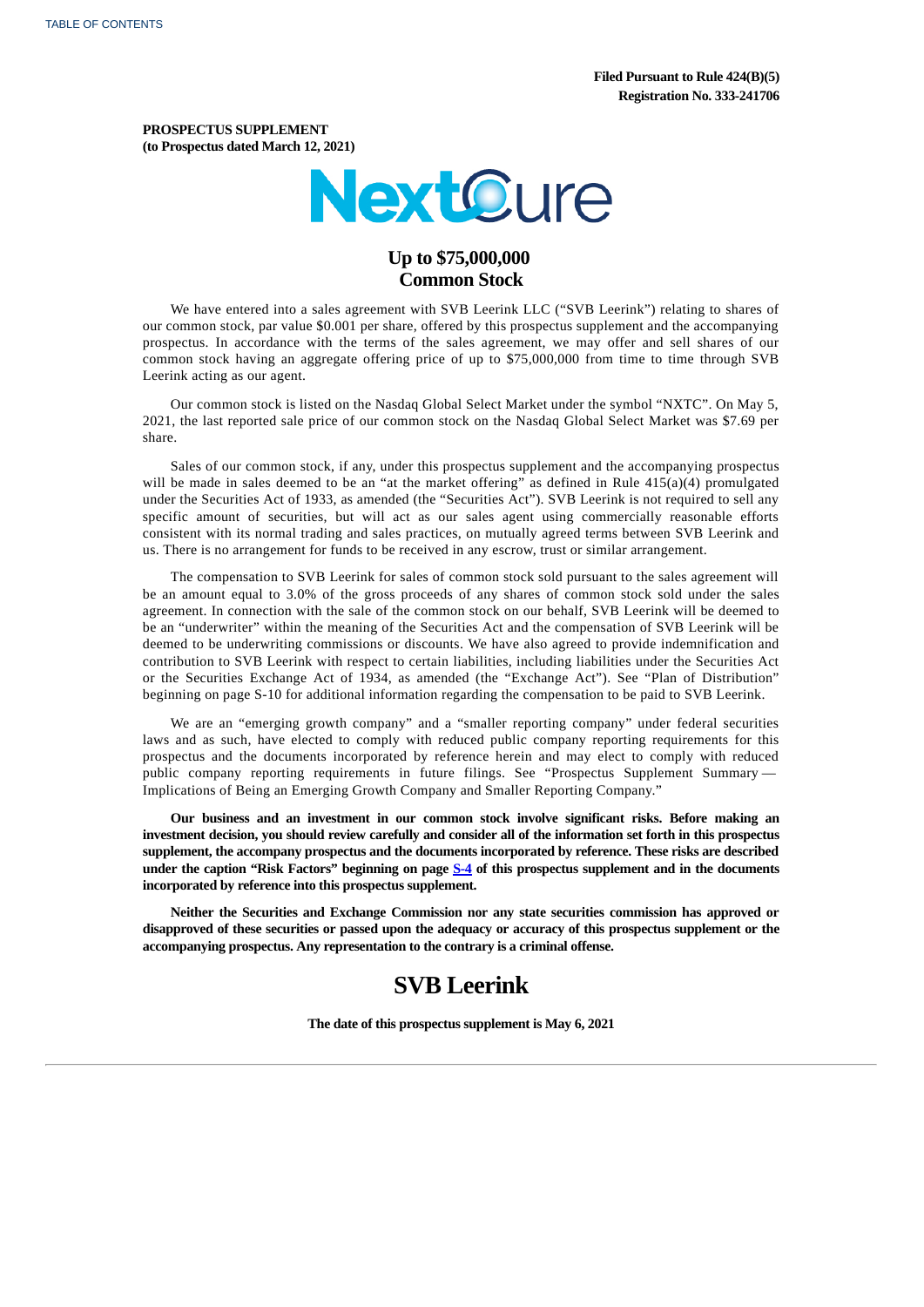## **TABLE OF CONTENTS**

## **Prospectus Supplement**

| <b>ABOUT THIS PROSPECTUS SUPPLEMENT</b>                | $S$ -ii |
|--------------------------------------------------------|---------|
| PROSPECTUS SUPPLEMENT SUMMARY                          | $S-1$   |
| <b>THE OFFERING</b>                                    | $S-3$   |
| <b>RISK FACTORS</b>                                    | $S-4$   |
| SPECIAL NOTE REGARDING FORWARD-LOOKING STATEMENTS      | $S-7$   |
| <b>USE OF PROCEEDS</b>                                 | $S-9$   |
| <b>PLAN OF DISTRIBUTION</b>                            | $S-10$  |
| <b>LEGAL MATTERS</b>                                   | $S-11$  |
| <b>EXPERTS</b>                                         | $S-11$  |
| <b>INCORPORATION OF CERTAIN DOCUMENTS BY REFERENCE</b> | $S-11$  |

# **Prospectus**

| <b>ABOUT THIS PROSPECTUS</b>                             | <u> 1</u>       |
|----------------------------------------------------------|-----------------|
| WHERE YOU CAN FIND MORE INFORMATION                      | $\overline{2}$  |
| <b>INCORPORATION BY REFERENCE</b>                        | <u>3</u>        |
| <b>THE COMPANY</b>                                       | $\overline{4}$  |
| <b>RISK FACTORS</b>                                      | $\overline{5}$  |
| <b>SPECIAL NOTE REGARDING FORWARD-LOOKING STATEMENTS</b> | $6\overline{6}$ |
| <b>USE OF PROCEEDS</b>                                   | 8               |
| <b>DESCRIPTION OF CAPITAL STOCK</b>                      | 9               |
| <b>DESCRIPTION OF DEBT SECURITIES</b>                    | 13              |
| <b>DESCRIPTION OF WARRANTS</b>                           | $\overline{21}$ |
| <b>DESCRIPTION OF UNITS</b>                              | 23              |
| <b>PLAN OF DISTRIBUTION</b>                              | $\overline{24}$ |
| <b>LEGAL MATTERS</b>                                     | 25              |
| <b>EXPERTS</b>                                           | 25              |

<span id="page-1-0"></span>S-i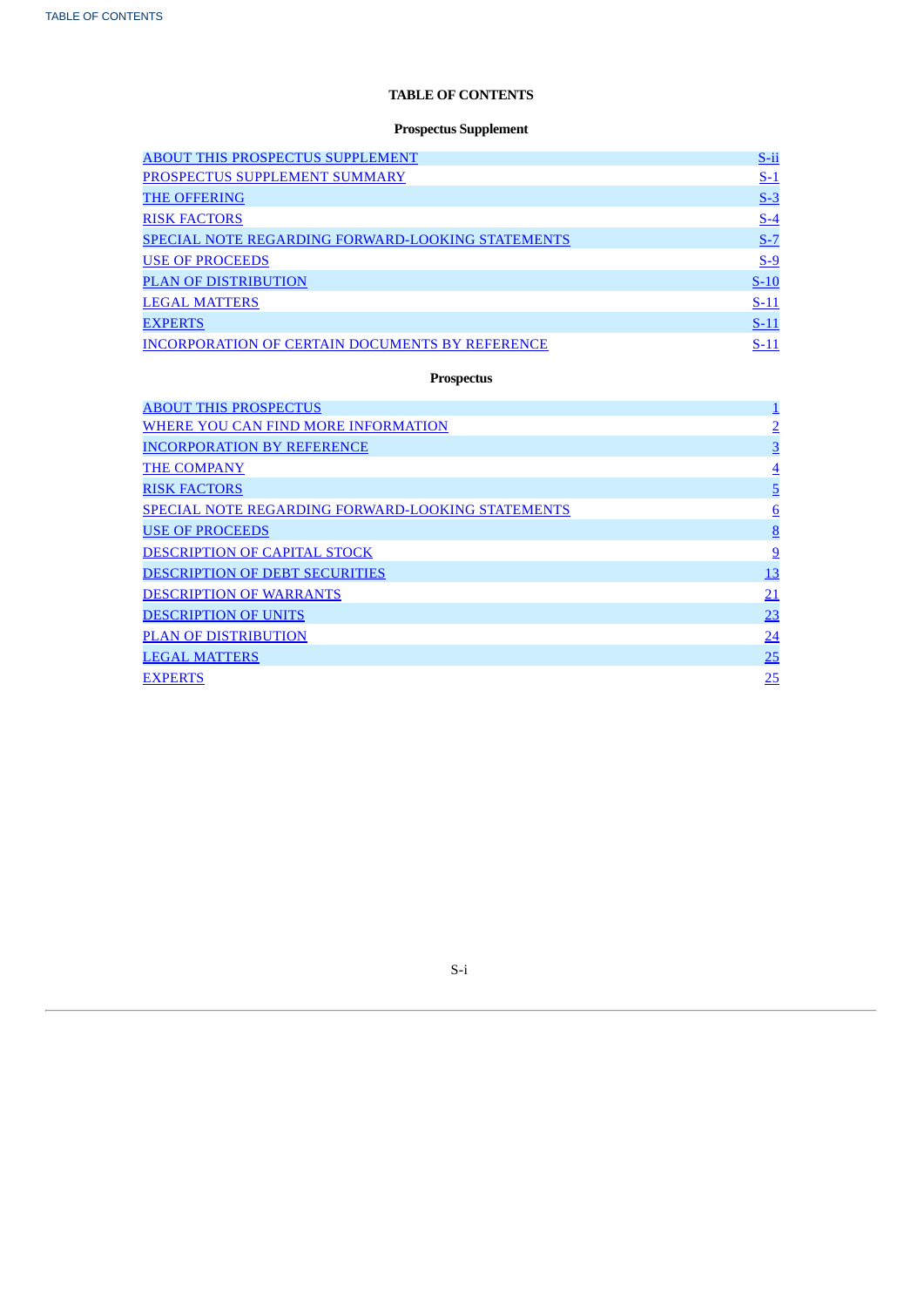## **ABOUT THIS PROSPECTUS SUPPLEMENT**

This prospectus supplement is part of a shelf registration statement on Form S-3 that we filed with the Securities and Exchange Commission (the "SEC"). We provide information to you about this offering of shares of our common stock in two separate documents that are bound together: (1) this prospectus supplement, which describes the specific details regarding this offering; and (2) the accompanying prospectus, which provides general information, some of which may not apply to this offering. Generally, when we refer to this "prospectus," we are referring to both documents combined. If information in this prospectus supplement is inconsistent with the accompanying prospectus, you should rely on this prospectus supplement. However, if any statement in one of these documents is inconsistent with a statement in another document having a later date — for example, a document incorporated by reference in this prospectus supplement — the statement in the document having the later date modifies or supersedes the earlier statement as our business, financial condition, results of operations and prospects may have changed since the earlier dates.

You should rely only on the information contained in, or incorporated by reference into, this prospectus supplement and in any free writing prospectus that we may authorize for use in connection with this offering. We have not, and SVB Leerink has not, authorized any other person to provide you with different or additional information. If anyone provides you with different or inconsistent information, you should not rely on it. We are not, and SVB Leerink is not, making an offer to sell or soliciting an offer to buy our securities in any jurisdiction in which an offer or solicitation is not authorized or in which the person making that offer or solicitation is not qualified to do so or to anyone to whom it is unlawful to make an offer or solicitation. You should assume that the information appearing in this prospectus supplement, the accompanying prospectus, the documents incorporated by reference into this prospectus supplement, and in any free writing prospectus that we may authorize for use in connection with this offering, is accurate only as of the date of those respective documents. Our business, financial condition, results of operations and prospects may have changed since those dates. You should read this prospectus supplement, the accompanying prospectus, the documents incorporated by reference into this prospectus supplement, and any free writing prospectus that we may authorize for use in connection with this offering, in their entirety before making an investment decision. You should also read and consider the information in the documents to which we have referred you in the section of this prospectus supplement entitled "Incorporation of Certain Documents by Reference" and in the section of the accompanying prospectus entitled "Where You Can Find More Information."

We are offering to sell, and seeking offers to buy, shares of common stock only in jurisdictions where offers and sales are permitted. The distribution of this prospectus supplement and the accompanying prospectus and the offering of our common stock in certain jurisdictions may be restricted by law. Persons outside the United States who come into possession of this prospectus supplement and the accompanying prospectus must inform themselves about, and observe any restrictions relating to, the offering of our common stock and the distribution of this prospectus supplement and the accompanying prospectus outside the United States. This prospectus supplement and the accompanying prospectus do not constitute, and may not be used in connection with, an offer to sell, or a solicitation of an offer to buy, any securities offered by this prospectus supplement and the accompanying prospectus by any person in any jurisdiction in which it is unlawful for such person to make such an offer or solicitation.

In this prospectus, the terms "NextCure," "Company," "we," "us," "our" and similar terms refer to NextCure, Inc., a Delaware corporation, and its subsidiaries unless the context otherwise requires.

This prospectus supplement, the accompanying prospectus and the information incorporated herein or therein by reference include trademarks, service marks and trade names owned by us or other companies. All trademarks, service marks and trade names included or incorporated by reference in this prospectus are the property of their respective owners.

<span id="page-2-0"></span>S-ii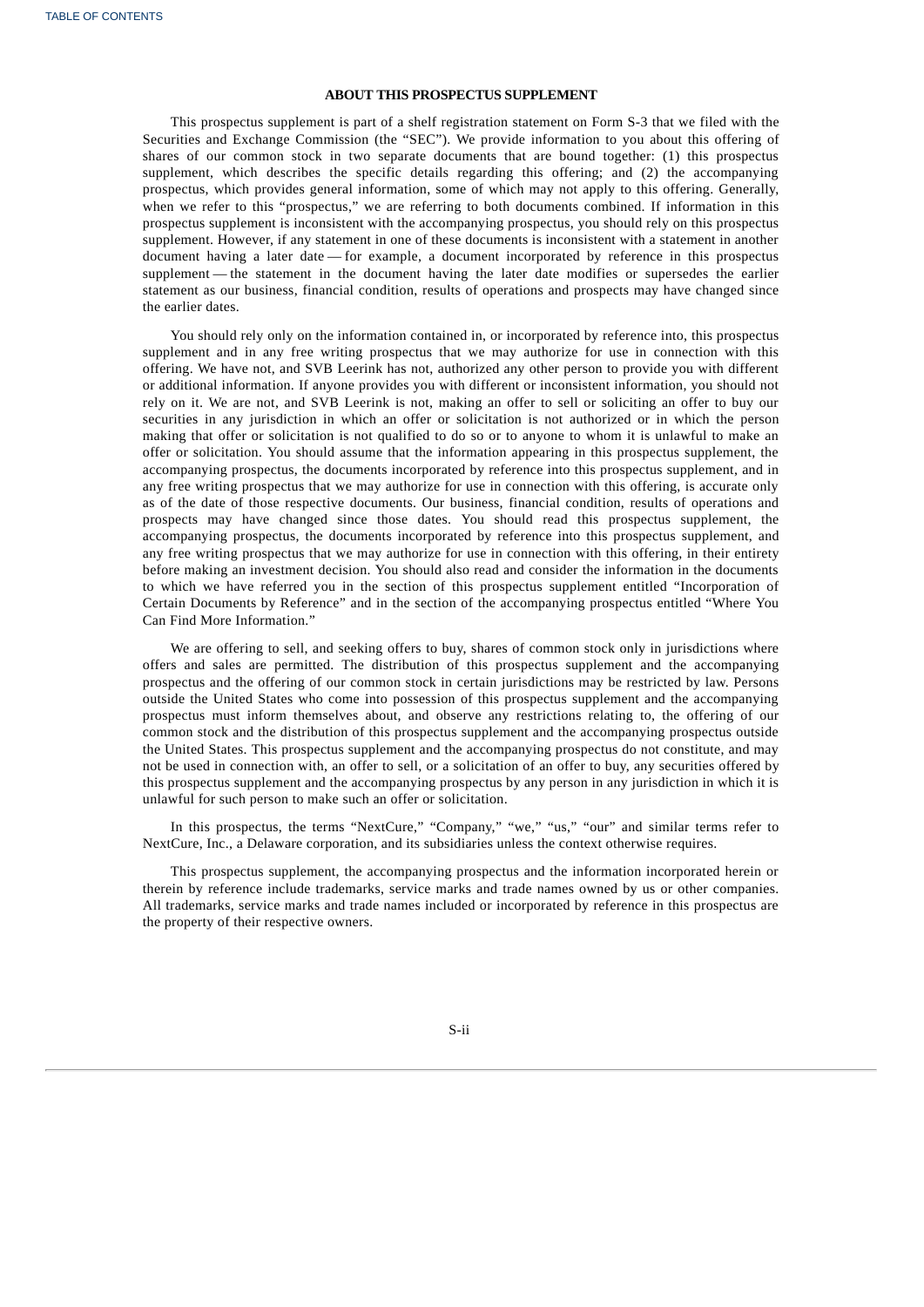## **PROSPECTUS SUPPLEMENT SUMMARY**

*This summary highlights selected information contained elsewhere in this prospectus supplement or incorporated by reference in this prospectus supplement, and does not contain all of the information that you need to consider in making your investment decision. You should carefully read the entire prospectus supplement, the accompanying prospectus and any related free writing prospectus, including the risks of investing in our securities discussed under the heading "Risk Factors" contained in this prospectus supplement, the accompanying prospectus and any related free writing prospectus, and under similar headings in the other documents that are incorporated by reference into this prospectus supplement. You should also carefully read the information incorporated by reference into this prospectus supplement, including our financial statements, and the exhibits to the registration statement of which this prospectus supplement is a part.*

#### **Overview**

We are a clinical-stage biopharmaceutical company committed to discovering and developing novel, first-in-class immunomedicines to treat cancer and other immune-related diseases by restoring normal immune function. We view the immune system holistically and, rather than target one specific immune cell type, we focus on understanding biological pathways, the interactions of cells and the role each interaction plays in an immune response. Through our proprietary Functional, Integrated, NextCure Discovery in Immuno-Oncology, or FIND-IO, platform, we study various immune cells to discover and understand targets and structural components of immune cells and their functional impact in order to develop immunomedicines. We are focused on patients who do not respond to current therapies, patients whose cancer progresses despite treatment and patients with cancer types not adequately addressed by available therapies. We are committed to discovering and developing first-in-class immunomedicines, which are immunomedicines that use new or unique mechanisms of action to treat a medical condition, for these patients.

Our lead product candidate, NC318, is a first-in-class immunomedicine against a novel immunomodulatory receptor called Siglec-15, which is expressed on highly immunosuppressive cells called M2 macrophages and on tumor cells. Our second product candidate, NC410, is a novel immunomedicine designed to block immune suppression mediated by an immune modulator called Leukocyte-Associated Immunoglobulin-like Receptor 1, or LAIR-1, which is expressed on T cells and antigen-presenting cells, known as dendritic cells, that present tumor antigens to immune cells in order to generate immune responses. Our third product candidate, NC762, is a monoclonal antibody that binds specifically to human B7 homolog 4 protein, or B7-H4, a cell surface protein expressed on multiple tumor types.

## **Implications of Being an Emerging Growth Company and Smaller Reporting Company**

We are an "emerging growth company" as defined in the Jumpstart Our Business Startups Act of 2012, or the JOBS Act. We may take advantage of certain exemptions from various public company reporting requirements, including not being required to have our internal control over financial reporting audited by our independent registered public accounting firm under Section 404 of the Sarbanes-Oxley Act of 2002 reduced disclosure obligations regarding executive compensation in our periodic reports and proxy statements, and exemptions from the requirements of holding a nonbinding advisory vote on executive compensation and any golden parachute payments. We may take advantage of these exemptions until December 31, 2024 or until we are no longer an "emerging growth company," whichever is earlier. We will cease to be an emerging growth company prior to the end of such period if certain earlier events occur, including if we become a "large accelerated filer" as defined in Rule 12b-2 under the Securities Exchange Act of 1934, as amended, or Exchange Act, our annual gross revenues exceed \$1.07 billion or we issue more than \$1.0 billion of non-convertible debt in any three-year period.

In addition, the JOBS Act provides that an emerging growth company can take advantage of an extended transition period for complying with new or revised accounting standards. This provision allows an emerging growth company to delay the adoption of accounting standards that have different effective dates for public and private companies until those standards would otherwise apply to private companies. We have not elected to avail ourselves of this exemption and, therefore, we will be subject to the same new or revised accounting standards as other public companies that are not "emerging growth companies."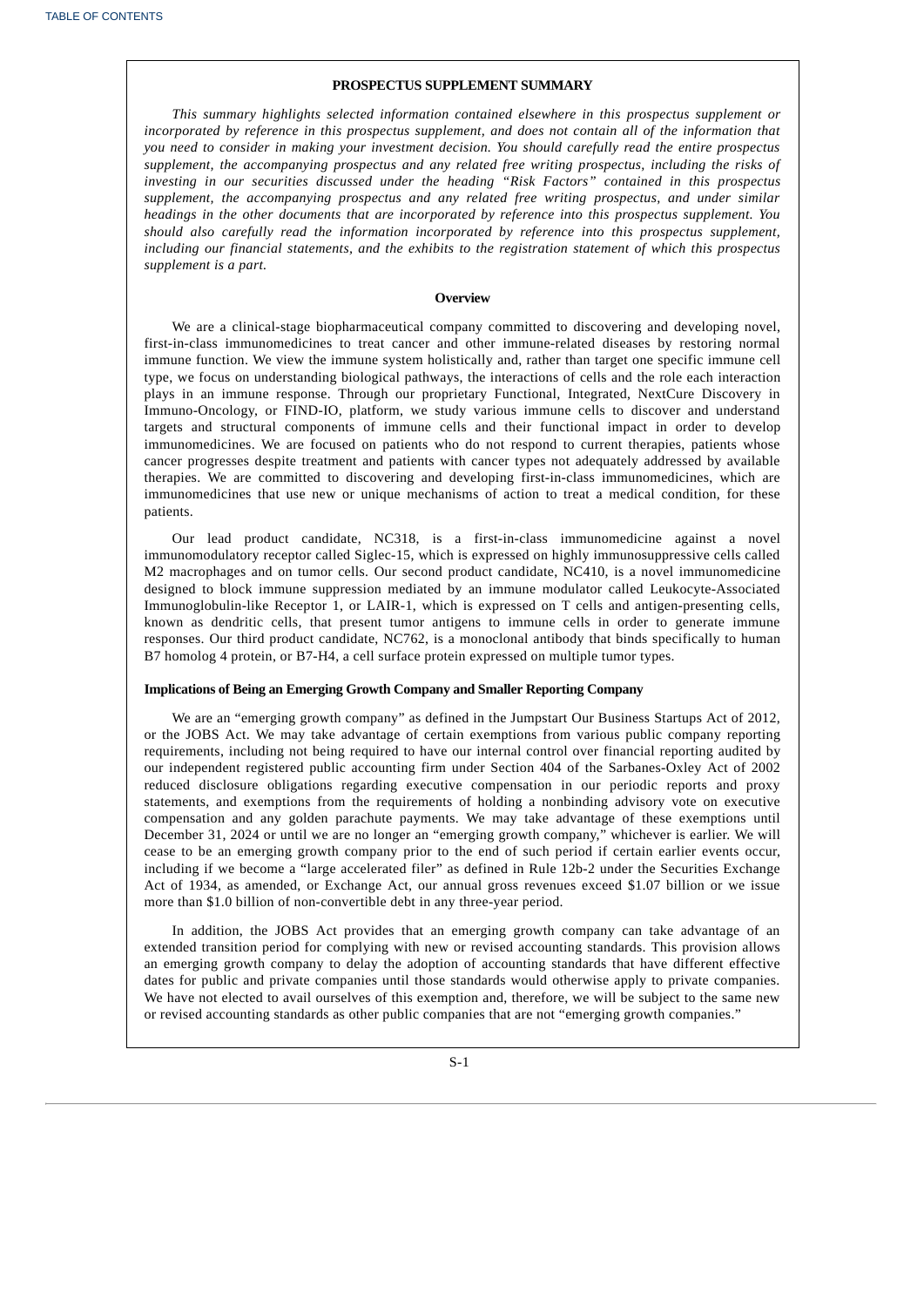We are also a "smaller reporting company" as defined in the Exchange Act. We may continue to be a smaller reporting company even after we are no longer an emerging growth company. We may take advantage of certain of the scaled disclosures available to smaller reporting companies and will be able to take advantage of these scaled disclosures for so long as our voting and non-voting common stock held by non-affiliates is less than \$250.0 million measured on the last business day of our second fiscal quarter, or our annual revenue is less than \$100.0 million during the most recently completed fiscal year and our voting and non-voting common stock held by non-affiliates is less than \$700.0 million measured on the last business day of our second fiscal quarter.

## **Corporate Information**

We are a Delaware corporation formed in September 2015. Our primary executive offices are located at 9000 Virginia Manor Road, Suite 200, Beltsville, Maryland 20705 and our telephone number is (240) 399- 4900. Our website address is www.nextcure.com. Additionally, our filings with the SEC are posted on our website at www.nextcure.com. The information found on or accessible through our website is not part of this or any other report we file with or furnish to the SEC. The public can also obtain copies of these filings by accessing the SEC's website at http://www.sec.gov.

<span id="page-4-0"></span>S-2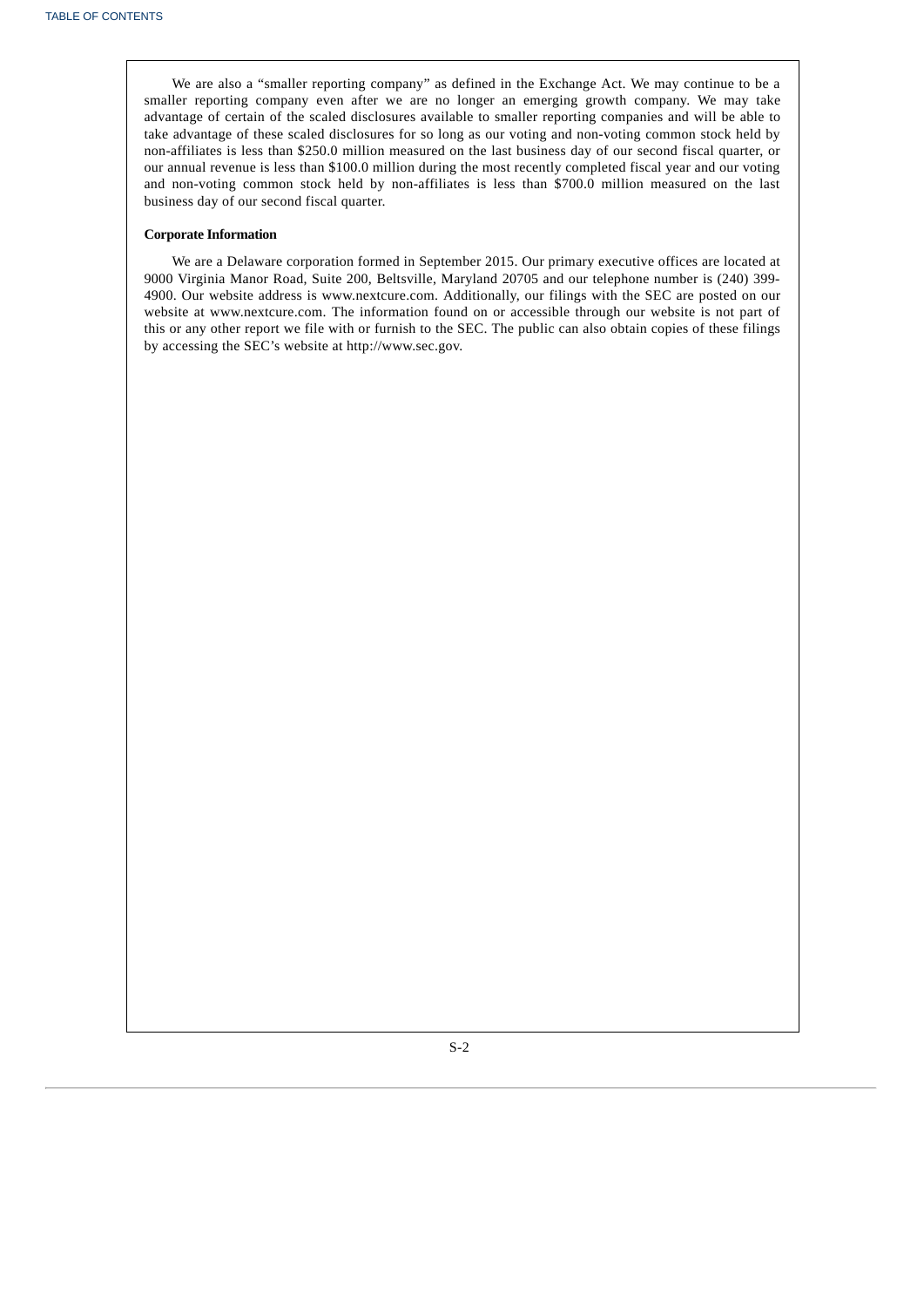| <b>The Offering</b>                                                                                                                                                         |                                                                                                                                                                                                                                                                                                                                                                                                                                          |  |  |
|-----------------------------------------------------------------------------------------------------------------------------------------------------------------------------|------------------------------------------------------------------------------------------------------------------------------------------------------------------------------------------------------------------------------------------------------------------------------------------------------------------------------------------------------------------------------------------------------------------------------------------|--|--|
| Common stock offered by us                                                                                                                                                  | Shares of common stock having an aggregate offering price of up to<br>\$75,000,000.                                                                                                                                                                                                                                                                                                                                                      |  |  |
| Common stock to be outstanding<br>after this offering                                                                                                                       | Up to 37,357,342 shares, assuming the sale of \$75,000,000 of shares<br>at a sales price of \$7.69 per share, which was the last reported sale<br>price on the Nasdaq Global Select Market on May 5, 2021. The<br>actual number of shares issued and outstanding will vary depending<br>on the sales price under this offering.                                                                                                          |  |  |
| Plan of Distribution                                                                                                                                                        | "At-the-market" offering that may be made from time to time<br>through our sales agent, SVB Leerink. See "Plan of Distribution" on<br>page S-10 of this prospectus supplement.                                                                                                                                                                                                                                                           |  |  |
| Use of Proceeds                                                                                                                                                             | Our management will retain broad discretion regarding the<br>allocation and use of the net proceeds from this offering. We<br>currently intend to use the net proceeds from this offering, if any,<br>for general corporate purposes and working capital, including for<br>preclinical studies and clinical trials and the advancement of our<br>product candidates. See "Use of Proceeds" on page S-9 of this<br>prospectus supplement. |  |  |
| <b>Risk Factors</b>                                                                                                                                                         | Investing in our securities involves a high degree of risk. See "Risk<br>Factors" beginning on page S-4 of this prospectus supplement and<br>the other information included in, or incorporated by reference into,<br>this prospectus supplement for a discussion of certain factors that<br>you should carefully consider before deciding to invest in shares of<br>our common stock.                                                   |  |  |
| Nasdaq Global Select Market<br>symbol                                                                                                                                       | "NXTC"                                                                                                                                                                                                                                                                                                                                                                                                                                   |  |  |
| The number of shares of common stock to be outstanding after this offering is based on 27,604,417<br>shares of common stock outstanding as of March 31, 2021, and excludes: |                                                                                                                                                                                                                                                                                                                                                                                                                                          |  |  |
|                                                                                                                                                                             | $\bullet$ 4.340.135 shares of our common stock issuable upon the exercise of stock options outstanding as of                                                                                                                                                                                                                                                                                                                             |  |  |

- 4,340,135 shares of our common stock issuable upon the exercise of stock options outstanding as of March 31, 2021, with a weighted average exercise price of \$15.59 per share;
- 2,589,208 shares of our common stock available for future issuance under our 2019 Omnibus Incentive Plan; and
- 240,000 shares of our common stock reserved for future issuance under our 2019 Employee Stock Purchase Plan.

<span id="page-5-0"></span>This prospectus supplement reflects and assumes no exercise of outstanding options or warrants.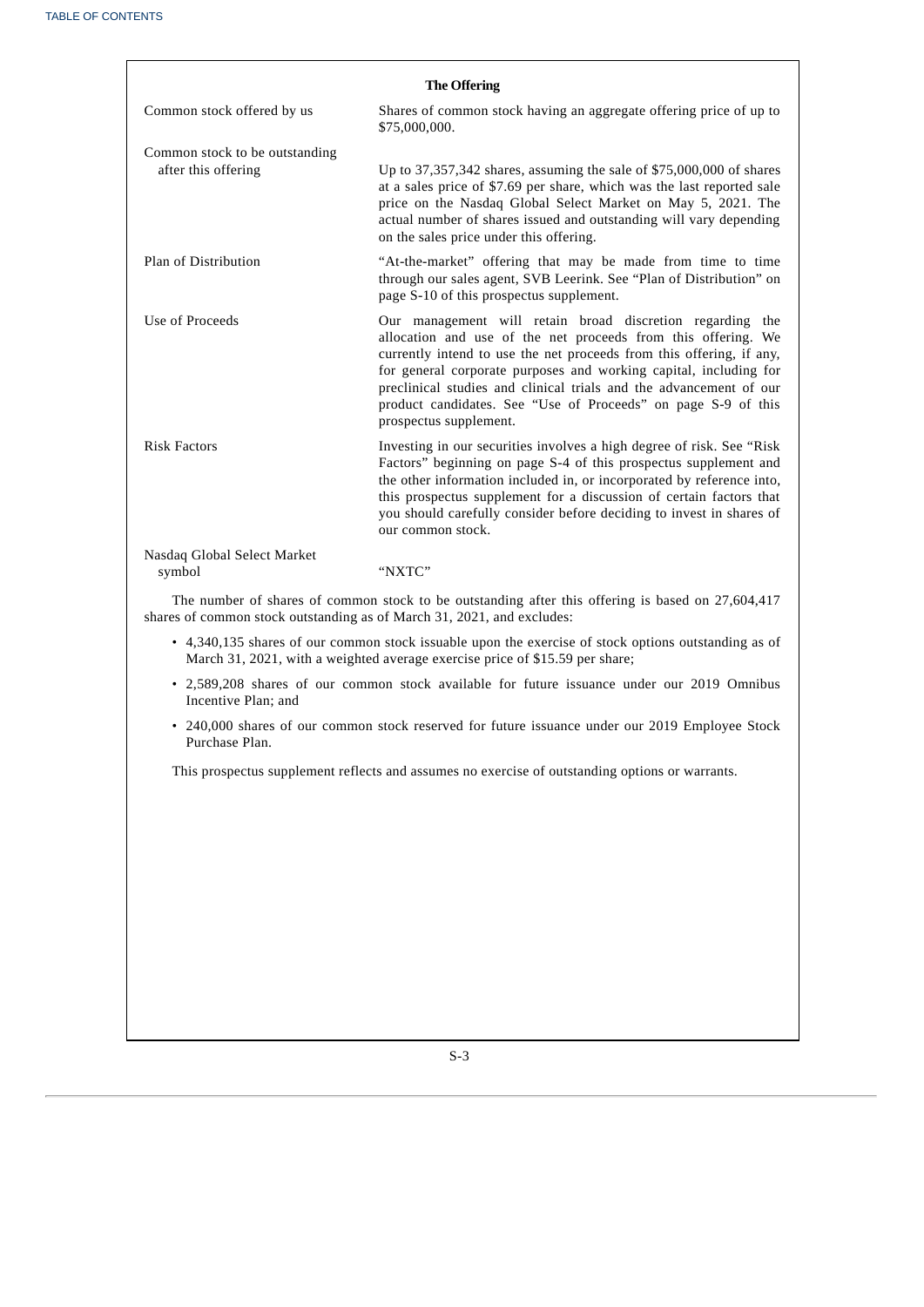## **RISK FACTORS**

*Investing in our common stock involves risk. You should carefully consider the specific risks discussed below, together with all the other information contained in the prospectus supplement or incorporated by reference into this prospectus supplement. You should also consider the risks, uncertainties and assumptions discussed under the caption "Risk Factors" included in our Annual Report on Form 10-K for the year* ended [December](http://www.sec.gov/Archives/edgar/data/1661059/000155837021002384/nxtc-20201231x10k.htm) 31, 2020 and in our [Quarterly](https://www.sec.gov/ix?doc=/Archives/edgar/data/0001661059/000155837021006266/nxtc-20210331x10q.htm) Report on Form 10-Q for the period ended March 31, 2021, *and in subsequent filings, which are incorporated by reference into this prospectus supplement. These risk* factors may be amended, supplemented or superseded from time to time by other reports we file with the SEC in the future. These risks and uncertainties are not the only risks and uncertainties we face. Additional risks and uncertainties not presently known to us, or that we currently view as immaterial, may also impair our business. If any of the risks or uncertainties described in our SEC filings or any additional risks and *uncertainties actually occur, our business, financial condition and results of operations could be materially* and adversely affected. In that case, the trading price of our securities could decline and you might lose all *or part of your investment.*

## **Risks Related to This Offering**

## *We have broad discretion in the use of the net proceeds from this offering.*

Our management will have broad discretion in the application of the net proceeds from this offering and could spend the proceeds in ways with which you may not agree. Accordingly, you will be relying on the judgment of our management with regard to the use of the net proceeds, and you will not have the opportunity, as part of your investment decision, to assess whether the proceeds are being used appropriately. It is possible that the net proceeds will be invested or otherwise used in a way that does not yield a favorable, or any, return for the Company.

## Investors in this offering may experience immediate and substantial dilution in the net tangible book value per *share of the common stock they purchase.*

The price per share of our common stock being offered may be higher than the net tangible book value per share of our common stock, and as such, you may suffer substantial dilution in the net tangible book value of the common stock you purchase in this offering. In addition, we have a significant number of options outstanding. If the holders of these options exercise such options, you may incur further dilution.

## *Our stockholders may experience significant dilution as a result of future equity offerings and exercise of outstanding options.*

In order to raise additional capital, we may in the future offer additional shares of our common stock or other securities convertible into or exchangeable for our common stock. We cannot assure you that we will be able to sell shares or other securities in any other offering at a price per share that is equal to or greater than the price per share paid by investors in this offering, and investors purchasing shares or other securities in the future could have rights superior to existing stockholders. The price per share at which we sell additional shares of our common stock or other securities convertible into or exchangeable for our common stock in future transactions may be higher or lower than the price per share in this offering.

In addition, we have a number of securities allowing the purchase of, our common stock. As of March 31, 2021, 240,000 shares of common stock were reserved for future issuance under our 2019 Employee Stock Purchase Plan. As of that date, there were also options to purchase 4,340,135 shares of our common stock outstanding. The exercise of outstanding options having an exercise price per share that is less than the offering price per share in this offering will increase dilution to investors in this offering.

#### *It is not possible to predict the aggregate proceeds resulting from sales made under the sales agreement.*

Subject to certain limitations in the sales agreement and compliance with applicable law, we have the discretion to deliver a placement notice to SVB Leerink at any time throughout the term of the sales agreement. The number of shares that are sold through SVB Leerink after delivering a placement notice will fluctuate based on a number of factors, including the market price of our common stock during the sales period, any limits we may set with SVB Leerink in any applicable placement notice and the demand for our common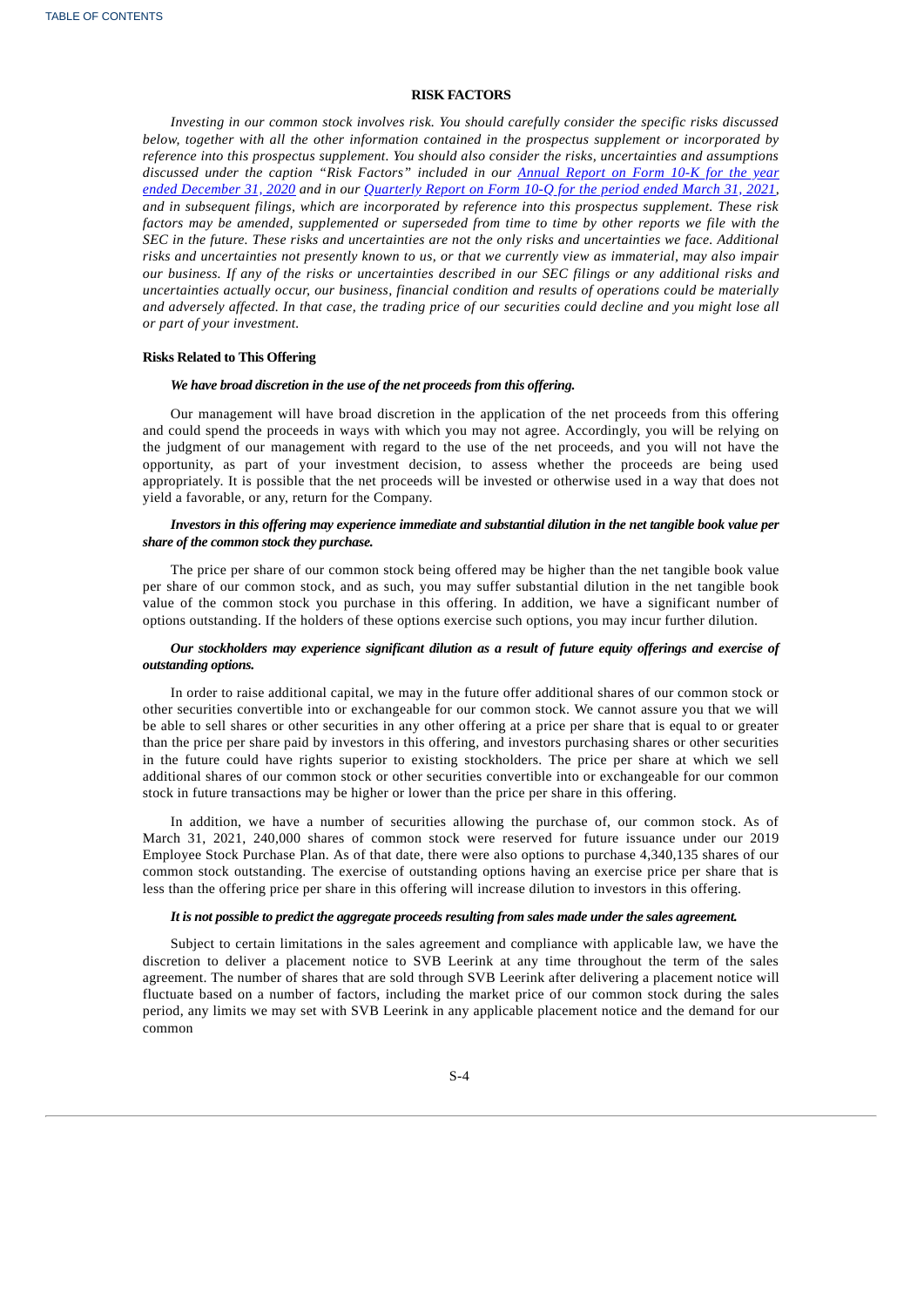stock. Because the price per share of each share sold pursuant to the sales agreement will fluctuate over time, it is not currently possible to predict the aggregate proceeds to be raised in connection with sales under the sales agreement.

## *The common stock offered hereby will be sold in "at-the-market offerings" and investors who buy shares at different times will likely pay different prices.*

Investors who purchase shares in this offering at different times will likely pay different prices, and accordingly may experience different levels of dilution and different outcomes in their investment results. We will have discretion, subject to market demand, to vary the timing, prices and number of shares sold in this offering. In addition, subject to the final determination by our board of directors or any restrictions we may place in any applicable placement notice, there is no minimum or maximum sales price for shares to be sold in this offering. Investors may experience a decline in the value of the shares they purchase in this offering as a result of sales made at prices lower than the prices they paid.

## We do not intend to pay dividends on our common stock, so any returns will be limited to the value of our stock.

We currently anticipate that we will retain future earnings for the development, operation and expansion of our business and do not anticipate declaring or paying any cash dividends for the foreseeable future. Any return to stockholders will therefore be limited to the appreciation of their stock.

## The price of our common stock may be volatile and fluctuate substantially, which could result in substantial *losses for purchasers of our common stock in this offering.*

Our stock price has been and is likely to remain volatile. The stock market in general, and the market for biopharmaceutical companies in particular, have experienced extreme volatility that has often been unrelated to the operating performance or prospects of particular companies. As a result of this volatility, you may not be able to sell your common stock at or above a recently reported price, or at all. The market price for our common stock may be influenced by many factors, including:

- the commencement, enrollment or results of our ongoing or future clinical trials, or changes in the development status of our product candidates;
- any delay in our regulatory filings for our product candidates and any adverse development or perceived adverse development with respect to the applicable regulatory authority's review of such filings, including without limitation the FDA's issuance of a "refusal to file" letter or a request for additional information;
- adverse results or delays in clinical trials;
- our decision to initiate a clinical trial, not to initiate a clinical trial or to terminate an existing clinical trial;
- adverse regulatory decisions, including failure to receive regulatory approval of our product candidates;
- our failure to commercialize our product candidates;
- unanticipated serious safety concerns related to the use of our product candidates;
- the size and growth of our target markets;
- the success of competitive products or technologies;
- regulatory actions with respect to our product candidates or our competitors' products or product candidates;
- announcements by us or our competitors of significant acquisitions, strategic collaborations, joint ventures, collaborations or capital commitments;
- regulatory or legal developments in the United States and other countries applicable to our product candidates, including but not limited to clinical trial requirements for approvals;
- our inability to obtain adequate product supply for any approved product or inability to do so at acceptable prices;

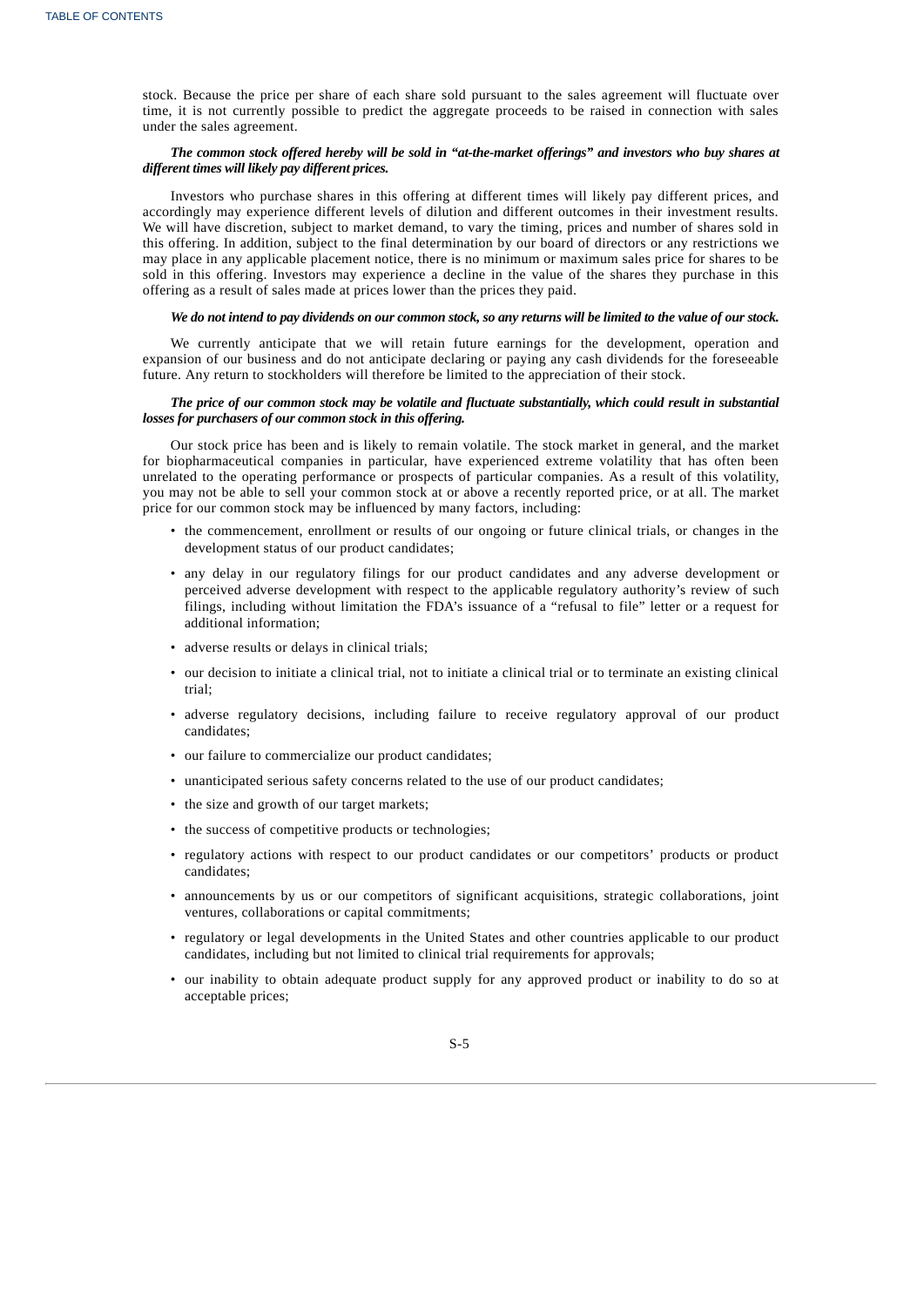- developments or disputes concerning patent applications, issued patents or other proprietary rights;
- the recruitment or departure of key personnel;
- the level of expenses related to our product candidates or clinical development programs;
- the results of our efforts to discover, develop, acquire or in-license product candidates;
- actual or anticipated changes in estimates as to financial results, development timelines or recommendations by securities analysts or publications of research reports about us or our industry;
- variations in our annual or quarterly financial results or those of companies that are perceived by investors to be similar to us;
- our cash position;
- fluctuations in the valuation of companies perceived by investors to be comparable to us;
- share price and volume fluctuations attributable to inconsistent trading volume levels of our shares;
- announcement or expectation of additional financing efforts
- sales of our common stock by us, our directors, officers or their affiliated funds or our other stockholders;
- changes in the structure of healthcare payment systems;
- significant lawsuits, including patent or stockholder litigation;
- market conditions in the pharmaceutical and biotechnology sectors;
- general economic, industry and market conditions; and
- the other factors described in the "Risk Factors" sections of our Form 10-K for the year ended [December](http://www.sec.gov/Archives/edgar/data/1661059/000155837021002384/nxtc-20201231x10k.htm) 31, 2020 and in our [Quarterly](https://www.sec.gov/ix?doc=/Archives/edgar/data/0001661059/000155837021006266/nxtc-20210331x10q.htm) Report on Form 10-Q for the period ended March 31, 2021 and in subsequent filings, which are incorporated by reference into this prospectus supplement.

In addition, the stock market in general, and Nasdaq and biotechnology companies in particular, have experienced extreme price and volume fluctuations that have often been unrelated or disproportionate to the operating performance of these companies. Broad market and industry factors may negatively affect the market price of our common stock, regardless of our actual operating performance.

<span id="page-8-0"></span>S-6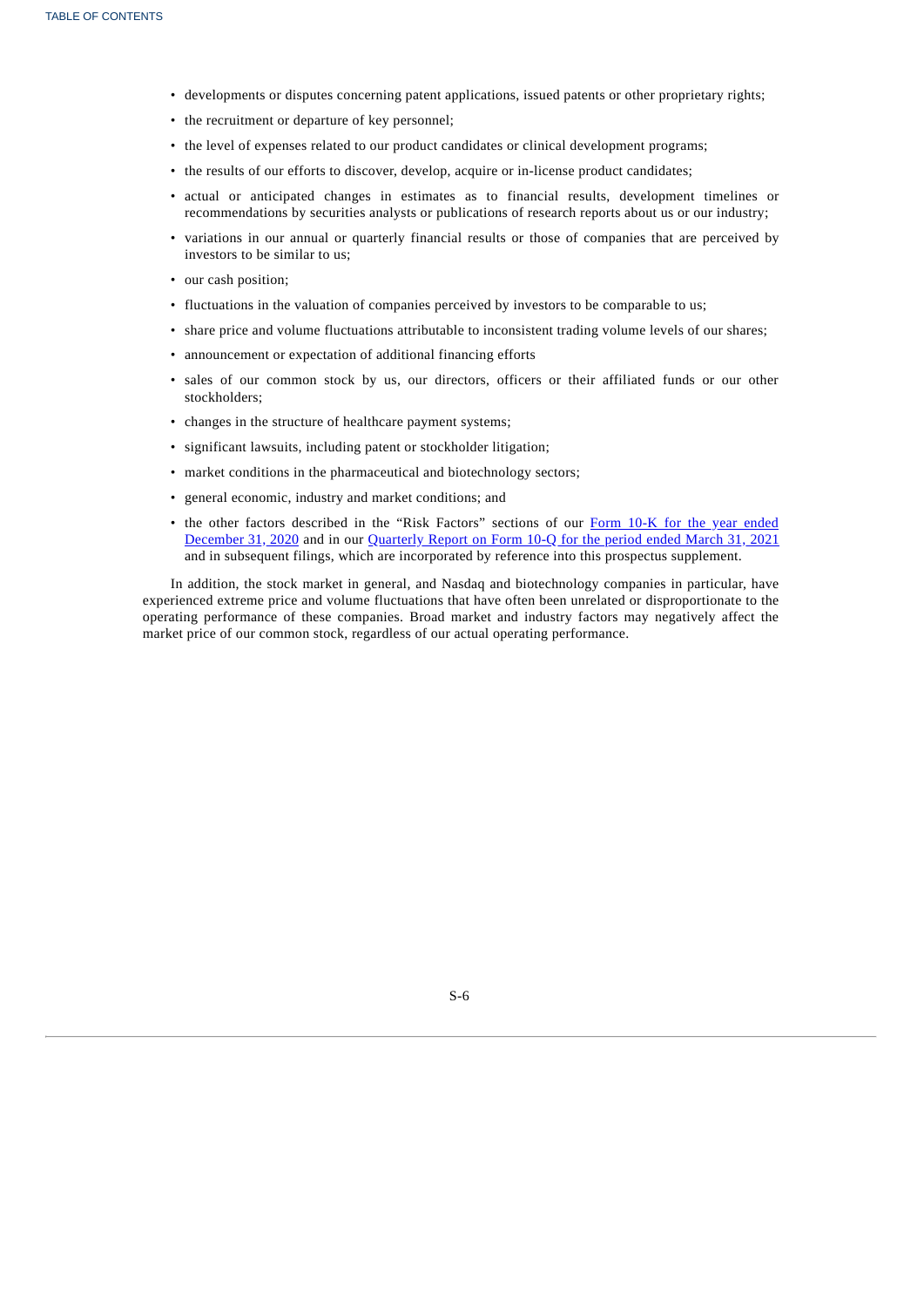## **SPECIAL NOTE REGARDING FORWARD-LOOKING STATEMENTS**

This prospectus supplement includes and incorporates by reference "forward-looking statements" within the meaning of the U.S. Private Securities Litigation Reform Act of 1995 and releases issued by the SEC and within the meaning of Section 27A of the Securities Act, and Section 21E of the Exchange Act. Any statements contained herein that are not statements of historical facts may be deemed to be forwardlooking statements.

In some cases, you can identify forward-looking statements by terminology such as "aim," "anticipate," "assume," "believe," "continue," "could," "due," "estimate," "expect," "intend," "may," "objective," "plan," "predict," "potential," "positioned," "seek," "should," "target," "will," "would" and other similar expressions that are predictions of or indicate future events and future trends, or the negative of these terms or similar language. Forward-looking statements include, but are not limited to, statements about:

- our expectations regarding the timing, progress and results of preclinical studies and clinical trials for NC318, NC410, NC762 and any other product candidates we develop, including statements regarding the timing of initiation and completion of studies or trials and related preparatory work, the period during which the results of the trials will become available and our research and development programs;
- the impact of the COVID-19 pandemic on the initiation (including the emergence of variant strains), progress or expected timing of our clinical trials and the timing of related data, our efforts to adjust trial-related activities to address the impact of the COVID-19 pandemic, and other future impacts of the COVID-19 pandemic on the economy, our industry and our financial condition and results of operations;
- the timing or likelihood of regulatory filings for NC318, NC410, NC762 and any other product candidates we develop and our ability to obtain and maintain regulatory approvals for such product candidates for any indication;
- the identification, analysis and use of biomarkers and biomarker data;
- the development of patient selection assays and companion or complementary diagnostics for NC318, NC410, NC762 or any other product candidates we develop;
- our manufacturing capabilities and strategy, including the scalability of our manufacturing methods and processes;
- our expectations regarding the potential benefits, activity, effectiveness and safety of NC318, NC410, NC762 and any other product candidates we develop;
- our intentions and ability to successfully commercialize our product candidates;
- our expectations regarding the nature of the biological pathways we are targeting;
- our expectations for our FIND-IO platform, including our ability to discover and advance product candidates using our FIND-IO platform;
- the potential benefits of and our ability to maintain our relationships and collaborations with Yale University and Dr. Lieping Chen;
- our estimates regarding our expenses, future revenues, capital requirements, our needs for or ability to obtain additional financing and the period over which we expect our current cash, cash equivalents and marketable securities to be sufficient to fund our operations;
- our intended reliance on and the performance of third parties, including collaborators, contract research organizations and third-party manufacturers;
- our ability to protect and enforce our intellectual property protection and the scope and duration of such protection;
- developments and projections relating to our competitors and our industry, including competing therapies;
- the impact of current and future laws and regulations; and
- our intended use of proceeds from this offering.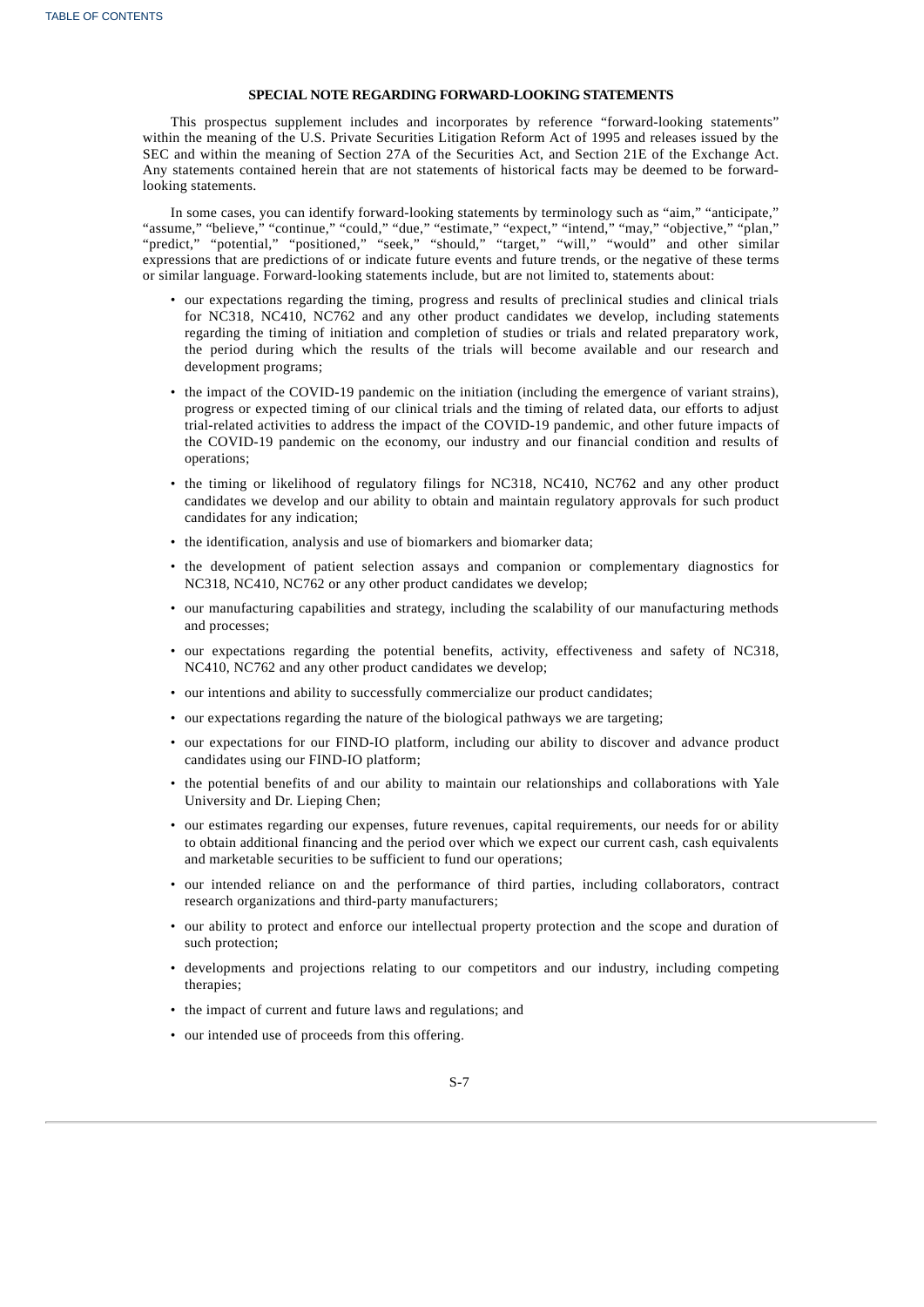These statements are based on management's current expectations, estimates, forecasts and projections about our business and industry, are not guarantees of future performance and involve known and unknown risks, uncertainties and other factors that are in some cases beyond our control, such as the impacts of the COVID-19 pandemic, and that may cause our or our industry's actual results, levels of activity, performance or achievements to be materially different from those anticipated by the forward-looking statements. We discuss many of these risks in greater detail in the section entitled "Risk Factors" and elsewhere in this prospectus supplement. You should read these factors and the other cautionary statements made in this prospectus supplement as being applicable to all related forward-looking statements wherever they appear herein or therein. If one or more of these factors materialize, or if any underlying assumptions prove incorrect, our actual results, levels of activity, performance, or achievements may vary materially from any future results, activity, performance, or achievements expressed or implied by these forward-looking statements. We caution readers not to place undue reliance on any forward-looking statements made by us, which speak only as of the date they were made. We undertake no obligation to publicly update any forward-looking statements after the date of this prospectus supplement, whether as a result of new information, future events or otherwise, except as required by law.

You should read this prospectus supplement together with the accompanying prospectus and documents we have filed with the SEC that are incorporated by reference and any free writing prospectus that we may authorize for use in connection with this offering completely and with the understanding that our actual future results may be materially different from what we expect. We qualify all of the forward-looking statements in the foregoing documents by these cautionary statements.

<span id="page-10-0"></span>S-8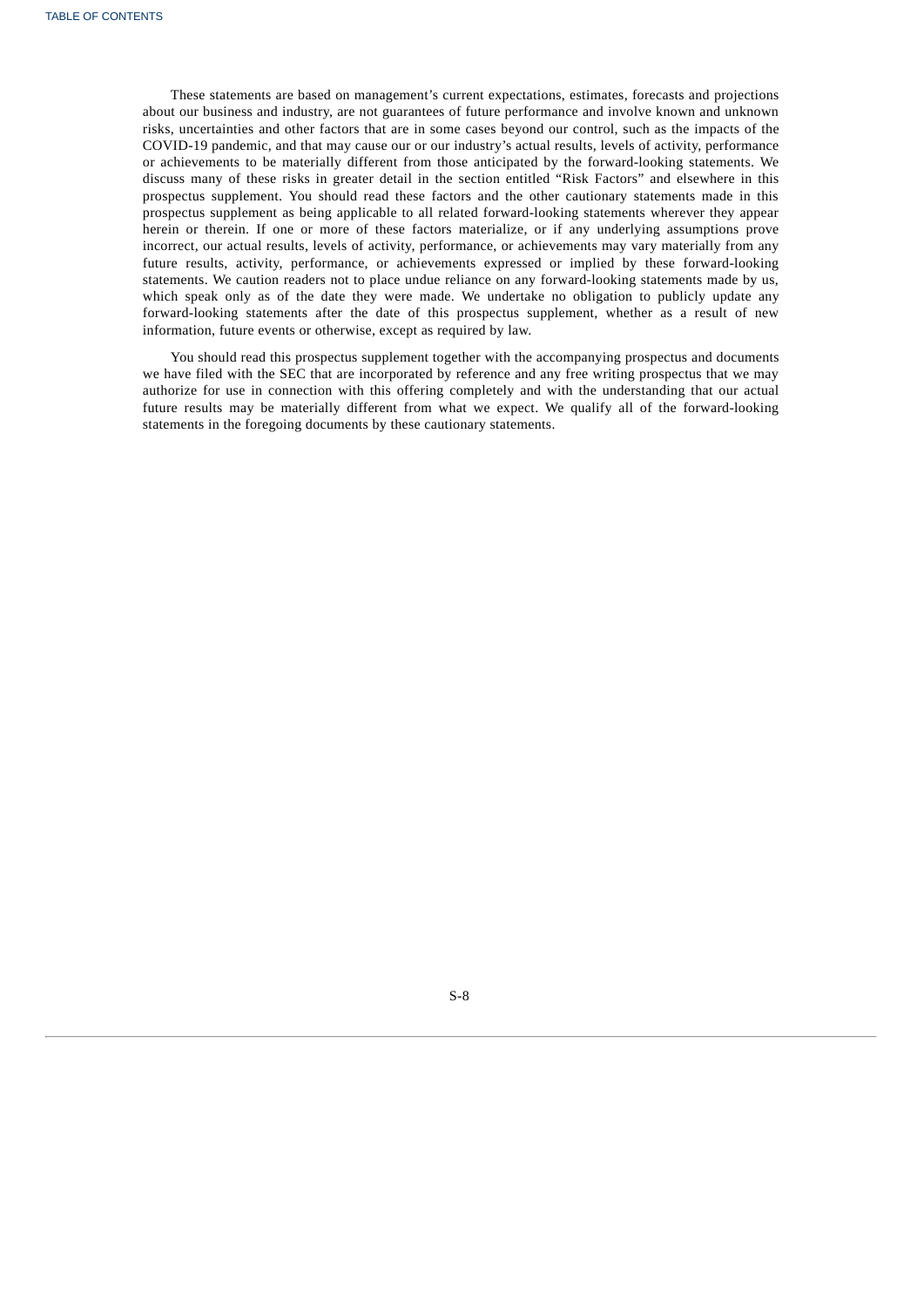## **USE OF PROCEEDS**

We may issue and sell shares of our common stock having an aggregate sales proceeds of up to \$75,000,000 from time to time. The amount of proceeds from this offering will depend upon the number of shares of our common stock sold and the market price at which they are sold. There can be no assurance that we will be able to sell any shares under, or fully utilize, the sales agreement with SVB Leerink as a source of financing.

As of the date of this prospectus supplement, we cannot predict with certainty all of the particular uses for the net proceeds to be received. We currently intend to use the net proceeds from this offering, if any, for general corporate purposes and working capital, including for preclinical studies and clinical trials and the advancement of our product candidates.

The amounts and timing of our actual expenditures and the extent of our research and development activities may vary significantly depending on numerous factors, including the progress of our development efforts, the timing and costs associated with the manufacture and supply of any of our product candidates and any unforeseen cash needs. As a result, our management will have broad discretion over the use of the net proceeds from this offering.

Pending the uses described above, we intend to invest the net proceeds from this offering in interestbearing, investment-grade securities, certificates of deposit or government securities.

<span id="page-11-0"></span>S-9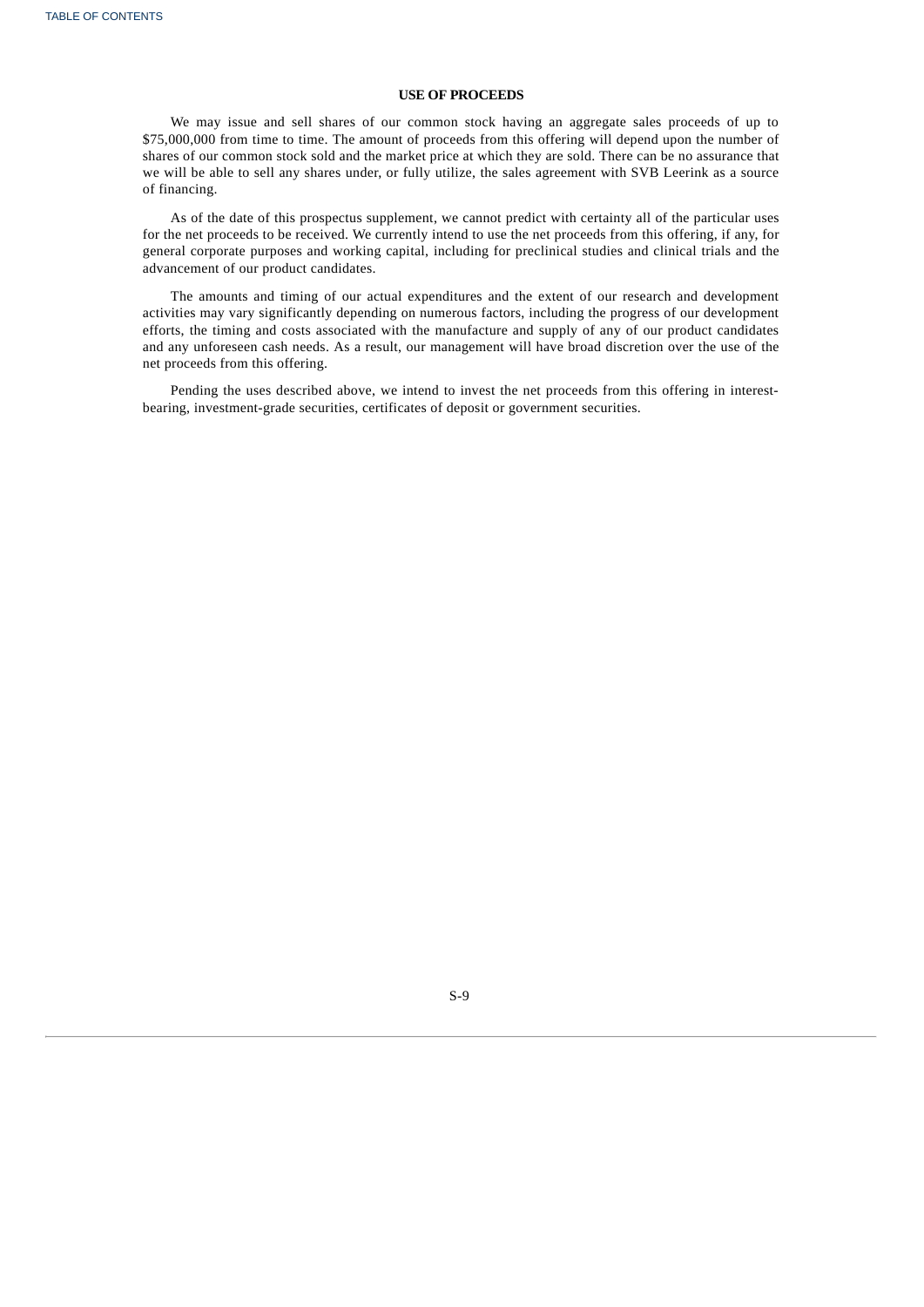## **PLAN OF DISTRIBUTION**

We have entered into a sales agreement with SVB Leerink LLC ("SVB Leerink") under which we may issue and sell from time to time up to \$75,000,000 of our common stock through SVB Leerink as our sales agent. Sales of our common stock, if any, will be made at market prices by any method that is deemed to be an "at the market" offering as defined in Rule  $415(a)(4)$  under the Securities Act, including sales made directly on the Nasdaq Global Select Market or any other trading market for our common stock. The sales agreement will be filed as an exhibit to a Current Report on Form 8-K and will be incorporated herein by reference. The below description of the material provisions of the sales agreement does not purport to be a complete statement of its terms and conditions.

SVB Leerink will offer our common stock subject to the terms and conditions of the sales agreement on a daily basis or as otherwise agreed upon by us and SVB Leerink. We will designate the maximum amount of common stock to be sold through SVB Leerink on a daily basis or otherwise determine such maximum amount together with SVB Leerink. Subject to the terms and conditions of the sales agreement, SVB Leerink will use its commercially reasonable efforts to sell on our behalf all of the shares of common stock requested to be sold by us. We may instruct SVB Leerink not to sell common stock if the sales cannot be effected at or above the price designated by us in any such instruction. SVB Leerink or we may suspend the offering of our common stock being made through SVB Leerink under the sales agreement upon proper notice to the other party. SVB Leerink and we each have the right, by giving written notice as specified in the sales agreement, to terminate the sales agreement in each party's discretion at any time.

The aggregate compensation payable to SVB Leerink as sales agent equals 3.0% of the gross sales price of the shares sold through it pursuant to the sales agreement. We have also agreed to reimburse SVB Leerink up to \$65,000 of SVB Leerink's actual outside legal expenses incurred by SVB Leerink in connection with this offering and certain ongoing expenses. We estimate that the total expenses of the offering payable by us, excluding commissions payable to SVB Leerink under the sales agreement, will be approximately \$300,000.

The remaining sales proceeds, after deducting any expenses payable by us and any transaction fees imposed by any governmental, regulatory, or self-regulatory organization in connection with the sales, will equal our net proceeds for the sale of such common stock.

SVB Leerink will provide written confirmation to us following the close of trading on the Nasdaq Global Select Market on each day in which common stock is sold through it as sales agent under the sales agreement. Each confirmation will include the number of shares of common stock sold through it as sales agent on that day, the volume weighted average price of the shares sold, the percentage of the daily trading volume and the net proceeds to us.

To the extent any sales are made, we will report at least quarterly the number of shares of common stock sold through SVB Leerink under the sales agreement, the net proceeds to us and the compensation paid by us to SVB Leerink in connection with the sales of common stock.

Settlement for sales of common stock will occur, unless the parties agree otherwise, on the second business day that is also a trading day following the date on which any sales were made in return for payment of the net proceeds to us. There is no arrangement for funds to be received in an escrow, trust or similar arrangement.

In connection with the sales of our common stock on our behalf, SVB Leerink will be deemed to be an "underwriter" within the meaning of the Securities Act, and the compensation paid to SVB Leerink will be deemed to be underwriting commissions or discounts. We have agreed in the sales agreement to provide indemnification and contribution to SVB Leerink against certain liabilities, including liabilities under the Securities Act. As sales agent, SVB Leerink will not engage in any transactions that stabilizes our common stock.

Our common stock is listed on the Nasdaq Global Select Market and trades under the symbol "NXTC." The transfer agent of our common stock is Computershare.

<span id="page-12-0"></span>SVB Leerink and/or its affiliates have provided, and may in the future provide, various investment banking and other financial services for us for which services they have received and, may in the future receive, customary fees.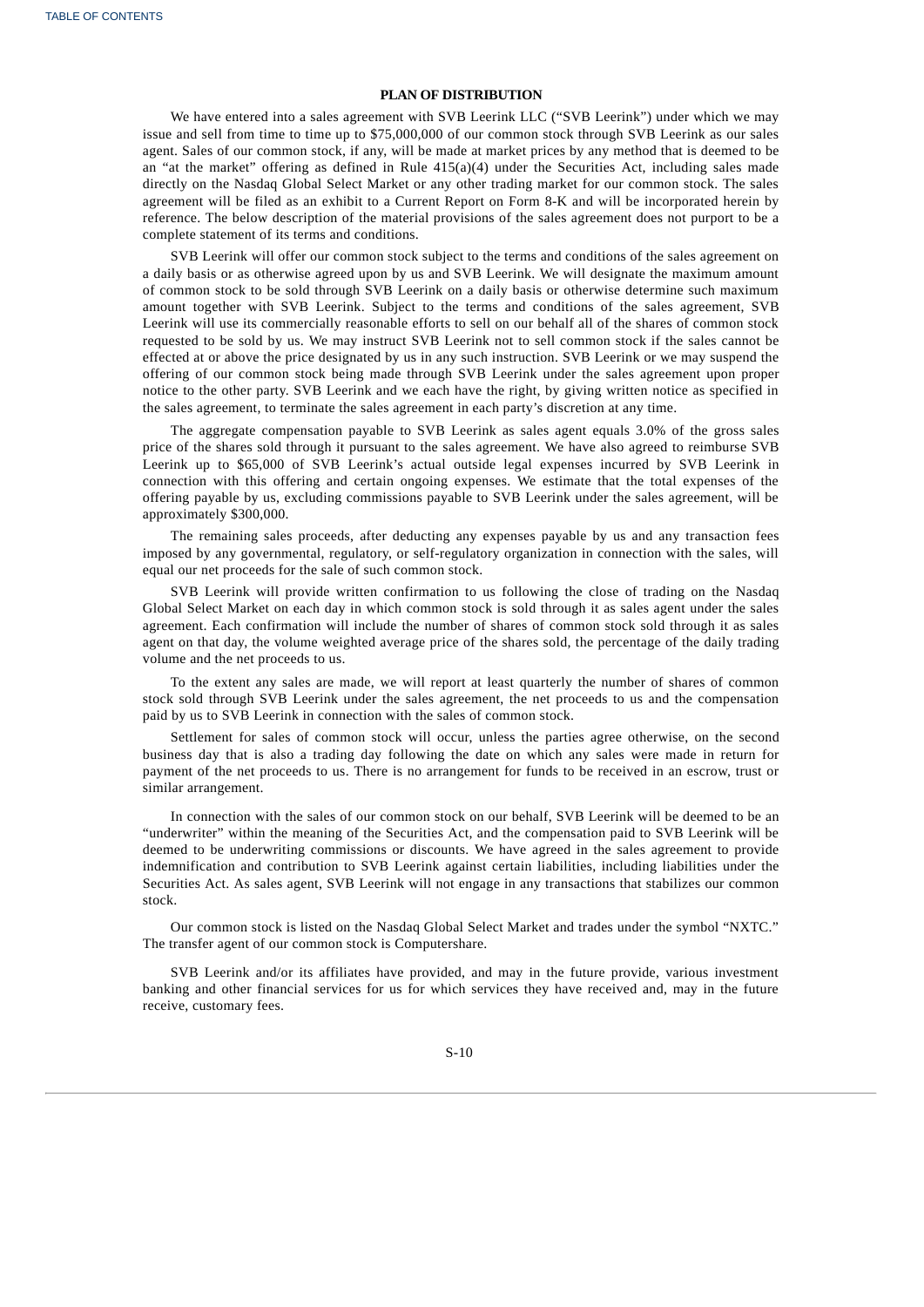## **LEGAL MATTERS**

Certain legal matters in connection with the securities offered hereby will be passed upon for us by Sidley Austin LLP, New York, New York. SVB Leerink LLC is being represented in connection with this offering by Cooley LLP, New York, New York.

#### **EXPERTS**

Ernst & Young LLP, independent registered public accounting firm, has audited our financial statements included in our Annual Report on Form 10-K for the year ended [December](http://www.sec.gov/Archives/edgar/data/1661059/000155837021002384/nxtc-20201231x10k.htm) 31, 2020, as set forth in their report, which is incorporated by reference in this prospectus supplement and elsewhere in the registration statement. Our financial statements are incorporated by reference in reliance on Ernst & Young LLP's report, given on their authority as experts in accounting and auditing.

## **INCORPORATION OF CERTAIN INFORMATION BY REFERENCE**

SEC rules permit us to incorporate information by reference in this prospectus supplement. This means that we can disclose important information to you by referring you to another document filed separately with the SEC. The information incorporated by reference is considered to be part of this prospectus supplement, except for information superseded by information contained in this prospectus supplement itself or in any subsequently filed incorporated document. This prospectus supplement incorporates by reference the documents set forth below that we have previously filed with the SEC (Commission File No. 001-38905), other than information in such documents that is deemed to be furnished and not filed:

- Annual Report on Form 10-K and Amendment on Form 10-K/A for the year ended December 31, 2020, filed with the SEC on [March](http://www.sec.gov/Archives/edgar/data/1661059/000155837021002384/nxtc-20201231x10k.htm) 4, 2021 and [April](http://www.sec.gov/Archives/edgar/data/1661059/000110465921054980/tm2113858d1_10ka.htm) 26, 2021, respectively;
- Portions of the Definitive Proxy [Statement](http://www.sec.gov/Archives/edgar/data/1661059/000110465921057620/tm212622-1_def14a.htm) on Schedule 14A filed April 29, 2021, that are [incorporated](http://www.sec.gov/Archives/edgar/data/1661059/000155837021002384/nxtc-20201231x10k.htm) by reference into Part III of our Annual Report on Form 10-K for the year ended December 31, 2020;
- [Quarterly](https://www.sec.gov/ix?doc=/Archives/edgar/data/0001661059/000155837021006266/nxtc-20210331x10q.htm) Report on Form 10-Q for the period ended March 31, 2021, filed with the SEC on May 6, 2021;
- Current Report on Form 8-K, filed with the SEC on [February](http://www.sec.gov/Archives/edgar/data/1661059/000110465921027570/tm217883d1_8k.htm) 24, 2021; and
- the description of our Common Stock contained in our Registration Statement on Form 8/A, dated May 8, 2019, including any [amendments](http://www.sec.gov/Archives/edgar/data/1661059/000110465919027670/a19-3387_98a12b.htm) or reports filed for the purpose of updating such description.

All documents that we file (but not those that we furnish) pursuant to Section 13(a), 13(c), 14 or 15(d) of the Exchange Act on or after the date of this prospectus supplement and prior to the termination of the offering of any of the securities covered under this prospectus supplement shall be deemed to be incorporated by reference into this prospectus supplement and will automatically update and supersede the information in this prospectus supplement and any previously filed documents.

Any statement contained herein or in a document incorporated or deemed to be incorporated by reference in this prospectus supplement shall be deemed to be modified or superseded for purposes of this prospectus supplement to the extent that a statement contained in this prospectus supplement, or in any other subsequently filed document which also is or is deemed to be incorporated by reference in this prospectus supplement, modifies or supersedes such earlier statement. Any statement so modified or superseded shall not be deemed, except as so modified or superseded, to constitute a part of this prospectus supplement.

You can obtain any of the filings incorporated by reference into this prospectus supplement through us or from the SEC through the SEC's website at http://www.sec.gov. Upon request, we will provide, without charge, a copy of any or all of the reports and documents referred to above which have been incorporated by reference into this prospectus supplement. Prospective investors may obtain documents incorporated by reference in this prospectus supplement by requesting them in writing or by telephone from us at our executive offices at:

> NextCure, Inc. 9000 Virginia Manor Road Beltsville, MA 20705 (240) 399-4900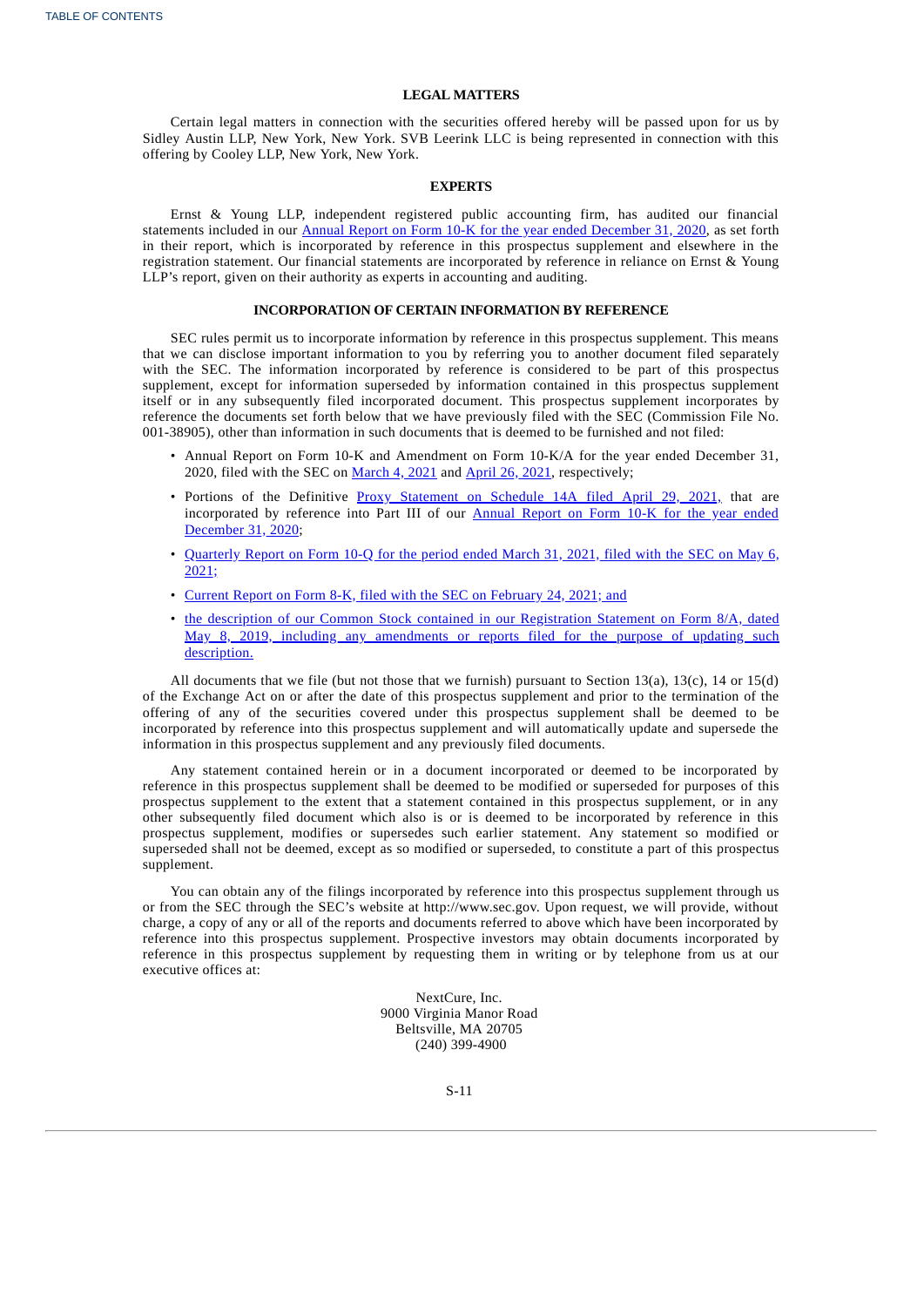Our reports and documents incorporated by reference herein may also be found in the "Investor Relations" section of our website at www.nextcure.com. The content of our website and any information that is linked to or accessible from our website (other than our filings with the SEC that are incorporated by reference, as set forth under "Incorporation of Certain Documents by Reference") is not incorporated by reference into this prospectus supplement and you should not consider it a part of this prospectus supplement or the registration statement.

S-12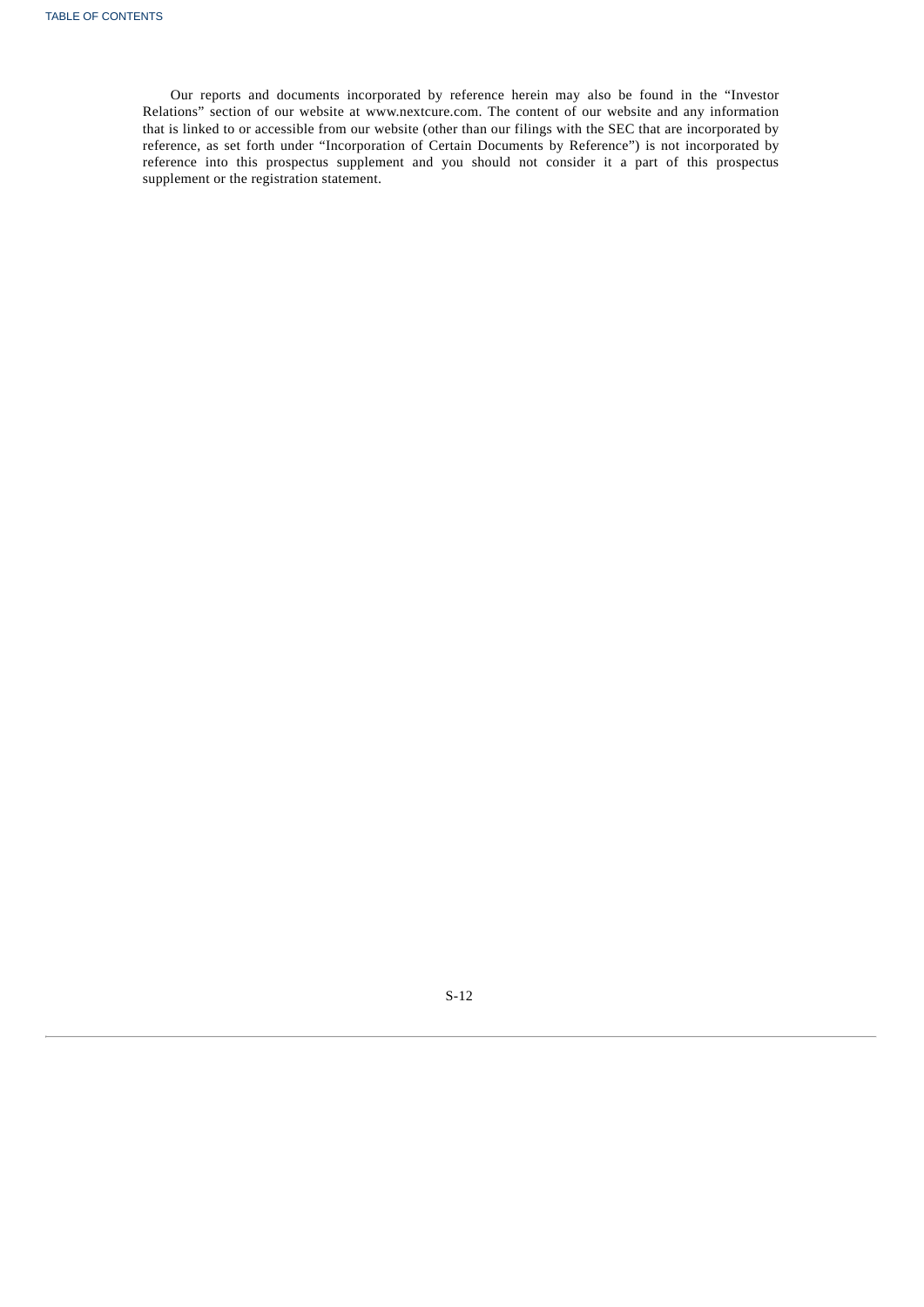## **PROSPECTUS**



# **NextCure, Inc.**

## **\$180,000,000**

**Common Stock Preferred Stock Debt Securities Warrants Units**

We may offer and sell up to an aggregate of \$180,000,000 of the securities identified above from time to time in one or more offerings. This prospectus provides you with a general description of the securities. We refer to the securities identified above as the "securities." We may offer any combination of the securities, in separate series or classes and in amounts, at prices and on terms described in one or more supplements to this prospectus. In addition, this prospectus may be used to offer securities for the account of persons other than us.

This prospectus describes some of the general terms that may apply to the securities we may offer and sell and the general manner in which they may be offered. Each time we offer securities pursuant to this prospectus, we will provide one or more supplements to this prospectus or free writing prospectuses that contain specific information about the offering and the terms of any securities being sold. Prospectus supplements or free writing prospectuses may also add, update, or change information contained in this prospectus.

We may offer and sell these securities to or through agents, underwriters, dealers, or directly to purchasers, or through a combination of these methods, on a continuous or delayed basis. The names of any agents, underwriters or dealers and the terms of the arrangements with them will be stated in the applicable prospectus supplement or free writing prospectus.

Our common stock is listed on the Nasdaq Global Select Market under the symbol "NXTC." On March 3, 2021, the last reported sale price of our common stock on the Nasdaq Global Select Market was \$11.54 per share.

**You should read carefully this prospectus, the applicable prospectus supplement, the information** incorporated herein and therein by reference, and any free writing prospectus before you invest in any of our **securities. Investing in our securities involves risks. See "Risk Factors" beginning on page [4](#page-5-0).**

**Neither the Securities and Exchange Commission nor any state securities commission has approved or disapproved of these securities or passed upon the adequacy or accuracy of this prospectus. Any representation to the contrary is a criminal offense.**

**The date of this prospectus is March 12, 2021.**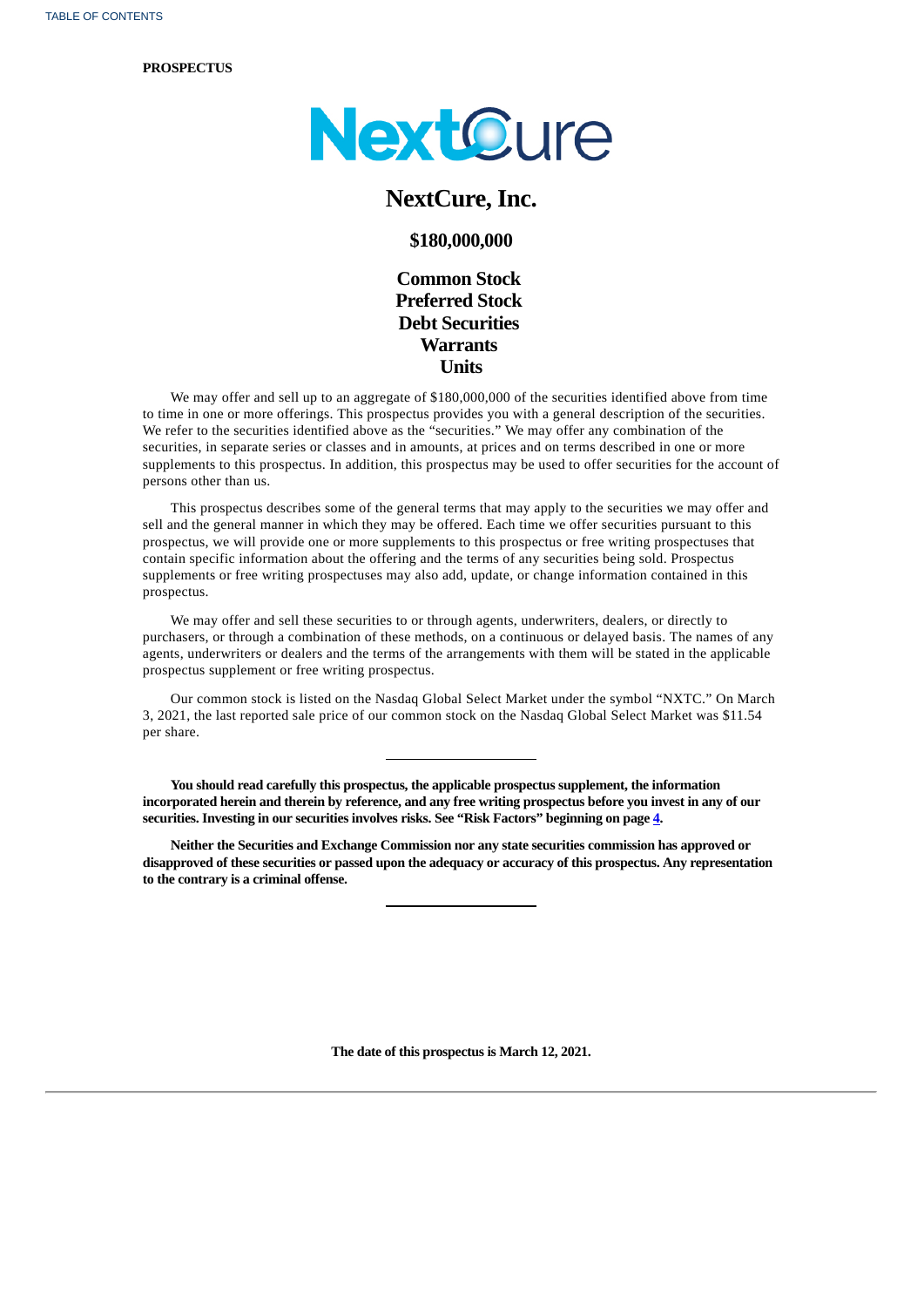# **TABLE OF CONTENTS**

|                                                   | Page            |
|---------------------------------------------------|-----------------|
| <b>EXPLANATORY NOTE</b>                           |                 |
| <b>ABOUT THIS PROSPECTUS</b>                      |                 |
| WHERE YOU CAN FIND MORE INFORMATION               | $\overline{2}$  |
| <b>INCORPORATION BY REFERENCE</b>                 | $\overline{3}$  |
| <b>THE COMPANY</b>                                | $\overline{4}$  |
| <b>RISK FACTORS</b>                               | $\overline{5}$  |
| SPECIAL NOTE REGARDING FORWARD-LOOKING STATEMENTS | 6               |
| <b>USE OF PROCEEDS</b>                            | $\underline{8}$ |
| <b>DESCRIPTION OF CAPITAL STOCK</b>               | 9               |
| <b>DESCRIPTION OF DEBT SECURITIES</b>             | 13              |
| <b>DESCRIPTION OF WARRANTS</b>                    | 21              |
| <b>DESCRIPTION OF UNITS</b>                       | 23              |
| <b>PLAN OF DISTRIBUTION</b>                       | 24              |
| <b>LEGAL MATTERS</b>                              | 25              |
| <b>EXPERTS</b>                                    | 25              |
| PART II                                           | $II-0$          |

<span id="page-16-0"></span>i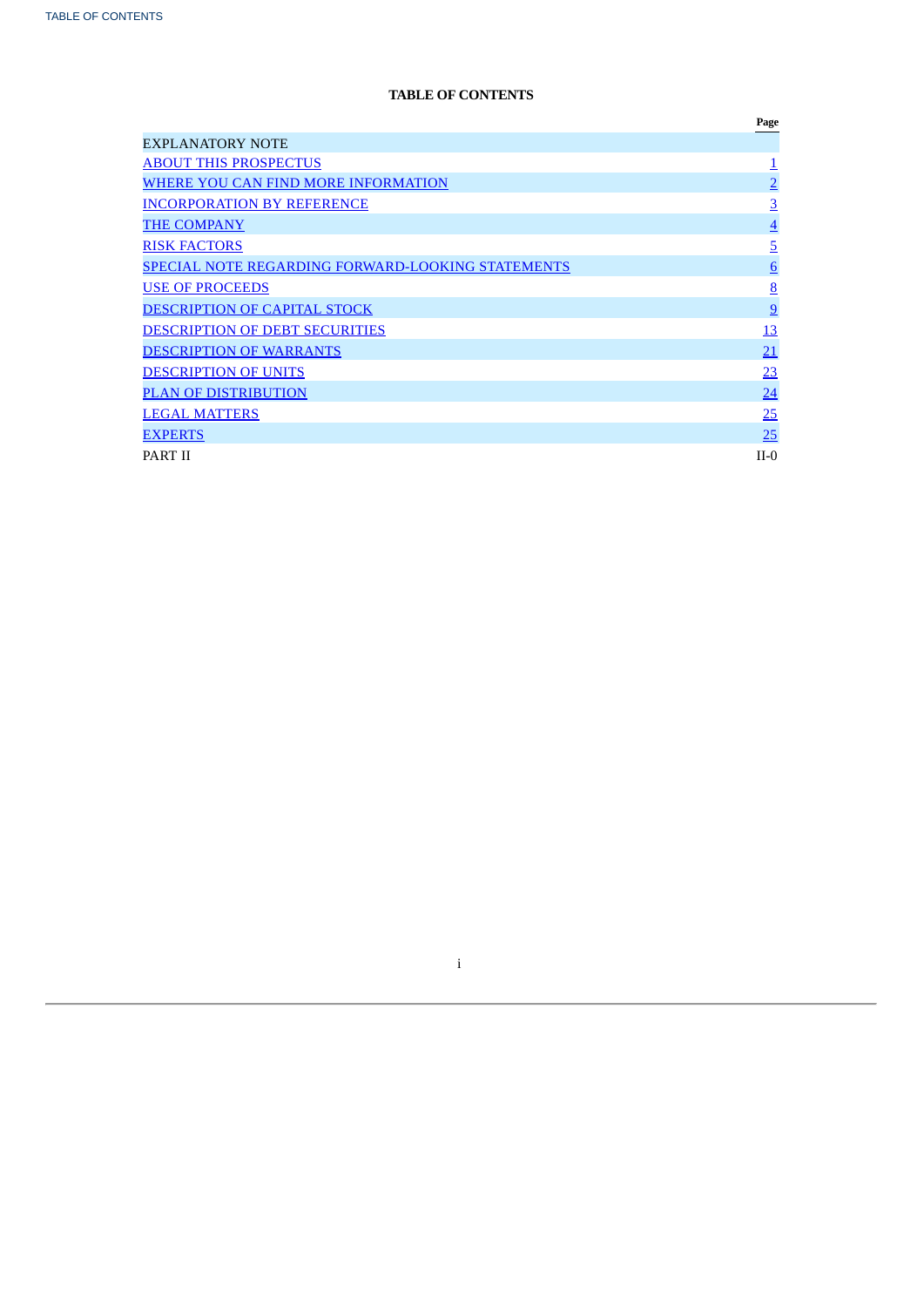## **ABOUT THIS PROSPECTUS**

This prospectus is part of a registration statement that we have filed with the U.S. Securities and Exchange Commission, or the SEC, under the Securities Act of 1933, as amended, or the Securities Act, using a "shelf" registration process. By using a shelf registration statement, we may sell securities from time to time and in one or more offerings as described in this prospectus up to an aggregate dollar amount of \$180,000,000 of securities. Each time that we offer and sell securities, we will provide a prospectus supplement to this prospectus that contains specific information about the securities being offered and sold and the specific terms of that offering. We may also authorize one or more free writing prospectuses to be provided to you that may contain material information relating to these offerings. The prospectus supplement or free writing prospectus may also add, update or change information contained in this prospectus with respect to that offering. If there is any inconsistency between the information in this prospectus and the applicable prospectus supplement or free writing prospectus, you should rely on the prospectus supplement or free writing prospectus, as applicable. Before purchasing any securities, you should carefully read this prospectus, the applicable prospectus supplement, and any applicable free writing prospectuses, together with the additional information described under "Where You Can Find More Information" and "Incorporation by Reference."

We have not authorized anyone to provide you with information other than that contained in this prospectus, any applicable prospectus supplement or free writing prospectuses prepared by or on behalf of us or to which we have referred you. We take no responsibility for, and can provide no assurance as to the reliability of, any other information that others may give you. We will not make an offer to sell or solicit any offer to buy these securities in any jurisdiction where the offer or sale is not permitted. You should assume that the information appearing in this prospectus and the applicable prospectus supplement is accurate only as of the date on its respective cover, that the information appearing in any applicable free writing prospectus is accurate only as of the date of that free writing prospectus, and that any information incorporated by reference is accurate only as of the date of the document incorporated by reference, unless we indicate otherwise. Our business, financial condition, results of operations and prospects may have changed since those dates.

This prospectus, the information incorporated herein by reference, and any prospectus supplement or free writing prospectus contain or may contain references to trademarks, service marks, and trade names owned by us or other companies. Solely for convenience, trademarks, service marks, and trade names, including logos, artwork, and other visual displays, may appear without the  $^{\circledR}$  or ™ symbols, but such references are not intended to indicate, in any way, that we will not assert, to the fullest extent under applicable law, our rights or the rights of the applicable licensor to these trademarks, service marks, and trade names. We do not intend our use or display of other companies' trade names, service marks, or trademarks to imply a relationship with, or endorsement or sponsorship of us by, any other companies. Other trademarks, trade names, and service marks appearing in this prospectus are the property of their respective owners.

<span id="page-17-0"></span>When we refer to "NextCure," "we," "our," "us" and "Company" in this prospectus or any prospectus supplement, we mean NextCure, Inc., unless otherwise specified. When we refer to "you," we mean the potential holders of the applicable series of securities.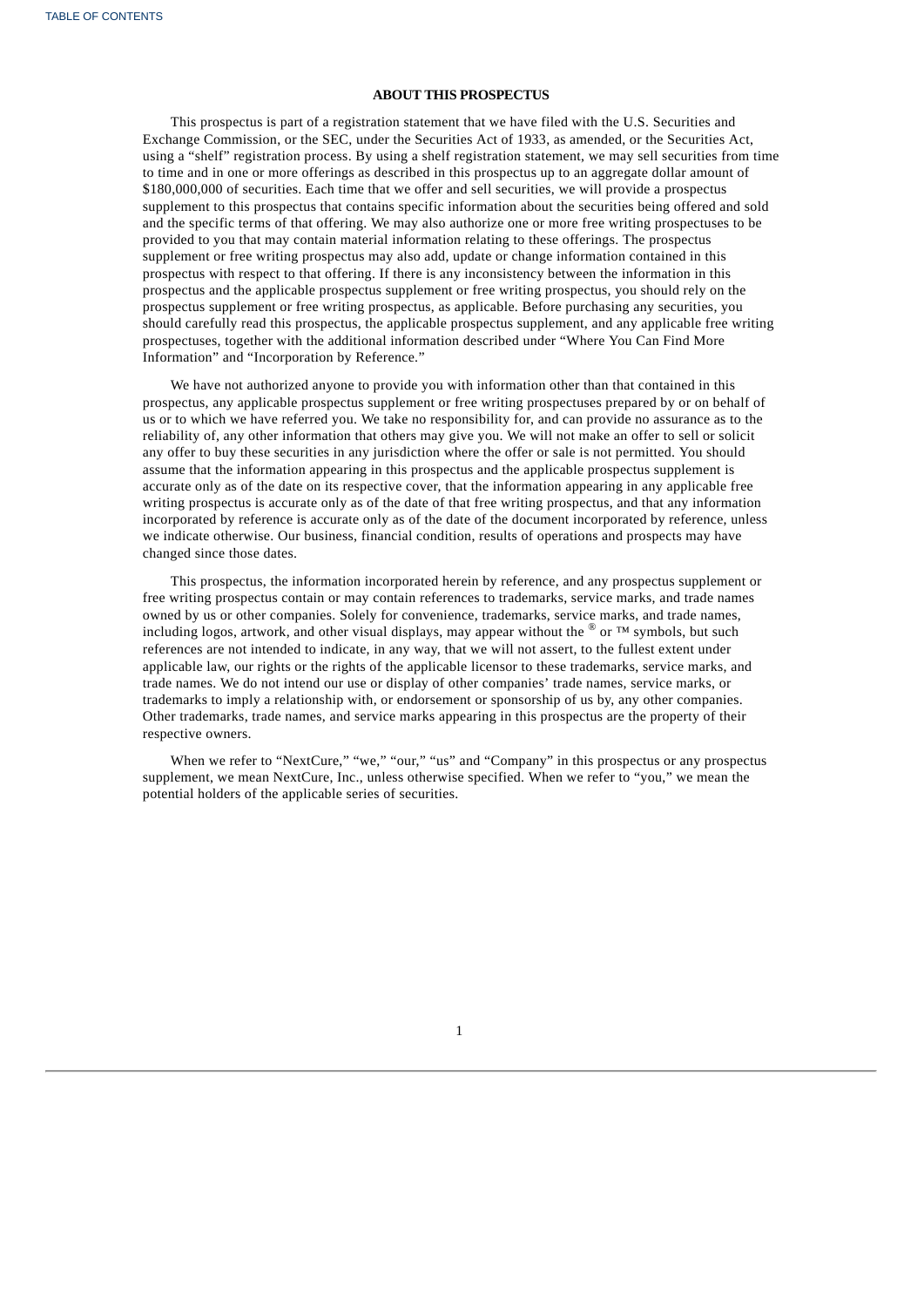## **WHERE YOU CAN FIND MORE INFORMATION**

We file reports, proxy statements and other information with the SEC. The SEC maintains a website that contains reports, proxy and information statements, and other information about issuers, such as us, who file electronically with the SEC. The address of that website is *www.sec.gov*. We make available, free of charge, on our website at *www.nextcure.com*, our annual reports on Form 10-K, quarterly reports on Form 10-Q, current reports on Form 8-K and any amendments to such reports as soon as reasonably practicable after such reports are electronically filed with, or furnished to, the SEC. Information on or accessible through our website is not incorporated by reference herein and does not form a part of this prospectus.

This prospectus and any prospectus supplement are part of a registration statement that we have filed with the SEC and do not contain all of the information in the registration statement. The full registration statement may be obtained through the SEC's website, as provided above, or from us, as provided below under "Incorporation by Reference." Certain documents establishing the terms of the offered securities are or may be filed as exhibits to the registration statement or documents incorporated by reference in the registration statement. Statements in this prospectus or any prospectus supplement about these documents are summaries and each statement is subject, and qualified in all respects by reference, to the document to which it refers. You should refer to the actual documents for a more complete description of the relevant matters.

<span id="page-18-0"></span>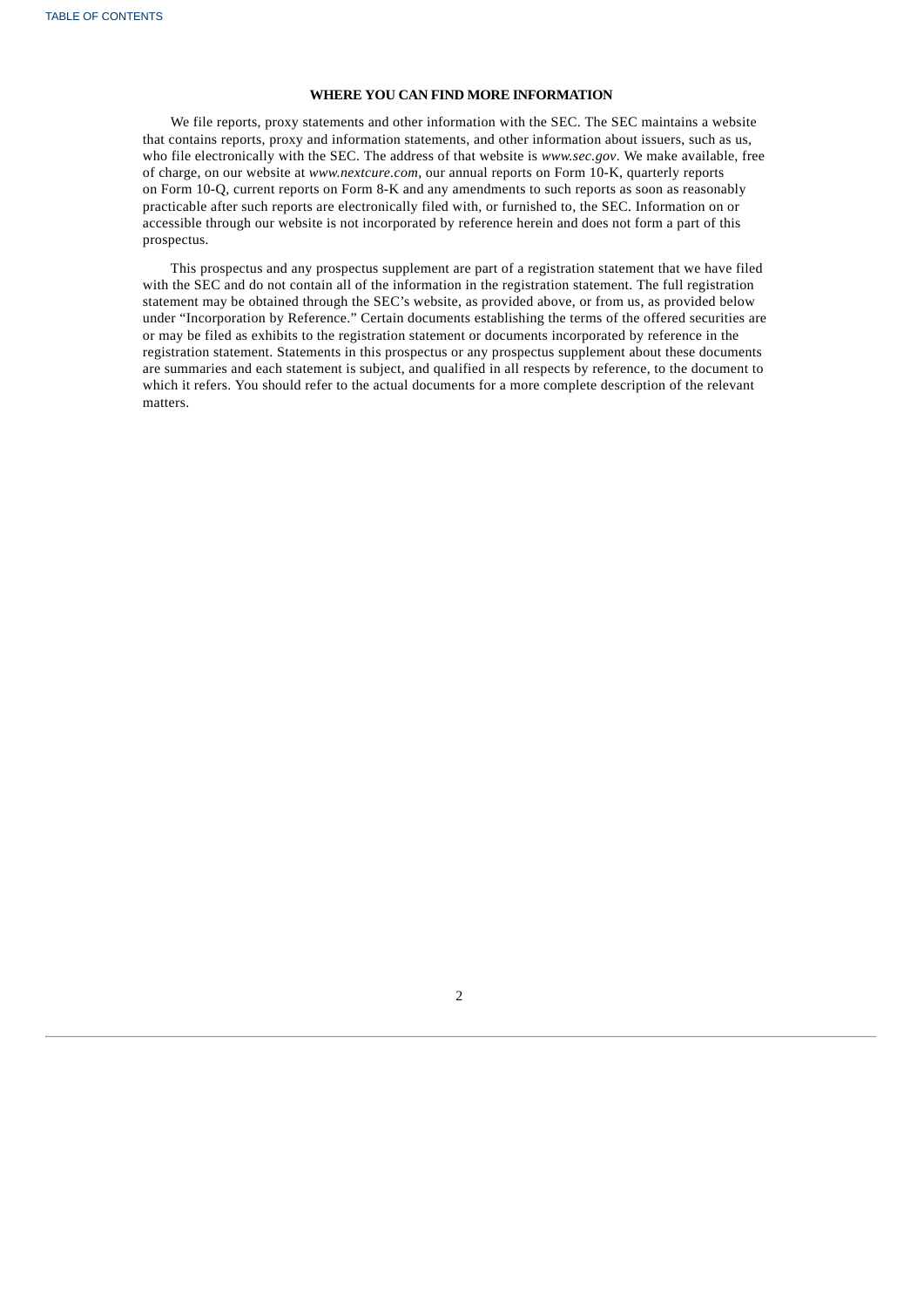## **INCORPORATION BY REFERENCE**

The SEC's rules allow us to "incorporate by reference" information into this prospectus, which means that we can disclose important information to you by referring you to another document filed separately with the SEC. The information incorporated by reference is deemed to be part of this prospectus, and subsequent information that we file with the SEC will automatically update and supersede that information. Any statement contained in this prospectus or a previously filed document incorporated by reference will be deemed to be modified or superseded for purposes of this prospectus to the extent that a statement contained in this prospectus or a subsequently filed document incorporated by reference modifies or replaces that statement.

This prospectus and any accompanying prospectus supplement incorporate by reference the documents set forth below that have previously been filed with the SEC (other than those documents or the portions of those documents not deemed to be filed):

- our annual report on Form 10-K for the year ended [December](http://www.sec.gov/Archives/edgar/data/1661059/000155837021002384/nxtc-20201231x10k.htm) 31, 2020, filed with the SEC on March 4, 2021, or the 2020 Annual Report;
- our current report on Form 8-K filed with the SEC on [February](http://www.sec.gov/Archives/edgar/data/1661059/000110465921027570/tm217883d1_8k.htm) 24, 2021; and
- the description of our Common Stock contained in our [Registration](http://www.sec.gov/Archives/edgar/data/1661059/000110465919027670/a19-3387_98a12b.htm) Statement on Form 8-A filed with the SEC on May 8, 2019, including any amendment or report filed for the purpose of updating such description, including Exhibit 4.2 to the 2020 Annual Report.

All reports and other documents we subsequently file pursuant to Section 13(a), 13(c), 14 or 15(d) of the Securities Exchange Act of 1934, as amended, or the Exchange Act, prior to the termination of this offering, but excluding any information furnished to, rather than filed with, the SEC, will also be incorporated by reference into this prospectus and deemed to be part of this prospectus from the date of the filing of such reports and documents. We are not, however, incorporating by reference any documents or portions thereof, whether specifically listed above or filed in the future, that are not deemed "filed" with the SEC, including any information furnished pursuant to Items 2.02 or 7.01 of Form 8-K or related exhibits furnished pursuant to Item 9.01 of Form 8-K.

We will provide, without charge, to each person, including any beneficial owner, to whom a copy of this prospectus is delivered, upon written or oral request of such person, a copy of any or all of the documents incorporated by reference in this prospectus, other than exhibits to such documents unless such exhibits are specifically incorporated by reference into such documents. Requests may be made in writing or by telephone at:

> <span id="page-19-0"></span>NextCure, Inc. 9000 Virginia Manor Road, Suite 200 Beltsville, Maryland 20705 (240) 399-4900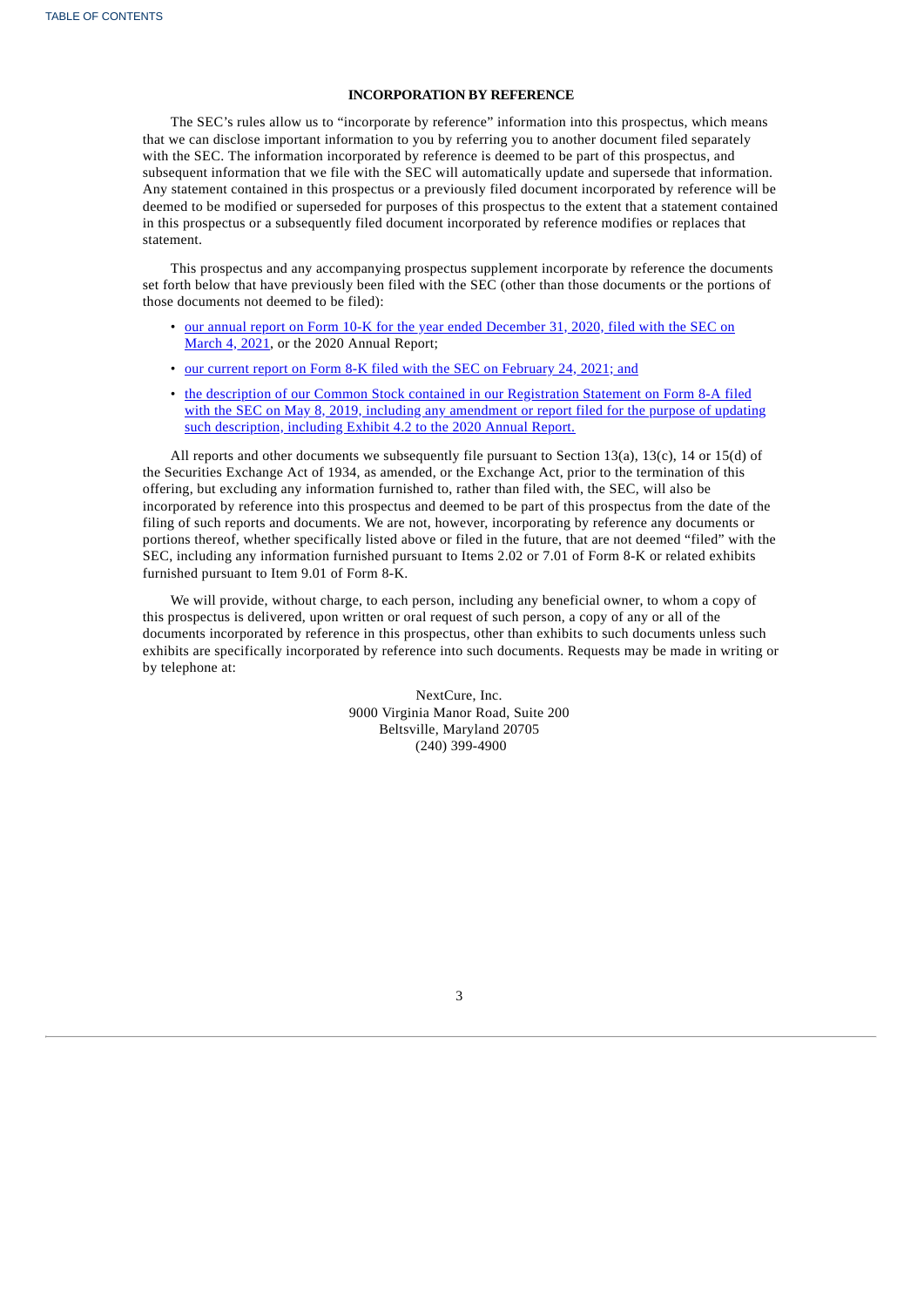## **THE COMPANY**

We are a clinical-stage biopharmaceutical company committed to discovering and developing novel, first-in-class immunomedicines to treat cancer and other immune-related diseases by restoring normal immune function. We view the immune system holistically and, rather than target one specific immune cell type, we focus on understanding biological pathways, the interactions of cells and the role each interaction plays in an immune response. Through our proprietary Functional, Integrated, NextCure Discovery in Immuno-Oncology, or FIND-IO, platform, we study various immune cells to discover and understand targets and structural components of immune cells and their functional impact in order to develop immunomedicines. We are focused on patients who do not respond to current therapies, patients whose cancer progresses despite treatment and patients with cancer types not adequately addressed by available therapies. We are committed to discovering and developing first-in-class immunomedicines, which are immunomedicines that use new or unique mechanisms of action to treat a medical condition, for these patients.

Our lead product candidate, NC318, is a first-in-class immunomedicine against a novel immunomodulatory receptor called Siglec-15, which is expressed on highly immunosuppressive cells called M2 macrophages and on tumor cells. Our second product candidate, NC410, is a novel immunomedicine designed to block immune suppression mediated by an immune modulator called Leukocyte-Associated Immunoglobulin-like Receptor 1, or LAIR-1, which is expressed on T cells and antigen-presenting cells, known as dendritic cells, that present tumor antigens to immune cells in order to generate immune responses. Our third product candidate, NC762, is a monoclonal antibody that binds specifically to human B7 homolog 4 protein, or B7-H4, a cell surface protein expressed on multiple tumor types.

<span id="page-20-0"></span>We are a Delaware corporation formed in September 2015. Our primary executive offices are located at 9000 Virginia Manor Road, Suite 200, Beltsville, Maryland 20705 and our telephone number is (240) 399- 4900. Our website address is www.nextcure.com.Information on or accessible through our website is not incorporated by reference herein and does not form a part of this prospectus.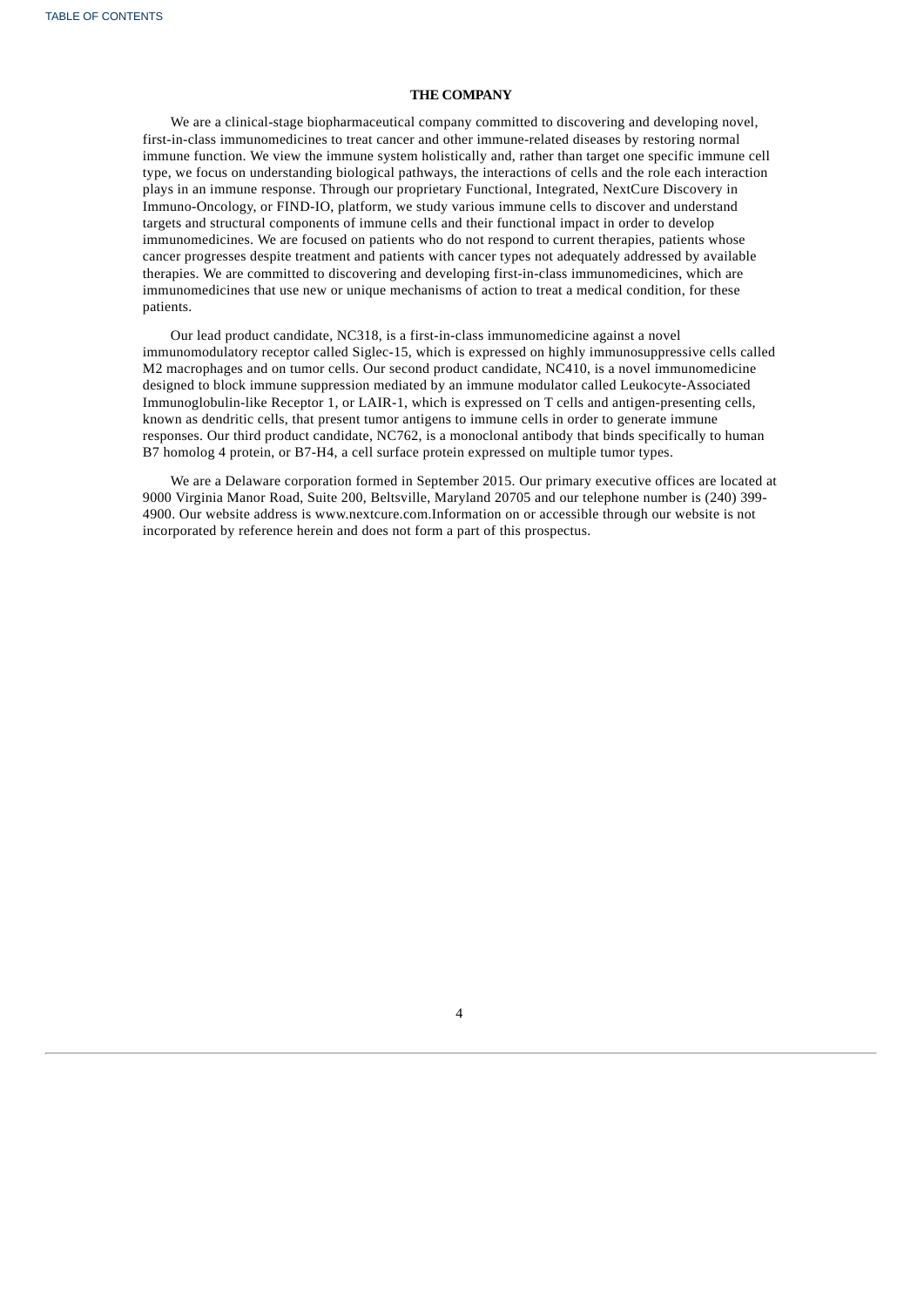## **RISK FACTORS**

<span id="page-21-0"></span>Investment in any securities offered pursuant to this prospectus and the applicable prospectus supplement involves significant risks. You should carefully consider the risk factors incorporated by reference to the 2020 Annual Report and any subsequent reports we file with the SEC after the date of this prospectus, and all other information contained or incorporated by reference into this prospectus, as updated by our subsequent filings under the Exchange Act, and the risk factors and other information contained in the applicable prospectus supplement and any applicable free writing prospectus before making a decision about investing in our securities. The risks and uncertainties we have described are not the only ones we face. Additional risks and uncertainties not presently known to us or that we currently deem immaterial may also affect our business, financial condition, and results of operations. The occurrence of any of these risks might cause you to lose all or part of your investment in the offered securities.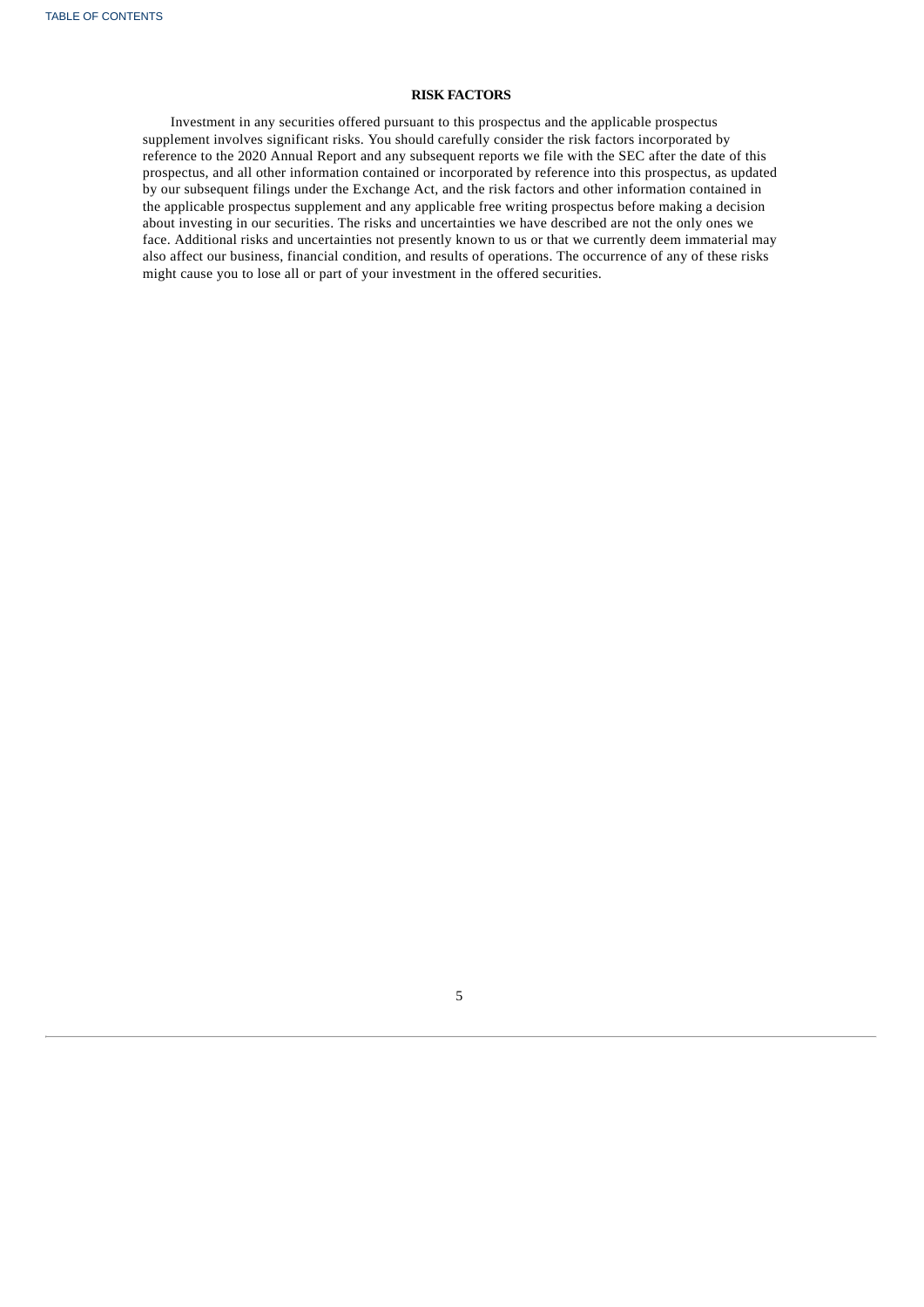## **SPECIAL NOTE REGARDING FORWARD-LOOKING STATEMENTS**

This prospectus, the applicable prospectus supplement and any free writing prospectus may contain forward-looking statements, including with respect to our plans, objectives, and expectations for our business, operations, and financial performance and condition. Any statements contained herein or therein that are not statements of historical facts may be deemed to be forward-looking statements. In some cases, you can identify forward-looking statements by terminology such as "aim," "anticipate," "assume," "believe," "continue," "could," "due," "estimate," "expect," "intend," "may," "objective," "plan," "predict," "potential," "positioned," "seek," "should," "target," "will," "would," and other similar expressions that are predictions of or indicate future events and future trends, or the negative of these terms or similar language. Forward-looking statements include, but are not limited to, statements about:

- our expectations regarding the timing, progress, and results of preclinical studies and clinical trials for NC318, NC410, NC762 and any other product candidates we develop, including statements regarding the timing of initiation and completion of studies or trials and related preparatory work, the period during which the results of the trials will become available and our research and development programs;
- the timing or likelihood of regulatory filings for NC318, NC410, NC762 and any other product candidates we develop and our ability to obtain and maintain regulatory approvals for such product candidates for any indication;
- the identification, analysis and use of biomarkers and biomarker data;
- the impact of the COVID-19 pandemic on the initiation, progress or expected timing of our clinical trials and the timing of related data, our efforts to adjust trial-related activities to address the impact of the COVID-19 pandemic, and other future impacts of the COVID-19 pandemic on the economy, our industry, and our financial condition and results of operations;
- the development of patient selection assays and/or companion or complementary diagnostics for NC318, NC410, NC762 or any other product candidates we develop;
- our manufacturing capabilities and strategy, including the scalability of our manufacturing methods and processes;
- our expectations regarding the potential benefits, activity, effectiveness, and safety of NC318, NC410, NC762 and any other product candidates we develop;
- our intentions and ability to successfully commercialize our product candidates;
- our expectations regarding the nature of the biological pathways we are targeting;
- our expectations for our FIND-IO platform, including our ability to discover and advance product candidates using our FIND-IO platform;
- the potential benefits of and our ability to maintain our relationships and collaborations with Yale University and Dr. Lieping Chen;
- our estimates regarding our expenses, future revenues, capital requirements, our needs for or ability to obtain additional financing, and the period over which we expect our current cash, cash equivalents, and marketable securities to be sufficient to fund our operations;
- our intended reliance on and the performance of third parties, including collaborators, contract research organizations, and third-party manufacturers;
- our ability to protect and enforce our intellectual property protection and the scope and duration of such protection;
- developments and projections relating to our competitors and our industry, including competing therapies;
- the impact of current and future laws and regulations; and
- our intended use of proceeds from this offering.
	- 6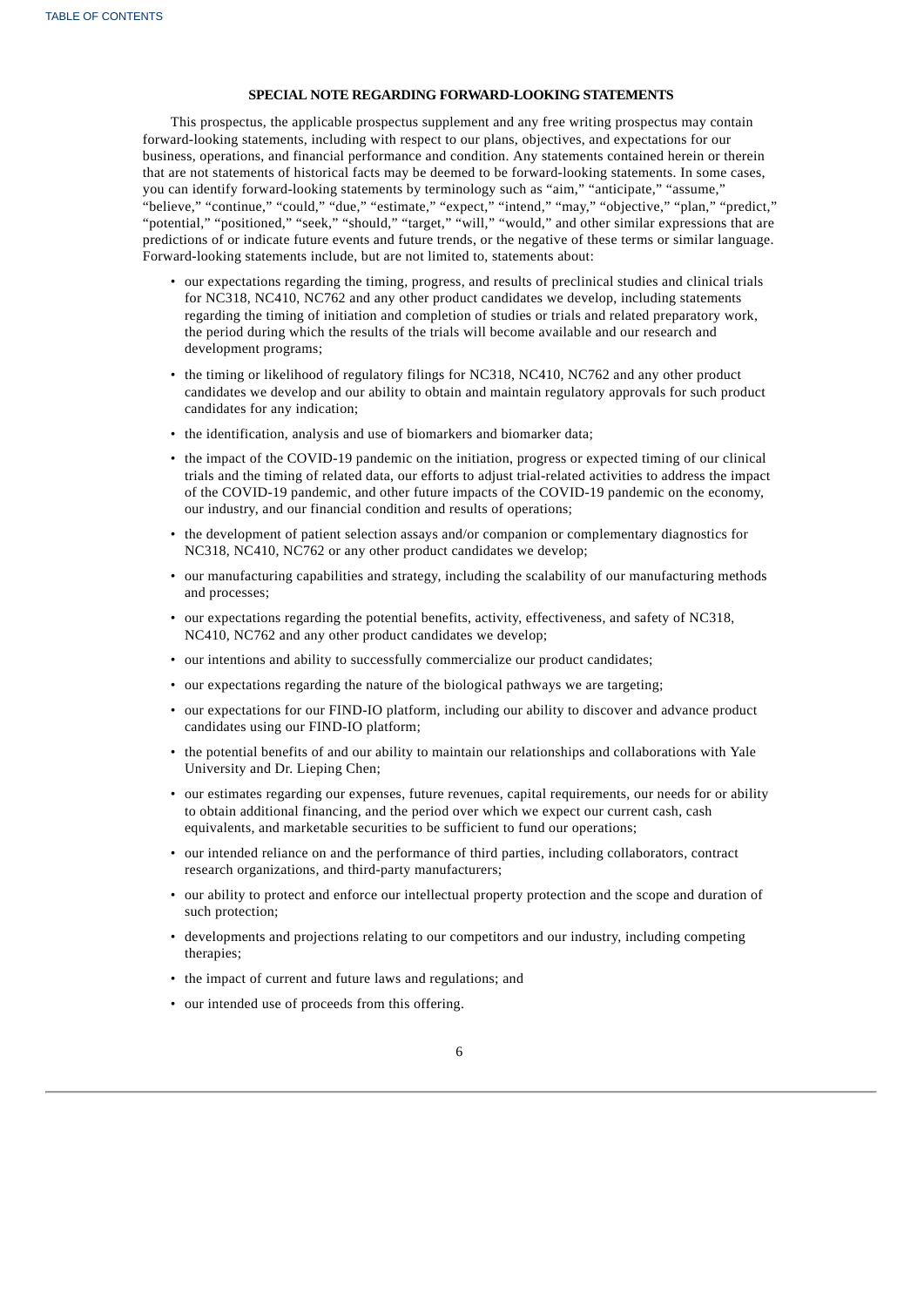These statements are based on management's current expectations, estimates, forecasts, and projections about our business and industry, are not guarantees of future performance and involve known and unknown risks, uncertainties and other factors that are in some cases beyond our control, such as the impact of the COVID-19 pandemic, and that may cause our or our industry's actual results, levels of activity, performance, or achievements to be materially different from those anticipated by the forward-looking statements. We discuss many of these risks in greater detail under "Risk Factors" and elsewhere in this prospectus and any related free writing prospectus, and in any other documents incorporated herein or therein (including in our most recent annual report on Form 10-K, subsequent quarterly reports on Form 10- Q and other filings we make with the SEC pursuant to Section 13(a), 13(c), 14, or 15(d) of the Exchange Act). You should read these factors and the other cautionary statements made in this prospectus, the applicable prospectus supplement, and any free writing prospectus as being applicable to all related forward-looking statements wherever they appear herein or therein. If one or more of these factors materialize, or if any underlying assumptions prove incorrect, our actual results, levels of activity, performance, or achievements may vary materially from any future results, activity, performance, or achievements expressed or implied by these forward-looking statements. We caution readers not to place undue reliance on any forward-looking statements made by us, which speak only as of the date they were made. We undertake no obligation to publicly update any forward-looking statements after the date of this prospectus supplement, whether as a result of new information, future events or otherwise, except as required by law.

<span id="page-23-0"></span>You should read this prospectus, the applicable prospectus supplement and the documents that we reference in this prospectus and have filed as exhibits to the registration statement, of which this prospectus is a part, completely and with the understanding that our actual future results may be materially different from what we expect. We qualify all of our forward-looking statements by the foregoing cautionary statements.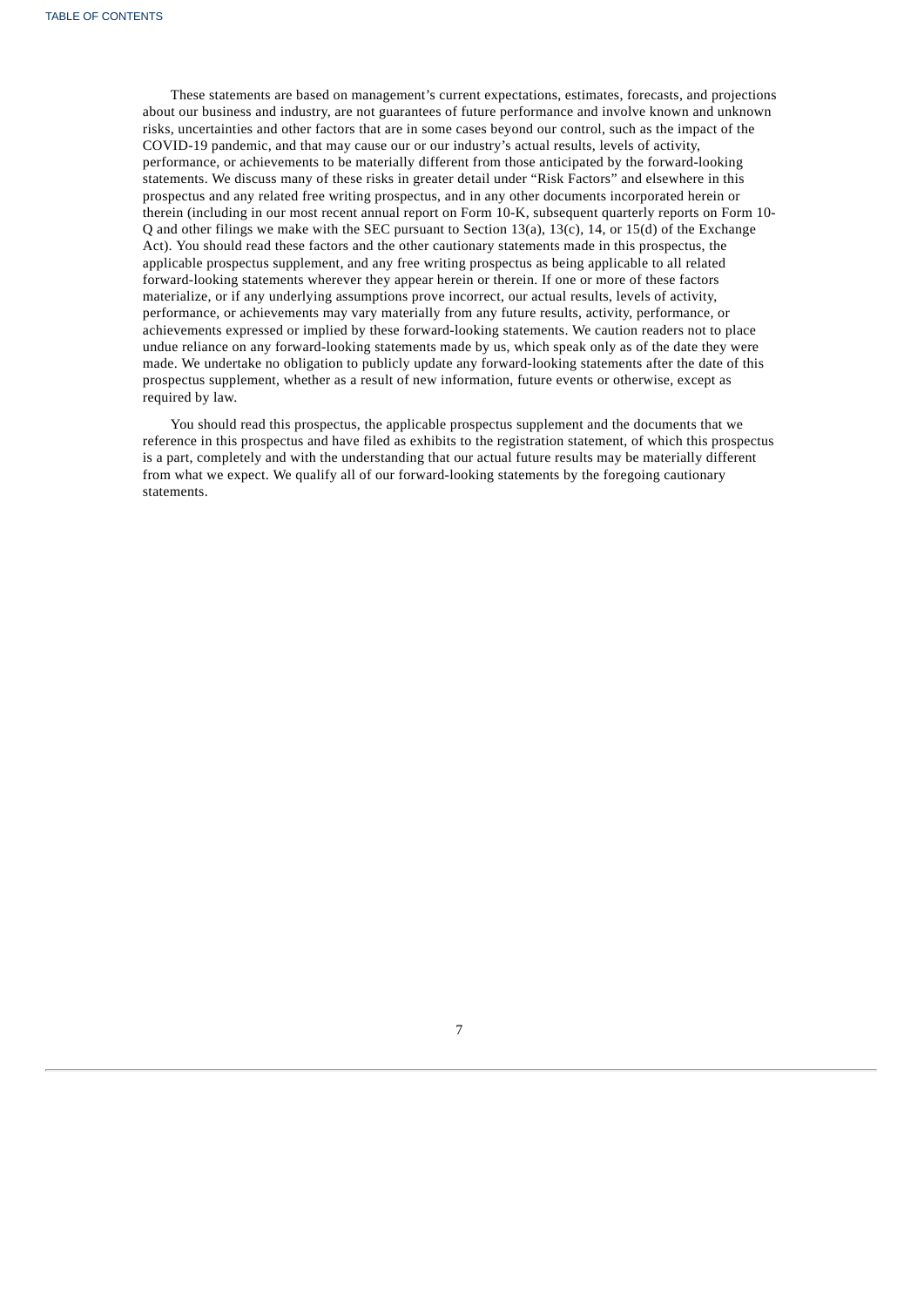## **USE OF PROCEEDS**

<span id="page-24-0"></span>Unless we specify otherwise in a prospectus supplement, we intend to use the net proceeds from sales of securities by us for general corporate purposes. These purposes may include clinical trials, research and development expenditures, potential strategic acquisitions or licensing of complementary businesses, assets, services or technologies, expenditures to build our development and commercialization capabilities, further expansion of our manufacturing capacity, working capital and capital expenditures, and any other corporate purpose. As of the date of this prospectus, we cannot specify with certainty all of the particular uses of the net proceeds from the sale of securities under this prospectus. Accordingly, we will retain broad discretion over the use of such proceeds. Pending the use of the net proceeds described above, we plan to invest any net proceeds from sales of securities by us in a variety of capital preservation investments, including shortand intermediate-term, interest-bearing obligations, investment-grade instruments, certificates of deposit or direct or guaranteed obligations of the U.S. government. We will not receive proceeds from sales of securities by persons other than us except as may otherwise be stated in an applicable prospectus supplement.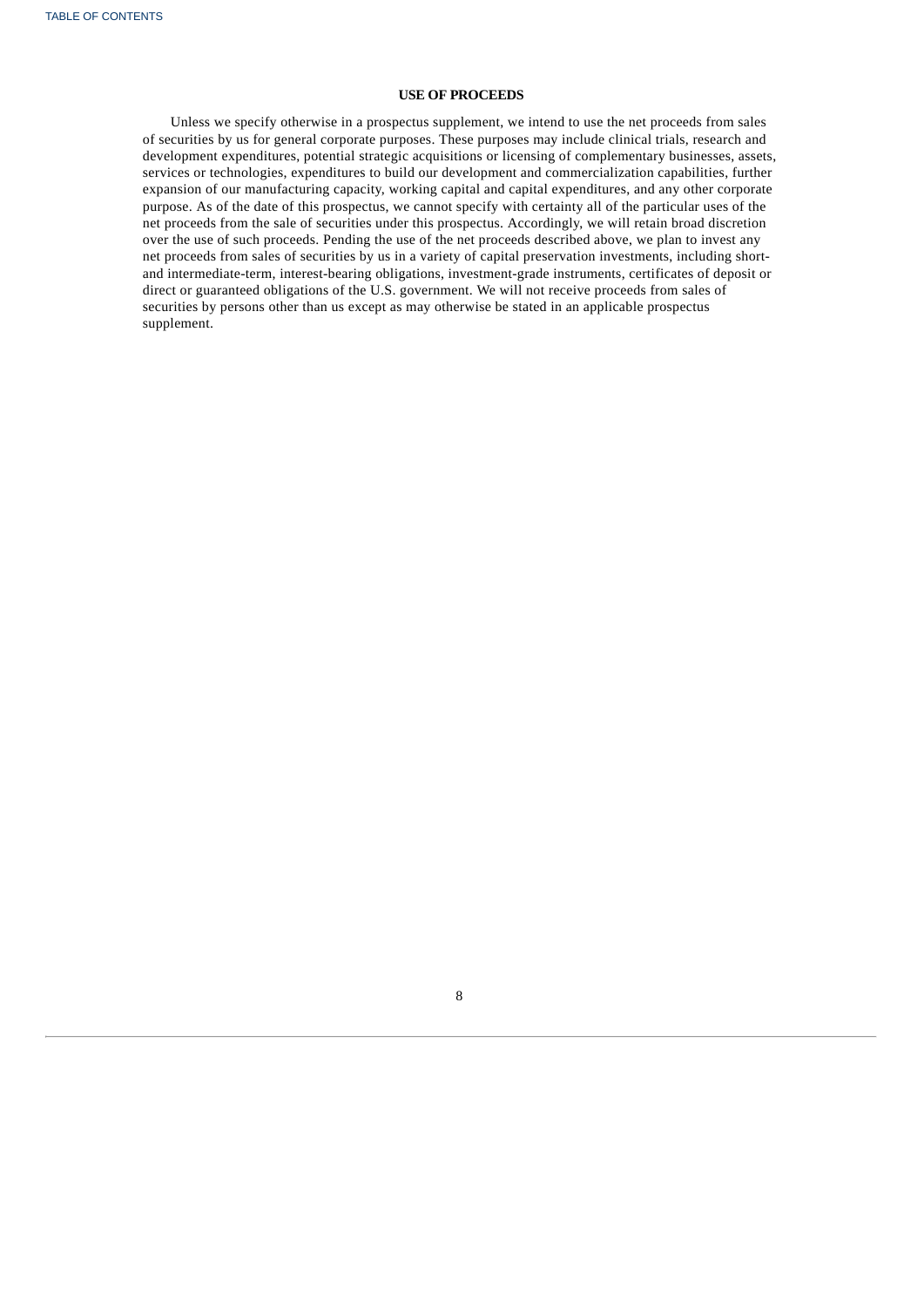## **DESCRIPTION OF CAPITAL STOCK**

The following description summarizes certain information about our capital stock. The summary does not purport to be complete and is subject, and qualified in its entirety by reference, to our amended and restated certificate of incorporation, or certificate of incorporation, and our amended and restated bylaws, or bylaws, each of which is incorporated by reference as an exhibit to the registration statement of which this prospectus is a part, and the applicable provisions of Delaware law. See "Incorporation by Reference."

## **General**

Our authorized capital stock under our certificate of incorporation consists of

- 100,000,000 shares of common stock, par value \$0.001 per share; and
- 10,000,000 shares of preferred stock, par value \$0.001 per share.

#### **Common Stock**

## *Voting Rights*

Holders of our common stock are entitled to one vote for each share on all matters submitted to a vote of our stockholders, including the election of directors. Holders of our common stock do not have cumulative voting rights in the election of directors. Accordingly, holders of a majority of the voting shares are able to elect all of our directors. In addition, the affirmative vote of holders of 66 2/3% of the voting power of all of the then outstanding voting stock will be required to take certain actions, including amending certain provisions of our certificate of incorporation, such as the provisions relating to the classified board.

#### *Dividends*

Subject to preferences that may be applicable to any then outstanding preferred stock, holders of our common stock are entitled to receive dividends, if any, as may be declared from time to time by our board of directors out of legally available funds.

#### *Liquidation*

In the event of our liquidation, dissolution or winding up, holders of our common stock will be entitled to share ratably in the net assets legally available for distribution to stockholders after the payment of all of our debts and other liabilities and the satisfaction of any liquidation preference granted to the holders of any then outstanding shares of preferred stock.

#### *Other Rights and Preferences*

Holders of our common stock have no preemptive, conversion, subscription or other rights, and there are no redemption or sinking fund provisions applicable to our common stock. The rights, preferences and privileges of the holders of our common stock are subject to and may be adversely affected by the rights of the holders of shares of any series of our preferred stock that we may designate in the future.

#### **Fully Paid and Nonassessable**

All of our outstanding shares of common stock are fully paid and nonassessable.

## **Preferred Stock**

Under the terms of our certificate of incorporation, our board of directors has the authority, without further action by our stockholders, to issue up to 10,000,000 shares of preferred stock in one or more series and to fix the rights, preferences, privileges and restrictions thereof. These rights, preferences and privileges could include dividend rights, conversion rights, voting rights, terms of redemption, liquidation preferences, sinking fund terms and the number of shares constituting, or the designation of, such series, any or all of which may be greater than the rights of common stock. For example, the issuance of our preferred stock could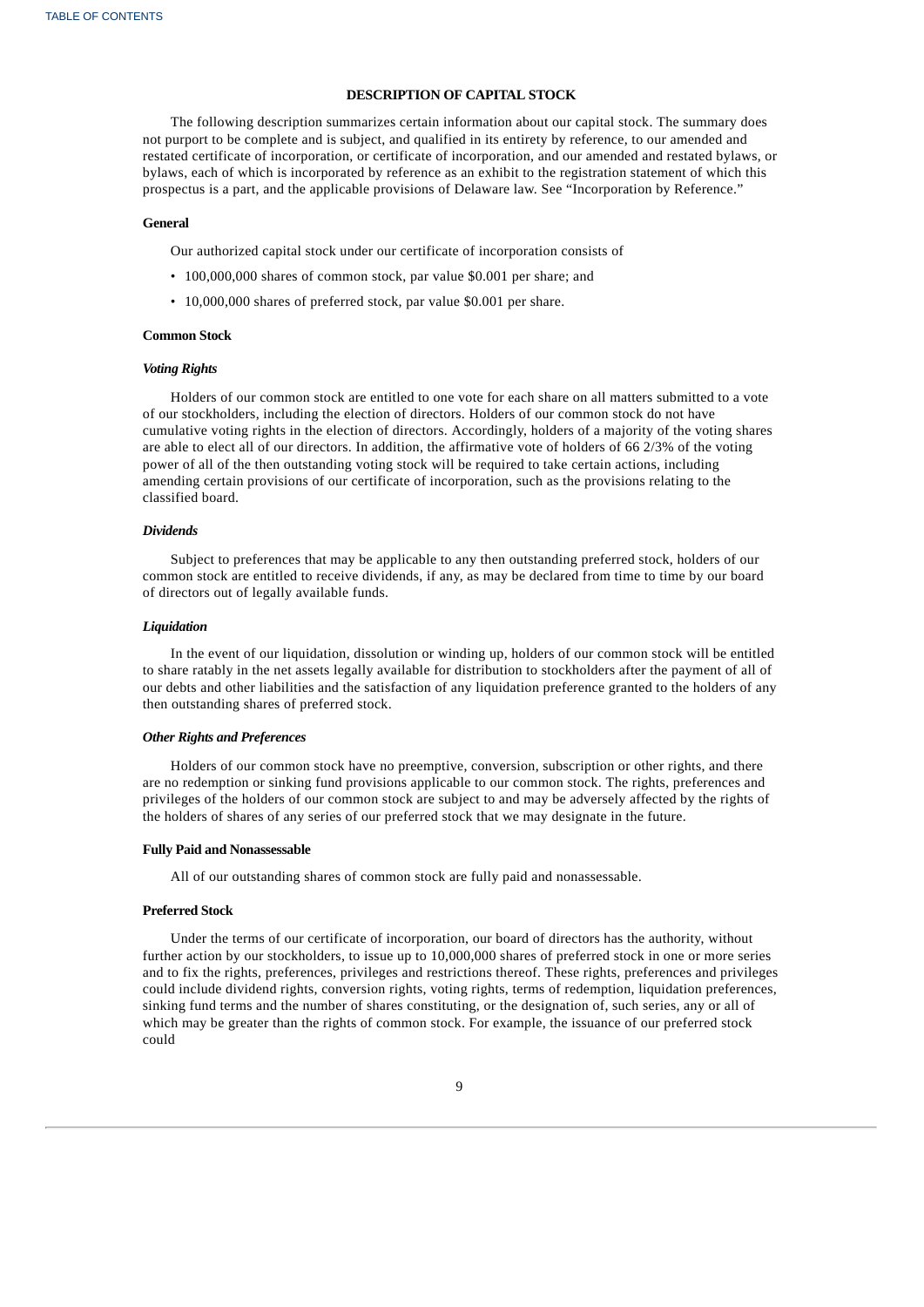adversely affect the voting power of holders of common stock and the likelihood that such holders will receive dividend payments and payments upon our liquidation.

## **Registration Rights**

Under the terms of our amended and restated investors' rights agreement, holders of certain shares of our common stock, or their transferees, have the right to require us to register their shares under the Securities Act so that those shares may be publicly resold, and the right to include their shares in any registration statement we file, subject to certain limitations. These rights will expire, with respect to any particular stockholder, upon the earlier of May 13, 2024 and when that stockholder can sell all of its shares under Rule 144 under the Securities Act without limitation during any three-month period without registration.

#### **Anti-Takeover Effects of Provisions of Our Certificate of Incorporation, Our Bylaws and Delaware Law**

Certain provisions of Delaware law and our certificate of incorporation and our bylaws could make the following transactions more difficult: acquisition of us by means of a tender offer; acquisition of us by means of a proxy contest or otherwise; or removal of our incumbent officers and directors. It is possible that these provisions could make it more difficult to accomplish or could deter transactions that stockholders may otherwise consider to be in their best interest or in our best interests, including transactions that might result in a premium over the market price for our shares.

These provisions, summarized below, are expected to discourage coercive takeover practices and inadequate takeover bids. These provisions are also designed to encourage persons seeking to acquire control of us to first negotiate with our board of directors. We believe that the benefits of increased protection of our potential ability to negotiate with the proponent of an unfriendly or unsolicited proposal to acquire or restructure us outweigh the disadvantages of discouraging these proposals because negotiation of these proposals could result in an improvement of their terms.

#### *Delaware Anti-Takeover Statute*

We are subject to Section 203 of the Delaware General Corporation Law, which prohibits persons deemed "interested stockholders" from engaging in a "business combination" with a publicly traded Delaware corporation for three years following the date these persons become interested stockholders unless the business combination is, or the transaction in which the person became an interested stockholder was, approved in a prescribed manner or another prescribed exception applies. Generally, an "interested stockholder" is a person who, together with affiliates and associates, owns, or within three years prior to the determination of interested stockholder status did own, 15% or more of a corporation's voting stock. Generally, a "business combination" includes a merger, asset or stock sale, or other transaction resulting in a financial benefit to the interested stockholder. The existence of this provision may have an anti-takeover effect with respect to transactions not approved in advance by our board of directors, such as discouraging takeover attempts that might result in a premium over the market price of our common stock.

## *Undesignated Preferred Stock*

The ability to authorize undesignated preferred stock makes it possible for our board of directors to issue preferred stock with voting or other rights or preferences that could have the effect of delaying, deferring, preventing or otherwise impeding any attempt to change control of us.

#### *Special Stockholder Meetings*

Our certificate of incorporation and our bylaws provide that a special meeting of stockholders may be called only by or at the direction of our board of directors or by the Chair of our board of directors.

## *Requirements for Advance Notification of Stockholder Nominations and Proposals*

Our bylaws establish advance notice procedures with respect to stockholder proposals and the nomination of candidates for election as directors, other than nominations made by or at the direction of our board of directors or a committee of our board of directors.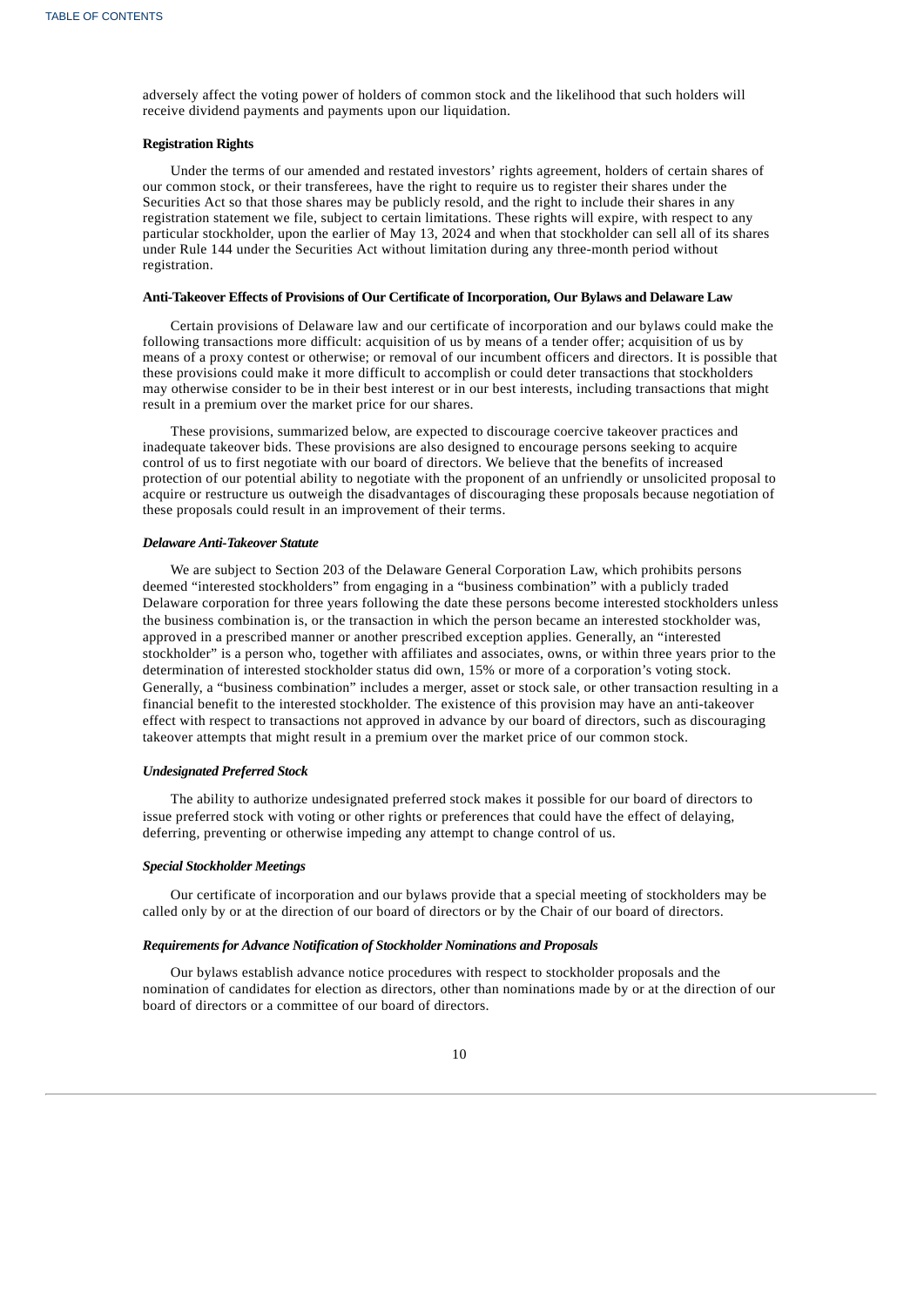## *Elimination of Stockholder Action by Written Consent*

Our certificate of incorporation and our bylaws do not permit stockholders action by written consent without a meeting.

#### *Classified Board; Election and Removal of Directors; Filling Vacancies; Board Size*

Our board of directors is divided into three classes. The directors in each class serve for a three-year term, one class being elected each year by our stockholders, with staggered three-year terms. Only one class of directors is elected at each annual meeting of our stockholders, with the other classes continuing for the remainder of their respective three-year terms. Because our stockholders do not have cumulative voting rights, holders of a majority of the shares of common stock outstanding will be able to elect all of our directors. Our certificate of incorporation provides for the removal of any of our directors only for cause and requires a stockholder vote by the holders of at least a 66<sup>2</sup>/3% of the voting power of the then outstanding voting stock. Any vacancy on our board of directors, however occurring, including a vacancy resulting from an increase in the size of the board, may only be filled by a resolution of our board of directors unless our board of directors determines that such vacancies shall be filled by our stockholders. Furthermore, the authorized number of directors may be changed only by a resolution of our board of directors. This system of electing and removing directors, filling vacancies and fixing the size of the board may tend to discourage a third party from making a tender offer or otherwise attempting to obtain control of us, because it generally makes it more difficult for stockholders to replace a majority of the directors.

## *Choice of Forum*

Our bylaws provide that unless we consent in writing to an alternative forum, the Court of Chancery of the State of Delaware or, if subject matter jurisdiction of such action is vested exclusively in the federal courts, the United States District Court for the District of Delaware will, to the fullest extent permitted by law, be the sole and exclusive forum for (i) any derivative action or proceeding brought on our behalf, (ii) any action asserting a claim of breach of a fiduciary duty owed by any of our current or former directors, officers and employees, (iii) any action asserting a claim arising pursuant to any provision of the Delaware General Corporation Law, our certificate of incorporation or our bylaws, (iv) any action or proceeding to interpret, apply, enforce, or determine the validity of our certificate of incorporation or bylaws or (v) any action asserting a claim that is governed by the internal affairs doctrine, in each case subject to the Court of Chancery or the United States District Court for the District of Delaware, as applicable, having personal jurisdiction over the indispensable parties named as defendants therein. In addition, any person holding, owning, or otherwise acquiring any interest in any of our securities shall be deemed to have notice of and to have consented to this provision of our bylaws. The choice of forum provision does not apply to any actions arising under the Securities Act or the Exchange Act. Although our bylaws contain the choice of forum provision described above, it is possible that a court could find that such a provision is inapplicable for a particular claim or action or that such provision is unenforceable.

#### *Amendment of Charter Provisions*

The amendment of any of the above provisions that are in our certificate of incorporation, except for the provision making it possible for our board of directors to issue undesignated preferred stock, would require approval by a stockholder vote by the holders of at least a 66½% of the voting power of our then outstanding voting stock.

The provisions of the Delaware General Corporation Law, our certificate of incorporation and our bylaws could have the effect of discouraging others from attempting hostile takeovers and, as a consequence, they may also inhibit temporary fluctuations in the market price of our common stock that often result from actual or rumored hostile takeover attempts. These provisions may also have the effect of preventing changes in our management. It is possible that these provisions could make it more difficult to accomplish transactions that stockholders may otherwise deem to be in their best interests.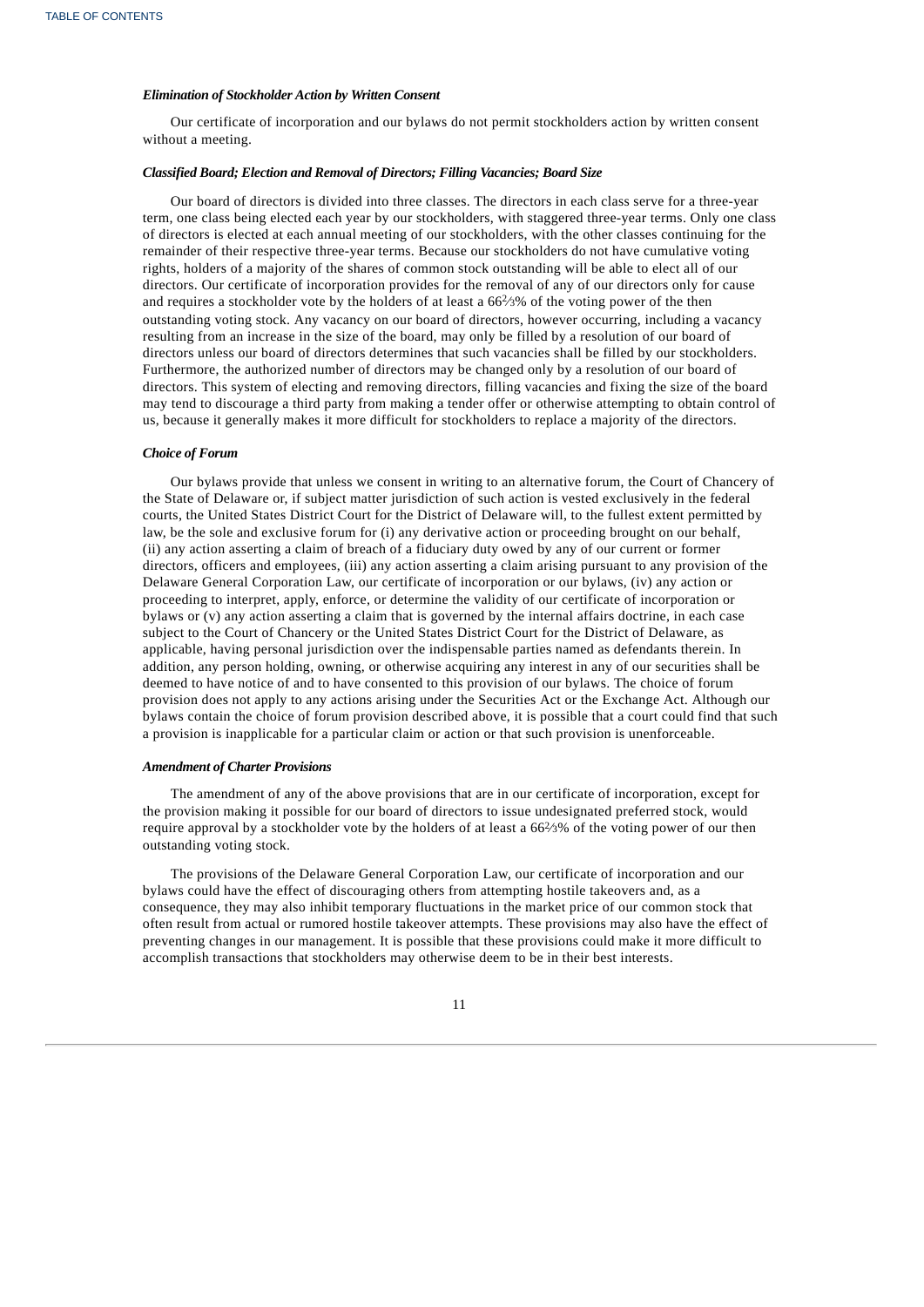## **Limitation on Liability and Indemnification Matters**

Our certificate of incorporation contains provisions that limit the liability of our directors for monetary damages to the fullest extent permitted by Delaware law. Consequently, our directors will not be personally liable to us or our stockholders for monetary damages for any breach of fiduciary duties as directors, except liability for:

- any breach of the duty of loyalty to us or our stockholders;
- any act or omission not in good faith that involves intentional misconduct or a knowing violation of law;
- unlawful payments of dividends or unlawful stock repurchases or redemptions as provided in Section 174 of the Delaware General Corporation Law; or
- any transaction from which the director derived an improper personal benefit.

Our bylaws provide that we are required to indemnify our directors and officers, in each case to the fullest extent permitted by Delaware law. Our bylaws also obligate us to advance expenses incurred by a director or officer in advance of the final disposition of any action or proceeding and permit us to secure insurance on behalf of any officer, director, employee or other agent for any liability arising out of such person's actions in that capacity regardless of whether we would otherwise be permitted to indemnify such person under Delaware law. We have entered and expect to continue to enter into agreements to indemnify our directors, executive officers and other employees as determined by our board of directors. These indemnification agreements generally require us, among other things, to indemnify our directors, executive officers, and these employees against liabilities that may arise by reason of their status or service as directors or officers, other than liabilities arising from willful misconduct. These indemnification agreements also generally require us to advance any expenses incurred by the directors, executive officers and employees as a result of any proceeding against them as to which they could be indemnified. We believe that these provisions and indemnification agreements are necessary to attract and retain qualified persons as directors and officers. We also maintain directors' and officers' liability insurance that insures our directors and officers against the cost of defense, settlement or payment of a judgment in some circumstances.

The limitation of liability and indemnification provisions in our certificate of incorporation and bylaws may discourage stockholders from bringing a lawsuit against our directors and officers for breach of their fiduciary duty. They may also reduce the likelihood of derivative litigation against our directors and officers, even though an action, if successful, might benefit us and our stockholders. Further, a stockholder's investment may be adversely affected to the extent that we pay the costs of settlement and damage.

#### **Listing**

Our common stock is listed on the Nasdaq Global Select Market under the symbol "NXTC".

#### **Transfer Agent and Registrar**

The transfer agent and registrar for our common stock is American Stock Transfer & Trust Company, LLC.

<span id="page-28-0"></span>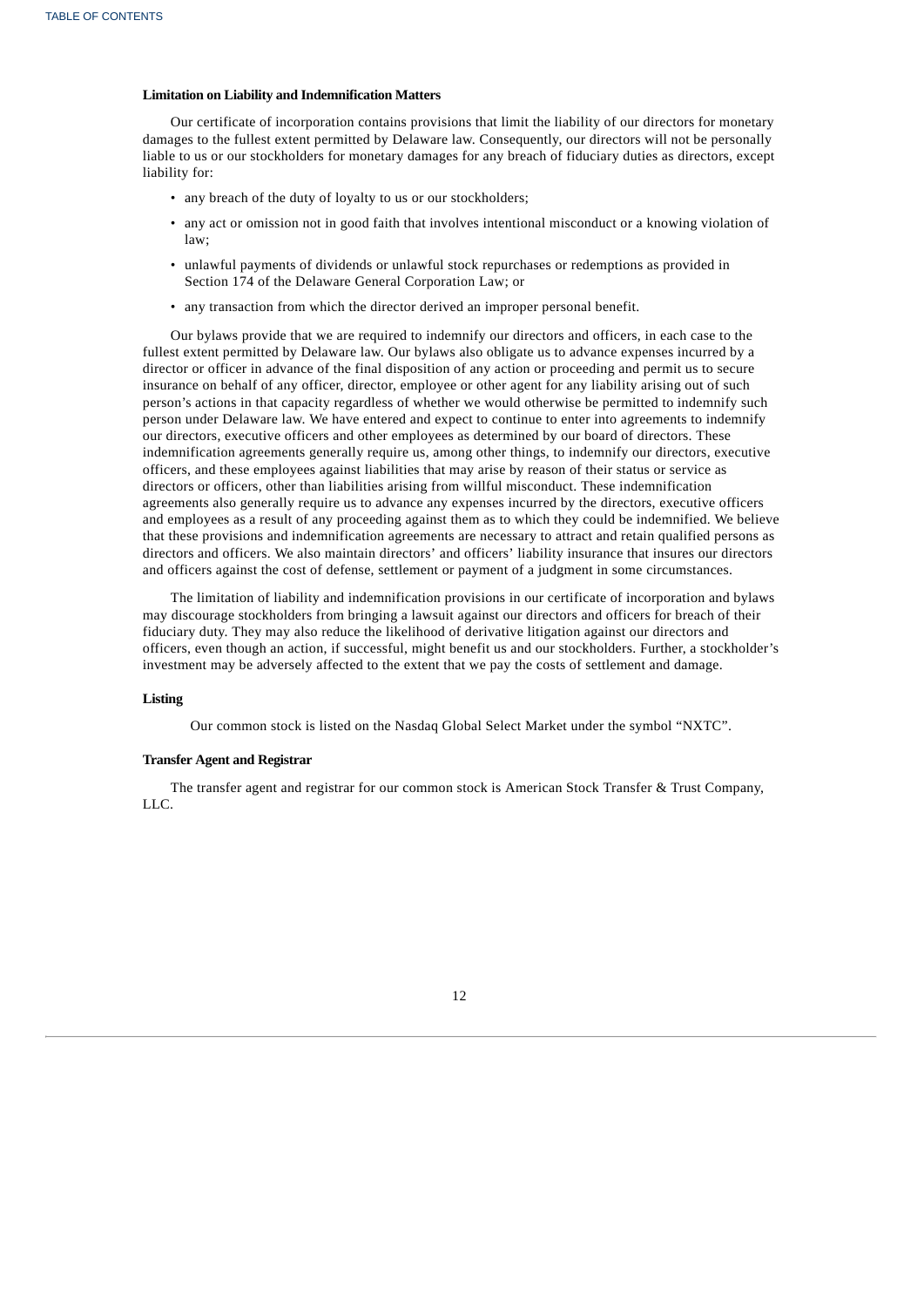## **DESCRIPTION OF DEBT SECURITIES**

The following description summarizes certain terms and conditions of the debt securities that we may offer and sell pursuant to this prospectus. When we offer to sell a particular series of debt securities, we will describe the specific terms and conditions of the series in a prospectus supplement to this prospectus. We will also indicate in the applicable prospectus supplement whether the general terms and conditions described in this prospectus apply to the series. The terms and conditions of the series may be different in one or more respects from the terms and conditions described below. If so, those differences will be described in the applicable prospectus supplement. We urge you to read the applicable prospectus supplement and any related free writing prospectus, as well as the indenture, which may be amended or supplemented from time to time, that contains the terms of the debt securities.

The following summary of provisions of the indenture does not purport to be complete and is subject, and qualified in its entirety by reference, to the complete text of the indenture, including, but not limited to, definitions therein of certain terms. This summary may not contain all of the information that you may find useful. The terms and conditions of the debt securities of each series will be set forth in those debt securities and in the indenture and in the applicable prospectus supplement.

The form of indenture has been filed as an exhibit to the registration statement of which this prospectus forms a part. A form of each debt security, reflecting the specific terms and provisions of that series of debt securities, will be filed with the SEC in connection with each offering and will be incorporated by reference in the registration statement of which this prospectus forms a part.

#### **General**

We may offer the debt securities from time to time in as many distinct series as we may determine. The indenture does not limit the amount of debt securities that we may issue thereunder. We may, without the consent of the holders of the debt securities of any series, issue additional debt securities ranking equally with, and otherwise similar in all respects to, the debt securities of the series (except for the public offering price and the issue date) so that those additional debt securities will be consolidated and form a single series with the debt securities of the series previously offered and sold.

The debt securities of each series will be issued in fully registered form without interest coupons. We currently anticipate that the debt securities of each series offered and sold pursuant to this prospectus will be issued as global debt securities as described under "Global Debt Securities" and will trade in book-entry form only.

Debt securities denominated in U.S. dollars will be issued in denominations of \$2,000 and any integral multiple of \$1,000 in excess thereof, unless otherwise specified in the applicable prospectus supplement. If the debt securities of a series are denominated in a foreign or composite currency, the applicable prospectus supplement will specify the denomination or denominations in which those debt securities will be issued.

Unless otherwise specified in the applicable prospectus supplement, we will repay the debt securities of each series at 100% of their principal amount, together with any premium and accrued and unpaid interest thereon at maturity, except if those debt securities have been previously redeemed or purchased and cancelled.

Unless otherwise specified in the applicable prospectus supplement, the debt securities of each series will not be listed on any securities exchange.

#### **Provisions of Indenture**

A prospectus supplement, the indenture, and a supplemental indenture or authorizing resolution of our board of directors (including any related officer's certificate or Company order), if any, relating to any series of debt securities being offered will include specific terms relating to the offering. These terms will include some or all of the following:

- the form and title of the debt securities;
- the aggregate principal amount of the debt securities and any limit on the aggregate principal amount, provided, however, that such amount may from time to time be increased by a resolution of our board of directors;

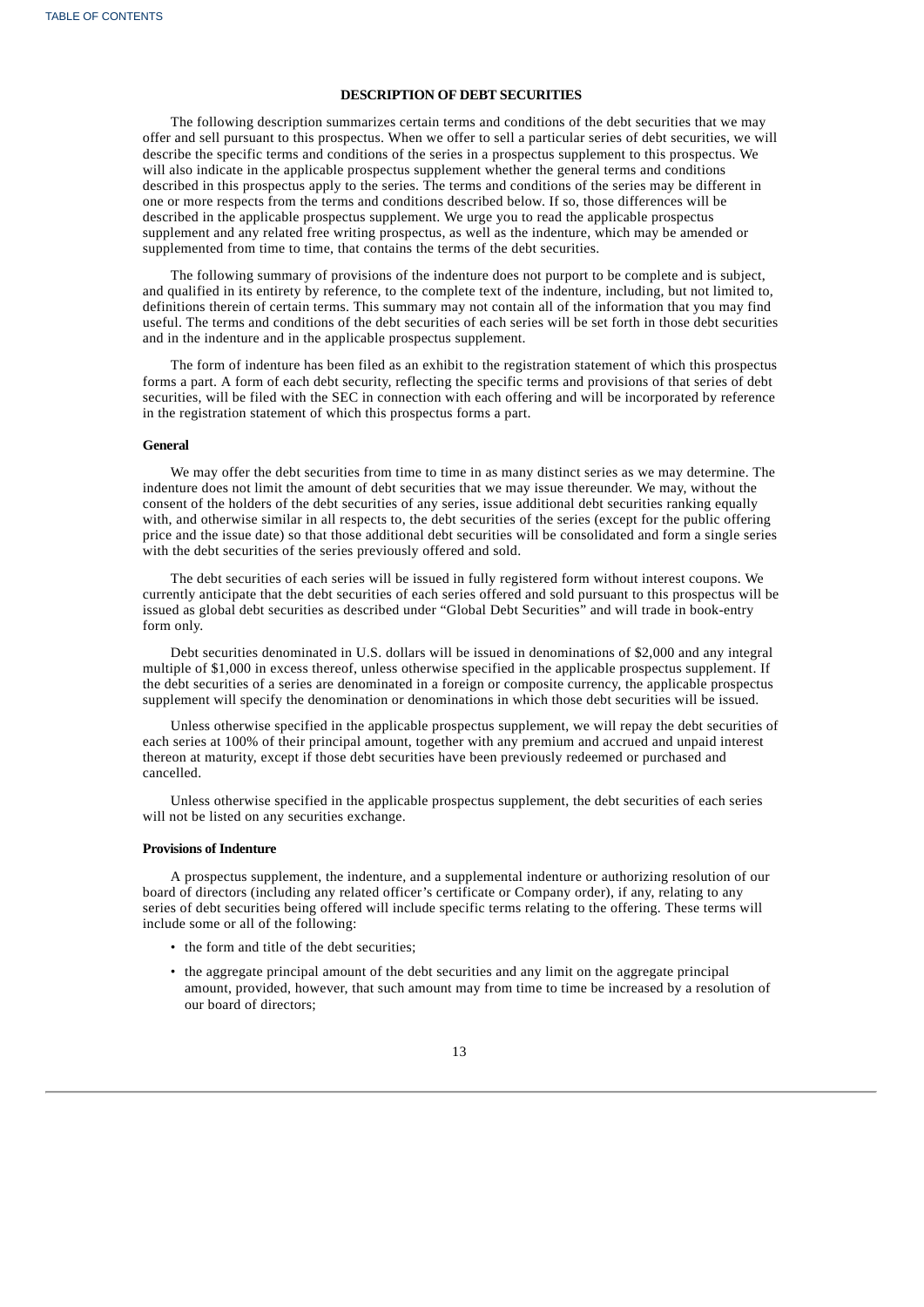- the price or prices at which the debt securities will be sold;
- the person to whom any interest on a debt security of the series will be payable, if other than the person in whose name that debt security is registered;
- the date or dates on which the principal of the debt securities will be payable;
- the rate or rates (fixed or variable, or combination thereof) at which the debt securities shall bear interest, if any, or the method of determining such rate or rates;
- the date or dates on which any such interest shall be payable, the date or dates on which payment of any such interest shall commence and the record dates, if any, for such payment date or dates, or the method of determining such date or dates, and the basis upon which interest shall be calculated if other than that of a 360-day year of twelve 30-day months, the right, if any, to extend or defer interest payments and the duration of such extension or deferral;
- any optional or mandatory redemption or repayment option, including any sinking fund, amortization or analogous provisions;
- if other than a minimum denomination equal to \$2,000 or an integral multiple of \$1,000 in excess thereof, the denominations in which any debt securities of the series will be issuable;
- any special tax implications of the debt securities, including provisions for original issue discount securities, if offered;
- any provisions granting special rights to holders when a specified event occurs;
- the percentage of the principal amount at which the debt securities will be issued and any payments due if the maturity of the debt securities is accelerated;
- any Events of Default or covenants with respect to the debt securities that differ from, or are in addition to, those set forth in the indenture;
- if other than U.S. dollars, the currency or currencies for which the debt securities will be issued or in which the principal thereof, any premium thereon and any interest thereon will be payable;
- provisions regarding the convertibility or exchangeability of the debt securities;
- provisions pertaining to the issuance of debt securities in the form of global debt securities, as described below;
- provisions relating to the satisfaction and discharge of the indenture;
- the form of and conditions to issuance of debt securities issuable in definitive form, other than as described below;
- if other than the trustee, the identity of any other trustee, the registrar for the debt securities and any paying agent;
- whether the debt securities of the series will be guaranteed by any persons and, if so, the identity of such persons, the terms and conditions upon which such debt securities will be guaranteed and, if applicable, the terms and conditions upon which such guarantees may be subordinated to other indebtedness of the respective guarantors;
- whether the debt securities of the series will be secured by any collateral and, if so, the terms and conditions upon which such debt securities will be secured and, if applicable, upon which such liens may be subordinated to other liens securing other indebtedness of us or of any guarantor;
- whether the debt securities will be issued in a transaction exempt from registration under the Securities Act and any restriction or condition on the transferability of the debt securities of such series;
- the exchanges, if any, on which the debt securities may be listed;

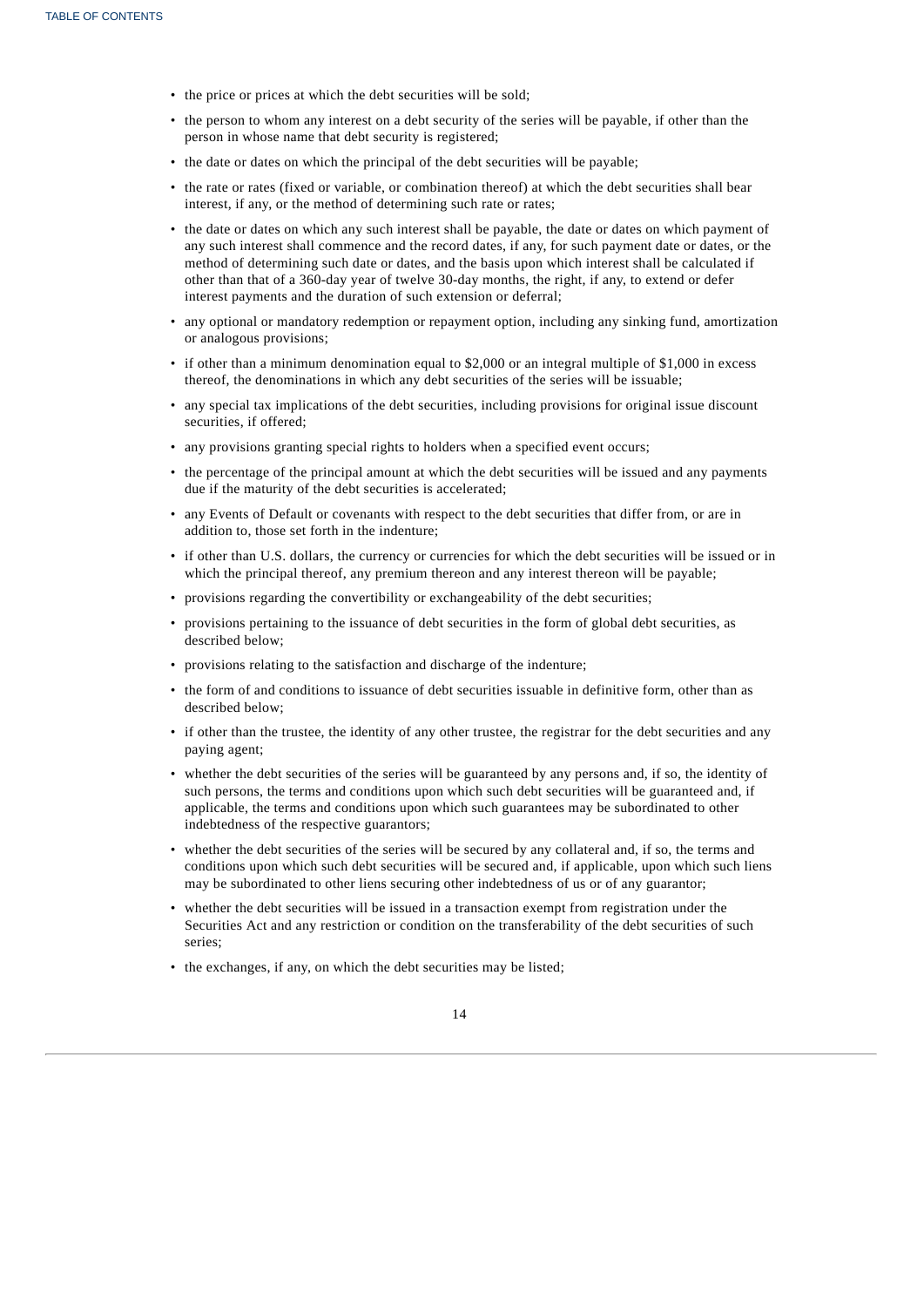- the terms of any right to convert or exchange debt securities of such series into any other securities or property of ours or of any other corporation or person, and the additions or changes, if any, to the indenture with respect to the debt securities of such series to permit or facilitate such conversion or exchange; and
- any other terms not prohibited by the provisions of the indenture.

#### **Global Debt Securities**

Certain series of the debt securities may be issued as permanent global debt securities to be deposited with a depositary with respect to that series. Unless otherwise indicated in the applicable prospectus supplement, the following is a summary of the depository arrangements applicable to debt securities issued in permanent global form and for which The Depository Trust Company, or DTC, acts as depositary.

Each global debt security will be deposited with, or on behalf of, DTC, as depositary, or its nominee and registered in the name of a nominee of DTC. Except under the limited circumstances described below, global debt securities are not exchangeable for definitive certificated debt securities.

Ownership of beneficial interests in a global debt security is limited to institutions that have accounts with DTC or its nominee, or participants, or persons that may hold interests through participants. In addition, ownership of beneficial interests by participants in a global debt security will be evidenced only by, and the transfer of that ownership interest will be effected only through, records maintained by DTC or its nominee for a global debt security. Ownership of beneficial interests in a global debt security by persons that hold through participants will be evidenced only by, and the transfer of that ownership interest within that participant will be effected only through, records maintained by that participant. DTC has no knowledge of the actual beneficial owners of the debt securities. Beneficial owners will not receive written confirmation from DTC of their purchase, but beneficial owners are expected to receive written confirmations providing details of the transaction, as well as periodic statements of their holdings, from the participants through which the beneficial owners entered the transaction. The laws of some jurisdictions require that certain purchasers of securities take physical delivery of such securities in definitive form. Such laws may impair the ability to transfer beneficial interests in a global debt security.

Payments on debt securities represented by a global debt security registered in the name of or held by DTC or its nominee will be made to DTC or its nominee, as the case may be, as the registered owner and holder of the global debt security representing the debt securities. We expect that upon receipt of any payments with respect to a global debt security, DTC will immediately credit accounts of participants on its book-entry registration and transfer system with payments in amounts proportionate to their respective beneficial interests in the principal amount of that global debt security as shown in the records of DTC. Payments by participants to owners of beneficial interests in a global debt security held through those participants will be governed by standing instructions and customary practices, as is now the case with securities held for the accounts of customers in bearer form or registered in "street name," and will be the sole responsibility of those participants, subject to any statutory or regulatory requirements that may be in effect from time to time.

Neither we, any trustee nor any of our respective agents will be responsible for any aspect of the records of DTC, any nominee or any participant relating to, or payments made on account of, beneficial interests in a permanent global debt security or for maintaining, supervising or reviewing any of the records of DTC, any nominee or any participant relating to such beneficial interests.

A global debt security is exchangeable for definitive debt securities registered in the name of, and a transfer of a global debt security may be registered to, any person other than DTC or its nominee, only if:

- DTC notifies us that it is unwilling or unable to continue as depositary for that global debt security or at any time DTC ceases to be registered under the Exchange Act, and a successor depositary is not appointed by us within 90 days after our receipt of such notice;
- there shall have occurred and be continuing an event of default under the debt securities and the registrar shall have received a request from the depositary to issue certificated securities;

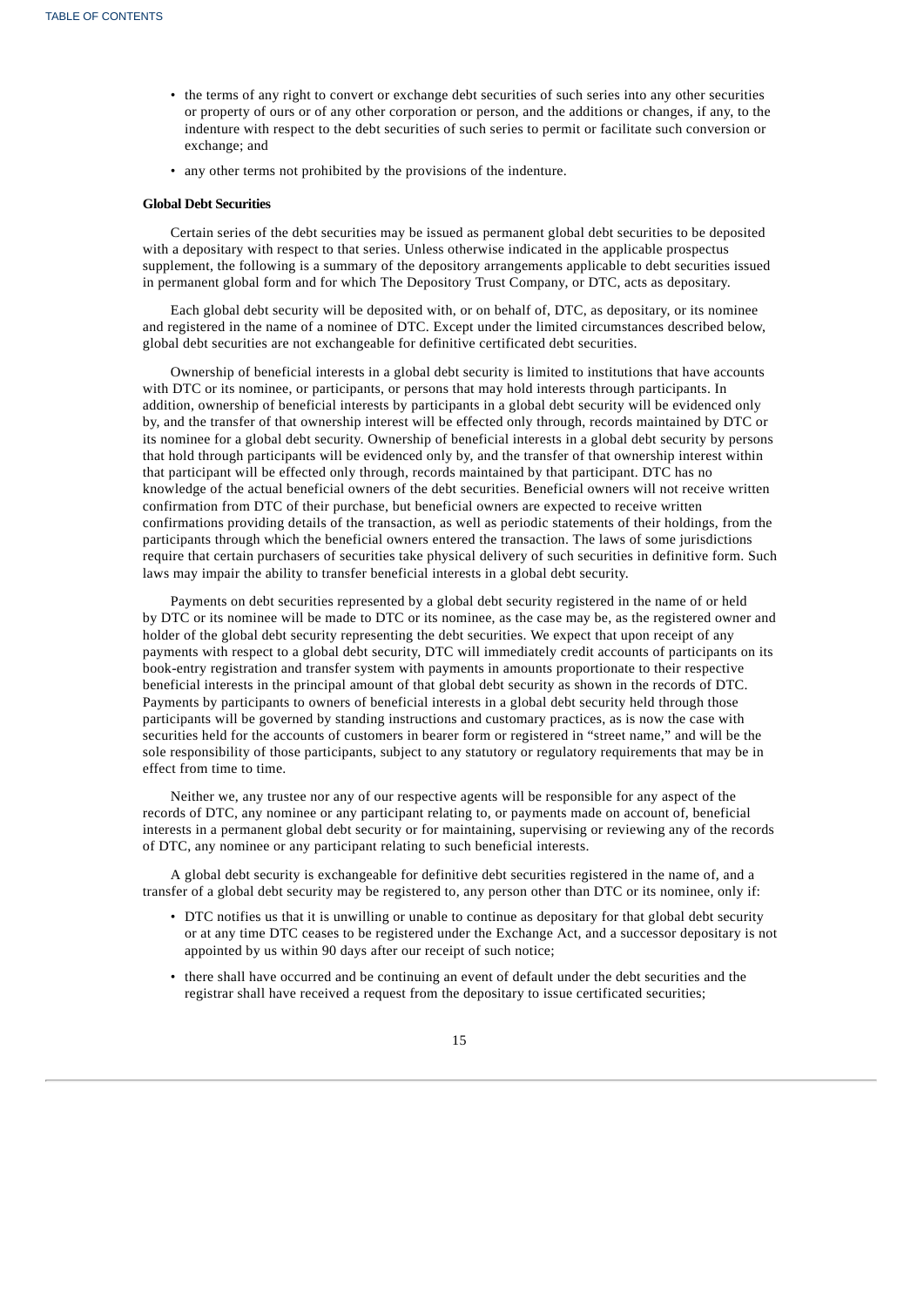- we determine in our sole discretion that the global debt security will be exchangeable for definitive debt securities in registered form; or
- as may be provided in any applicable prospectus supplement.

Any global debt security that is exchangeable pursuant to the preceding sentence will be exchangeable in whole for definitive debt securities in registered form, of like tenor and of an equal aggregate principal amount as the global debt security. The definitive debt securities will be registered by the registrar in the name or names instructed by DTC. We expect that these instructions may be based on directions received by DTC from its participants with respect to ownership of beneficial interests in the global debt security.

Except as provided above, owners of the beneficial interests in a global debt security will not be entitled to receive physical delivery of debt securities in definitive form and will not be considered the holders of debt securities for any purpose under the indenture. No global debt security will be exchangeable except for another global debt security of like denomination and tenor to be registered in the name of DTC or its nominee. Accordingly, each person owning a beneficial interest in a global debt security must rely on the procedures of DTC and, if that person is not a participant, on the procedures of the participant through which that person owns its interest, to exercise any rights of a holder under the global debt security or the indenture.

We understand that, under existing industry practices, in the event that we request any action of holders, or an owner of a beneficial interest in a global debt security desires to give or take any action that a holder is entitled to give or take under the debt securities or the indenture, DTC would authorize the participants holding the relevant beneficial interest to give or take that action, and those participants would authorize beneficial owners owning through those participants to give or take that action or would otherwise act upon the instructions of beneficial owners owning through them.

DTC is a limited purpose trust company organized under the laws of the State of New York, a "banking organization" within the meaning of the New York Banking Law, a member of the Federal Reserve System, a "clearing corporation" within the meaning of the New York Uniform Commercial Code and a "clearing agency" pursuant to the provisions of Section 17A of the Exchange Act. DTC was created to hold securities of its participants and to facilitate the clearance and settlement of securities transactions among its participants in those securities through electronic book-entry changes in accounts of the participants, thereby eliminating the need for physical movement of securities certificates. DTC's participants include securities brokers and dealers, banks, trust companies, clearing corporations and certain other organizations. DTC is a wholly owned subsidiary of The Depository Trust & Clearing Corporation, or DTCC. DTCC is the holding company for DTC, National Securities Clearance Corporation and Fixed Income Clearing Corporation, all of which are registered clearing agencies. DTCC is owned by the users of its regulated subsidiaries. Access to the DTC system is also available to others, such as banks, brokers, dealers, trust companies and clearing corporations that clear through or maintain a custodial relationship with a participant, either directly or indirectly. The rules applicable to DTC and its participants are on file with the SEC. More information about DTC can be found at *www.dtcc.com*; the information contained on that website is not incorporated in this prospectus or in any prospectus supplement.

#### **Certain Covenants**

The indenture sets forth limited covenants that will apply to each series of debt securities issued under the indenture, unless otherwise specified in the applicable prospectus supplement. Under the indenture, we will agree to:

- pay the principal of, and interest and any premium on, the debt securities when due;
- maintain a place of payment;
- deliver an officer's certificate to the trustee within 120 days after the end of each fiscal year regarding our review of compliance with our obligations under the indenture;
- maintain our corporate existence; and
- deposit sufficient funds with any paying agent on or before the due date for any payment of principal, interest or premium.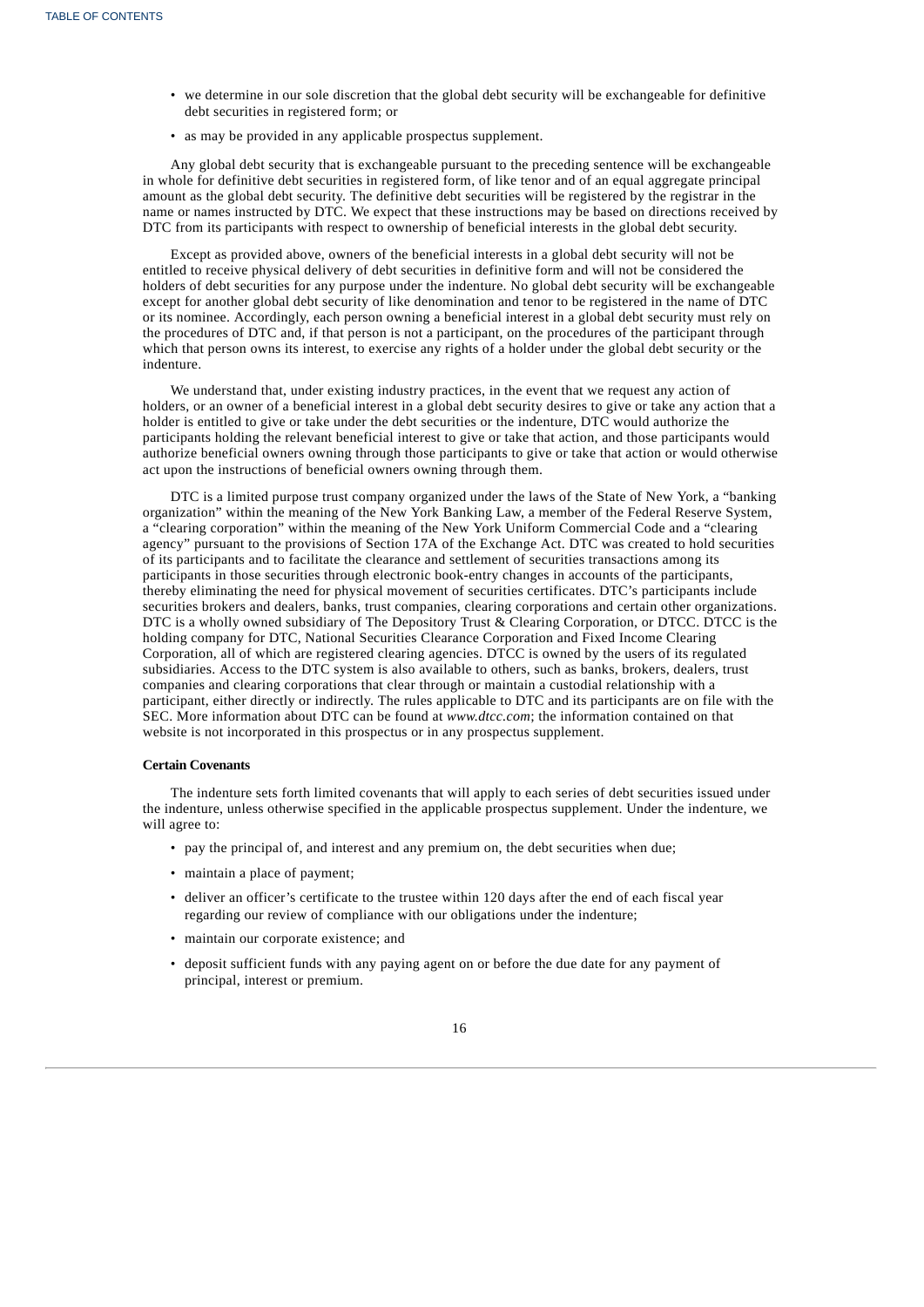## **Consolidation, Merger or Asset Sale**

The indenture generally will allow us to consolidate with or merge into any other person, association or entity. The indenture will also allow us to convey, transfer or lease our property and assets as, or substantially as, an entirety to a person, association or entity.

However, we will only consolidate with or merge into any other person, association or entity or convey, transfer or lease our properties and assets as, or substantially as, an entirety according to the terms and conditions of the indenture, including the following requirements:

- (i) we are the surviving person or (ii) the remaining or acquiring person, association or entity is a corporation or partnership organized under the laws of the United States, any state or the District of Columbia and expressly assumes all of our responsibilities and liabilities under the indenture, including the punctual payment of all amounts due on the debt securities and performance of the covenants in the indenture;
- immediately after giving effect to the transaction, no Event of Default, and no event which, after notice or lapse of time or both, would become an Event of Default, as defined below, exists; and
- delivery to the trustee of an officer's certificate and an opinion of counsel, each stating that all related conditions have been satisfied.

The remaining or acquiring person, association or entity will be substituted for us in the indenture with the same effect as if it had been an original party to the indenture. Thereafter, the successor may exercise our rights and powers under the indenture, in our name or in its own name. If we sell or transfer our assets substantially as an entirety, we will be released from all our liabilities and obligations under the indenture and the debt securities. If we lease our assets substantially as an entirety, we will not be released from our obligations under the indenture and the debt securities.

#### **Events of Default**

Unless otherwise specified in the applicable prospectus supplement, each of the following events will be an Event of Default under the indenture with respect to any series of debt securities issued under the indenture:

- failure to pay any interest on any debt security of the series when due, continued for 30 days;
- failure to pay principal of (or premium, if any, on) any debt security of the series when due;
- failure to deposit a sinking fund payment when and as due by the terms of a debt security of the series;
- failure to perform or comply with any covenant in the indenture or related supplemental indenture, continued for 90 days after written notice as provided in the indenture;
- certain events in bankruptcy, insolvency or reorganization affecting us; and
- any other Event of Default set forth in the indenture or supplemental indenture relating to the debt securities of that series.

An Event of Default for a particular series of debt securities does not necessarily constitute an Event of Default for any other series of debt securities issued under the indenture. The trustee may withhold notice to the holders of a series of debt securities of any default, except payment defaults of principal or interest or any premium on those debt securities, if it considers such withholding to be in the interest of the holders.

If an Event of Default occurs and is continuing, then the trustee or the holders of 25% in aggregate principal amount of the outstanding debt securities of that series may declare the entire principal amount of the debt securities of that series to be due and payable immediately; provided, however, that the holders of a majority of the aggregate principal amount of the debt securities of that series may, under certain circumstances, rescind and annul the declaration.

Subject to provisions in the indenture relating to its duties in case an Event of Default shall have occurred and be continuing, the trustee will not be under an obligation to exercise any of its rights or

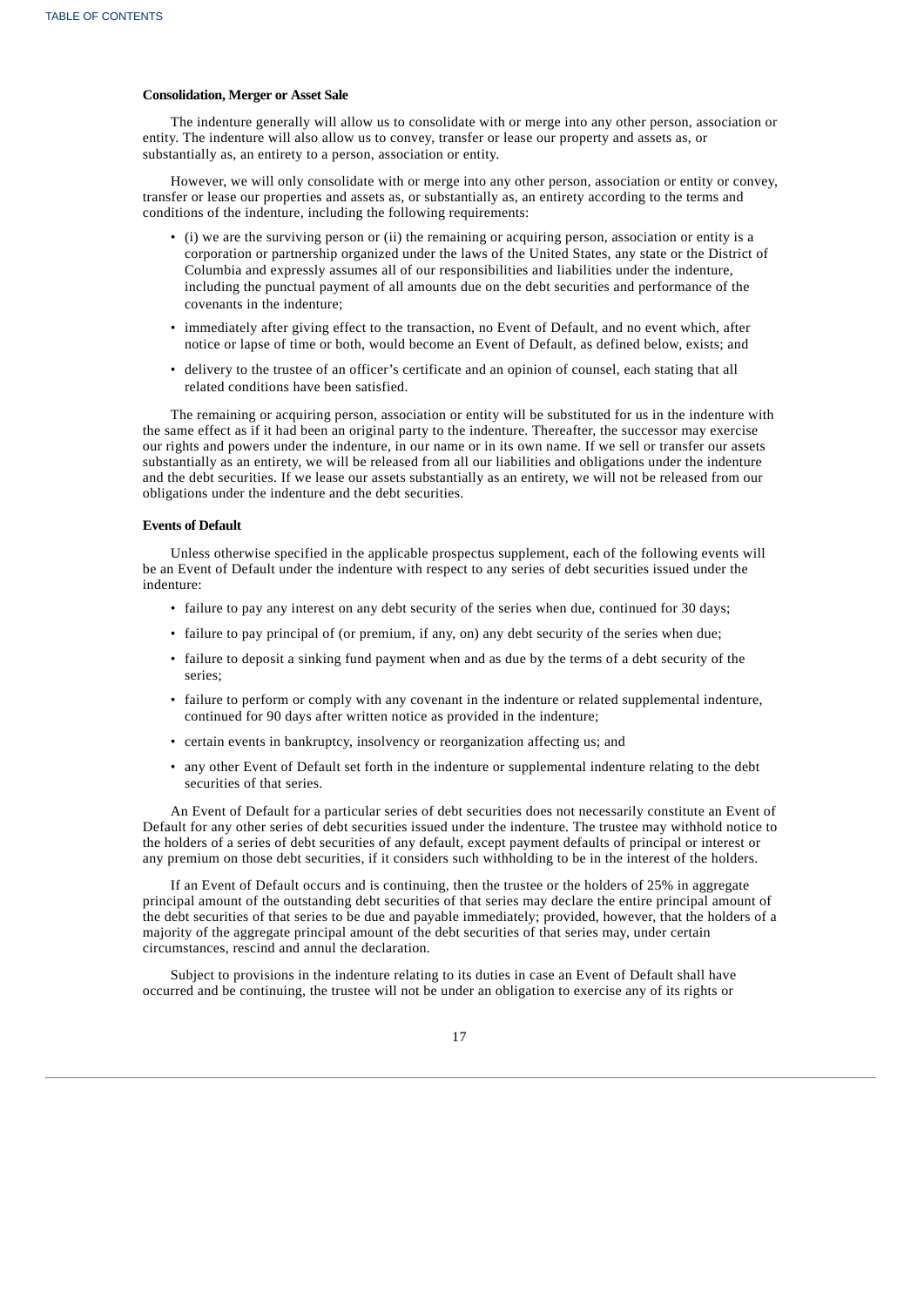powers under the indenture at the request, order or direction of any holders of debt securities then outstanding under the indenture, unless the holders shall have offered to the trustee reasonable indemnity. If such reasonable indemnity is provided, the holders of a majority in aggregate principal amount of the outstanding debt securities of any series will have the right to direct the time, method and place of conducting any proceeding for any remedy available to the trustee or exercising any power conferred on the trustee, for any series of debt securities.

#### **Defeasance**

Debt securities of a series may be defeased at any time in accordance with their terms and as set forth in the indenture and described briefly below, unless the securities resolutions or supplemental indenture establishing the terms of the series provides otherwise. Any defeasance may terminate all of our obligations (with limited exceptions) with respect to a series of debt securities and the indenture, or Legal Defeasance, or it may terminate only our obligations under any restrictive covenants which may be applicable to a particular series, or Covenant Defeasance.

We may exercise our Legal Defeasance option even though we have also exercised our Covenant Defeasance option. If we exercise the Legal Defeasance option with respect to a series of debt securities, that series may not be accelerated because of an Event of Default. If we exercise the Covenant Defeasance option, that series of debt securities may not be accelerated by reference to any restrictive covenants which may be applicable to that particular series.

To exercise either defeasance option as to a series of debt securities, we must:

- irrevocably deposit in trust with the trustee or another trustee money or U.S. government obligations in an amount to pay and discharge the principal of and any premium and interest on the debt securities on the stated maturities or redemption dates therefor and any mandatory sinking fund payments;
- deliver a certificate from an independent public accountant or financial advisor expressing its opinion that the payments of principal and interest when due on the deposited U.S. government obligations, without reinvestment, plus any deposited money without investment, will provide cash at the times and in the amounts necessary to pay the principal of and premium and interest when due on all debt securities of the series to maturity or redemption, as the case may be, and any mandatory sinking fund payments; and
- comply with certain other conditions, including that there be no Event of Default at the time of deposit or Event of Default due to bankruptcy on or prior to the 90th day after the deposit date. In particular, we must obtain an opinion of tax counsel that the defeasance will not result in recognition of any gain or loss to holders for federal income tax purposes as a result of the deposit.

#### **Discharge**

We may discharge all our obligations under the indenture with respect to the notes of any series, other than our obligation to register the transfer of and to exchange notes of that series, when either:

- all outstanding notes of that series (except (i) mutilated, destroyed, lost or stolen notes that have been replaced or paid and notes for whose payment money has been deposited in trust and thereafter repaid to us and (ii) notes for whose payment money has theretofore been deposited in trust or segregated and held in trust by us and thereafter repaid to us or discharged from such trust) have been delivered to the trustee cancelled or for cancellation; or
- all such notes not so delivered for cancellation have either become due and payable or will become due and payable at their stated maturity within one year or are to be called for redemption within one year, and we have deposited with the trustee in trust an amount of cash sufficient to pay the entire indebtedness of such notes, including interest to the stated maturity or applicable redemption date; and
- we have paid all other sums due under the indenture and delivered an officer's certificate and opinion of counsel to the trustee stating that all related conditions have been satisfied.

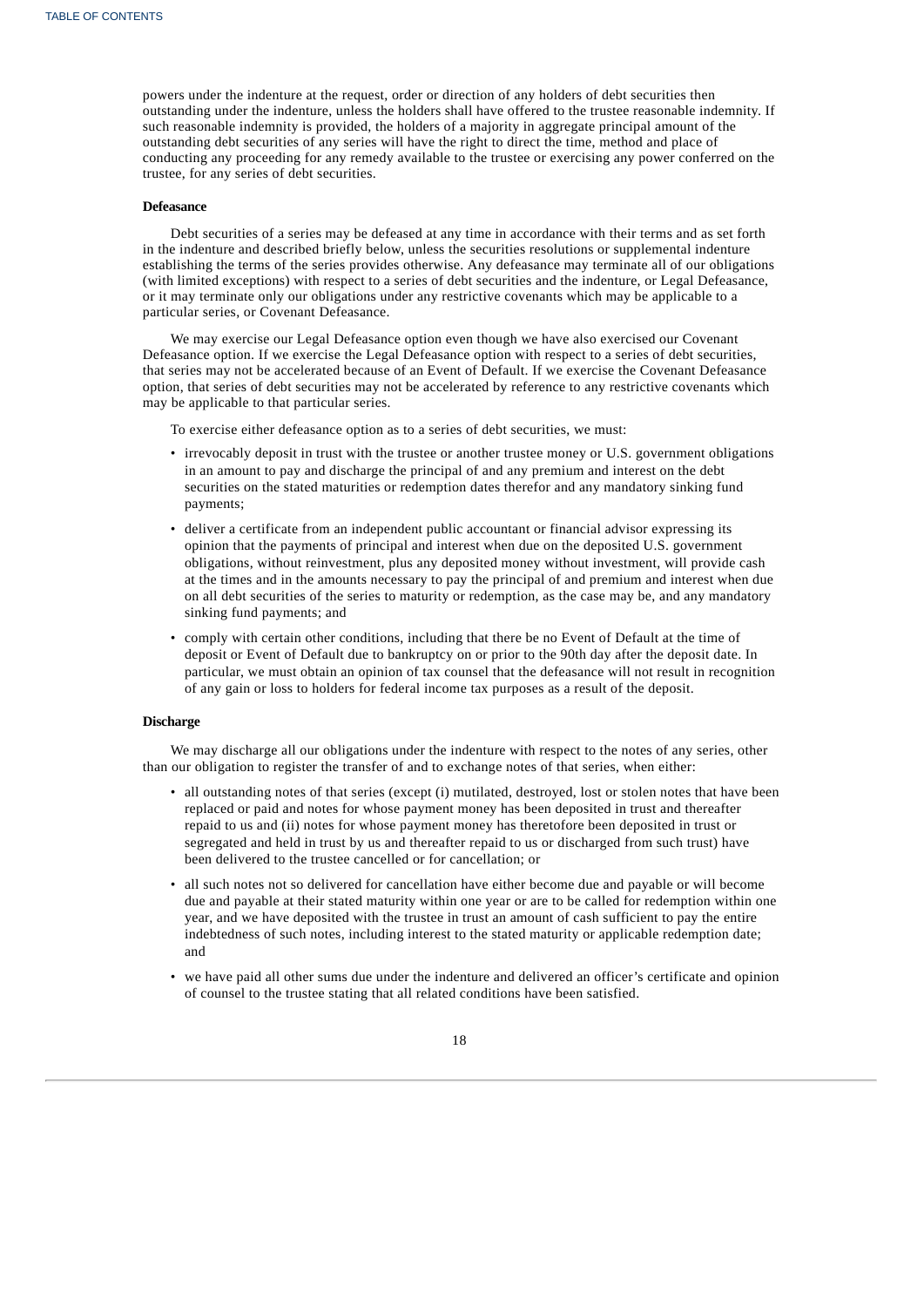## **Modification of the Indenture**

Under the indenture, generally we and the trustee may modify our rights and obligations and the rights of the holders with the consent of the holders of not less than a majority in aggregate principal amount of the outstanding debt securities of each series affected by the modification.

No modification of the principal or interest payment terms, no modification reducing the percentage required for any waiver or modifications and no modification impairing the right to institute suit for the enforcement of any payment on debt securities of any series when due, is effective against any holder without its consent.

In addition, we and the trustee may amend the indenture without the consent of any holder of the debt securities to make certain changes, such as:

- curing ambiguities or correcting defects or inconsistencies;
- otherwise adding or changing provisions with respect to matters or questions arising under the indenture relating to a particular series of debt securities that does not adversely affect the rights of any holder in any material respect;
- evidencing the succession of another person to us, and the assumption by that successor of our obligations under the indenture and the debt securities of any series;
- providing for the acceptance of appointment by a successor trustee;
- qualifying the indenture under the Trust Indenture Act, or TIA;
- complying with the rules and regulations of any securities exchange or automated quotation system on which debt securities of any series may be listed or traded or any applicable depositary;
- adding, changing or eliminating provisions relating to a particular series of debt securities to be issued, provided that any such addition, change or elimination (1) shall neither (i) apply to any debt security of any series created prior to the execution of such supplemental indenture and entitled to the benefit of such provision nor (ii) modify the rights of the holders of any such debt security with respect to such provision or (2) shall become effective only when there is not such debt security outstanding;
- to establish the form or terms of any debt securities of any series under the indenture; or
- to provide for the issuance of additional debt securities of any series.

## **No Individual Liability of Officers, Directors, Employees or Stockholders**

No director, officer, employee or stockholder, as such, of ours or any of our affiliates will have any personal liability in respect of our obligations under the indenture or the debt securities by reason of his, her or its status as such.

## **Governing Law**

The indenture and all the debt securities will be governed by, and construed in accordance with, the laws of the State of New York.

#### **Regarding the Trustee**

The indenture provides that there may be more than one trustee thereunder, each with respect to one or more series of debt securities. If there are different trustees for different series of debt securities, each trustee will be a trustee of a trust or trusts separate and apart from the trust or trusts administered by any other trustee under the indenture. Unless otherwise indicated in any applicable prospectus supplement, any action permitted to be taken by a trustee may be taken by such trustee only with respect to the one or more series of debt securities for which it is the trustee under the indenture. Any trustee under the indenture may resign or be removed with respect to one or more series of debt securities. All payments of principal of, and premium, if any, and interest on, and all registration, transfer, exchange, authentication and delivery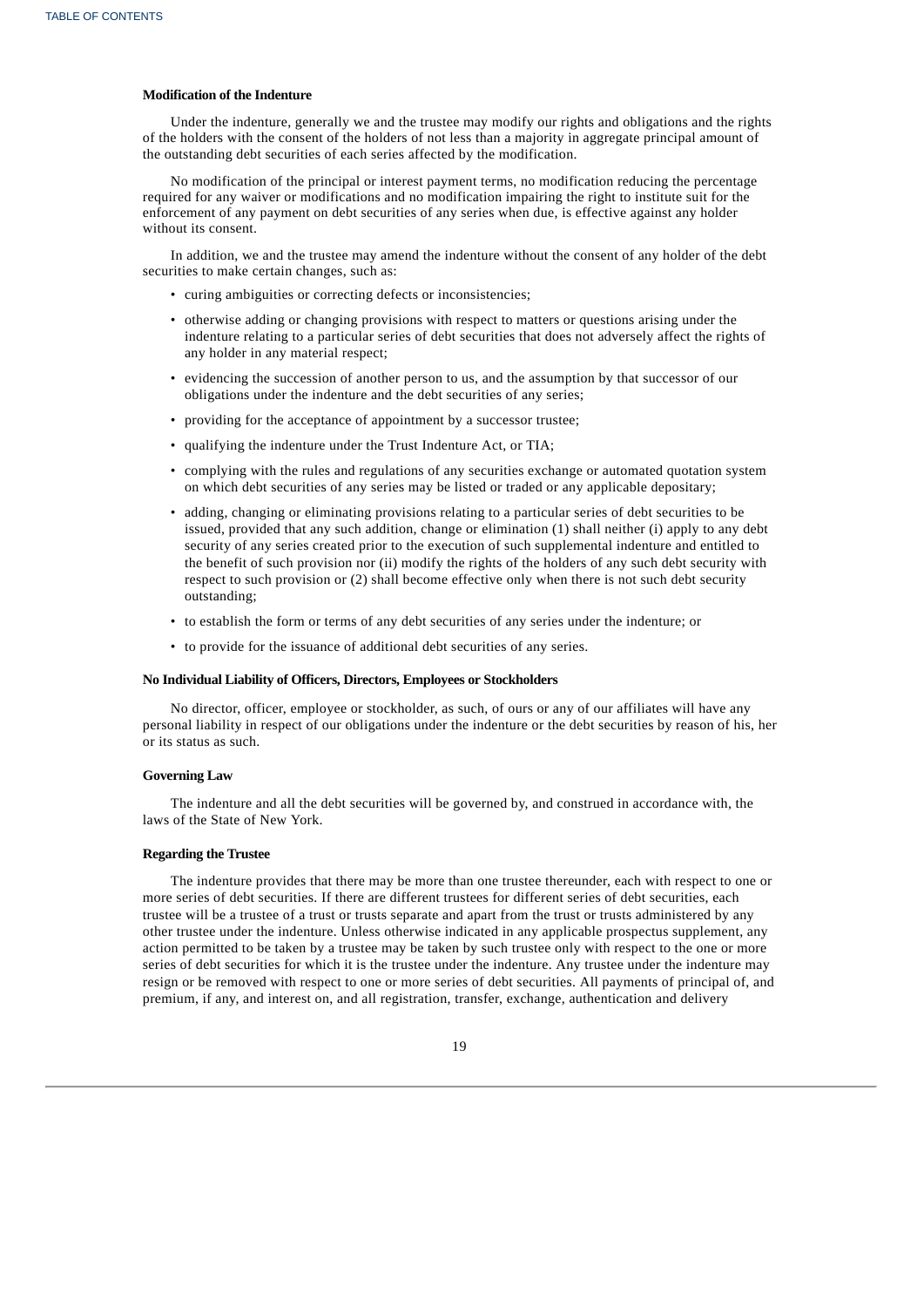(including authentication and delivery on original issuance of the debt securities) of, the debt securities of a series will be effected by the trustee with respect to that series at an office designated by the trustee.

We may maintain corporate trust relationships in the ordinary course of business with the trustee. The trustee shall have and be subject to all the duties and responsibilities specified with respect to an indenture trustee under the TIA. Subject to the provisions of the TIA, the trustee is under no obligation to exercise any of the powers vested in it by the indenture at the request of any holder of debt securities, unless offered satisfactory indemnity by the holder against the costs, expense and liabilities which might be incurred thereby.

<span id="page-36-0"></span>Under the TIA, the indenture is deemed to contain limitations on the right of the trustee, should it become a creditor of our company, to obtain payment of claims in some cases or to realize on certain property received in respect of any such claim as security or otherwise. The trustee may engage in other transactions with us. If it acquires any conflicting interest under the TIA relating to any of its duties with respect to the debt securities, however, it must eliminate the conflict or resign as trustee.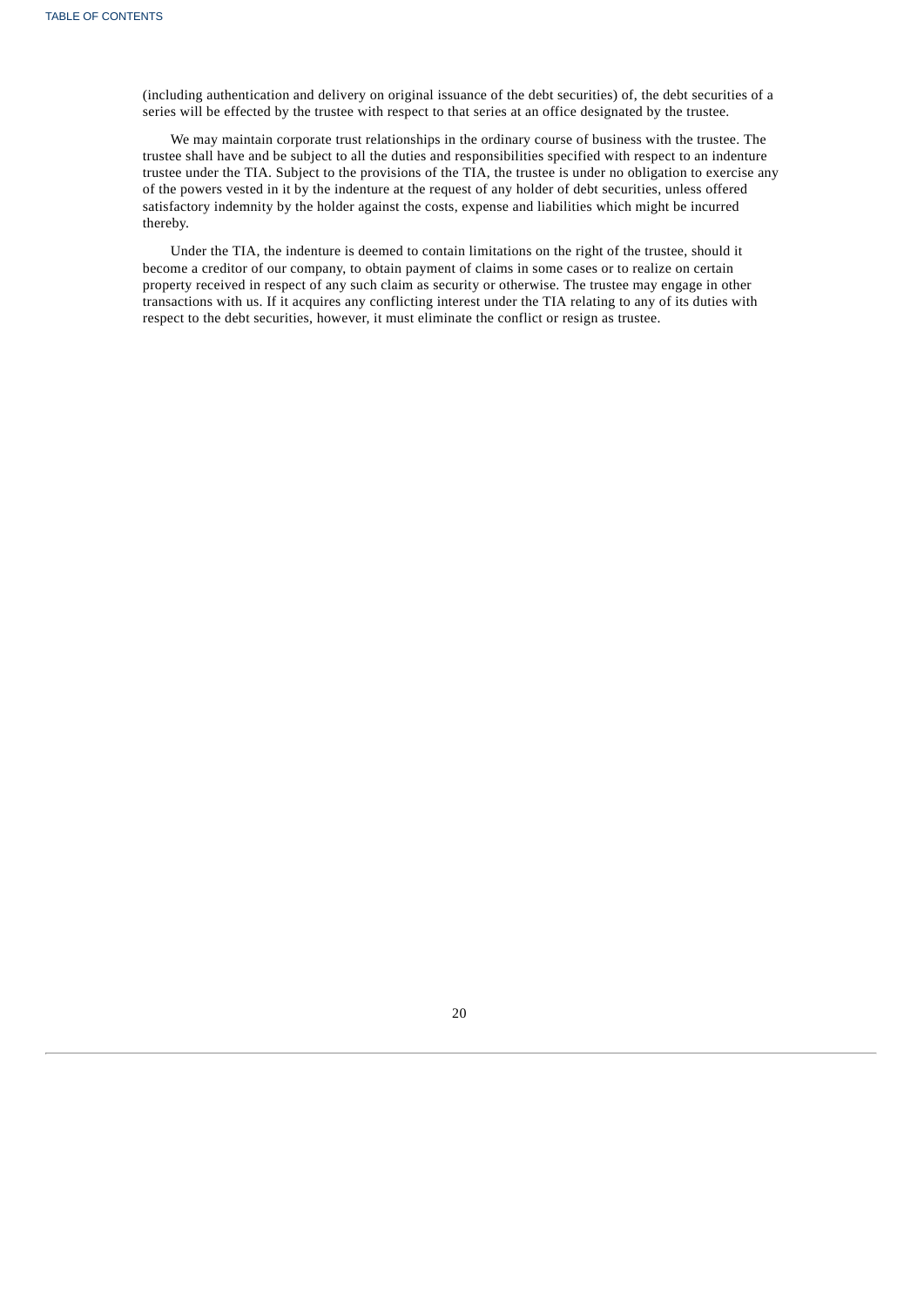## **DESCRIPTION OF WARRANTS**

The following description summarizes certain terms and conditions of the warrants that we may offer and sell pursuant to this prospectus. When we offer to sell a particular series of warrants, we will describe the specific terms and conditions of the warrants in a prospectus supplement to this prospectus. We will also indicate in the applicable prospectus supplement whether the general terms and conditions described in this prospectus apply to the series of warrants. The terms and conditions of the warrants may be different in one or more respects from the terms and conditions described below. If so, those differences will be described in the applicable prospectus supplement. We urge you to read the applicable prospectus supplement and any related free writing prospectus, as well as the complete warrant agreements and warrant certificates that contain the terms of the warrants.

We may issue warrants for the purchase of shares of our common stock or preferred stock or of debt securities. We may issue warrants independently or together with other securities, and the warrants may be attached to or separate from any offered securities. Each series of warrants will be issued under a separate warrant agreement to be entered into between us and the investors or a warrant agent. The terms of any warrants offered under a prospectus supplement may differ from the terms described below.

The particular terms of any issue of warrants will be described in the prospectus supplement relating to the issue. Those terms may include:

- the number of shares of common stock or preferred stock issuable upon the exercise of warrants to purchase such shares and the price at which such number of shares may be purchased upon such exercise;
- the designation, stated value and terms (including, without limitation, liquidation, dividend, conversion, and voting rights) of the series of preferred stock issuable upon exercise of warrants to purchase preferred stock;
- the principal amount of debt securities that may be purchased upon exercise of a debt warrant and the exercise price for the warrants, which may be payable in cash, securities or other property;
- the date, if any, on and after which the warrants and the related debt securities, preferred stock or common stock will be separately transferable;
- the terms of any rights to redeem or call the warrants;
- the date on which the right to exercise the warrants will commence and the date on which the right will expire;
- U.S. federal income tax consequences applicable to the warrants; and
- any additional terms of the warrants, including terms, procedures and limitations relating to the exchange, exercise and settlement of the warrants.

Each warrant will entitle its holder to purchase the principal amount of debt securities or the number of shares of preferred stock or common stock at the exercise price set forth in, or calculable as set forth in, the applicable prospectus supplement. Unless we otherwise specify in the applicable prospectus supplement, holders of the warrants may exercise the warrants at any time up to the specified time on the expiration date that we set forth in the applicable prospectus supplement. After the close of business on the expiration date, unexercised warrants will become void.

A holder of warrant certificates may exchange them for new warrant certificates of different denominations, present them for registration of transfer and exercise them at the corporate trust office of the warrant agent or any other office indicated in the applicable prospectus supplement. Until any warrants to purchase debt securities are exercised, the holder of the warrants will not have any rights of holders of the debt securities that can be purchased upon exercise, including any rights to receive payments of principal, premium or interest on the underlying debt securities or to enforce covenants in the applicable indenture. Until any warrants to purchase common stock or preferred stock are exercised, the holders of the warrants will not have any rights of holders of the underlying common stock or preferred stock, including any rights to receive dividends or payments upon any liquidation, dissolution or winding up on the common stock or preferred stock, if any.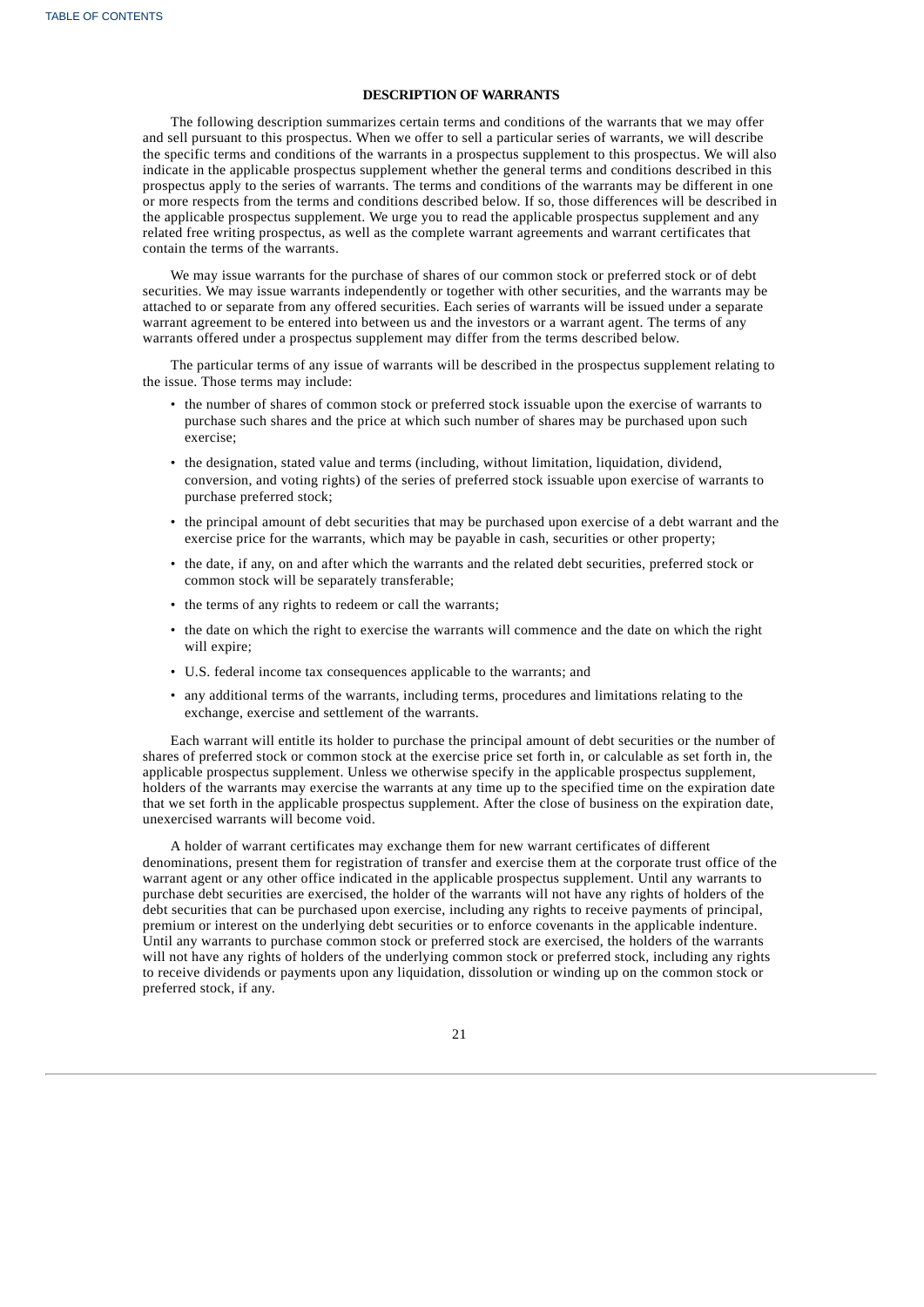<span id="page-38-0"></span>This description and the description in the applicable prospectus supplement and any free writing prospectus of any warrants that we may offer is not and will not necessarily be complete and will be subject, and qualified in its entirety by reference, to the applicable warrant agreements and warrant certificates, which will be filed with the SEC.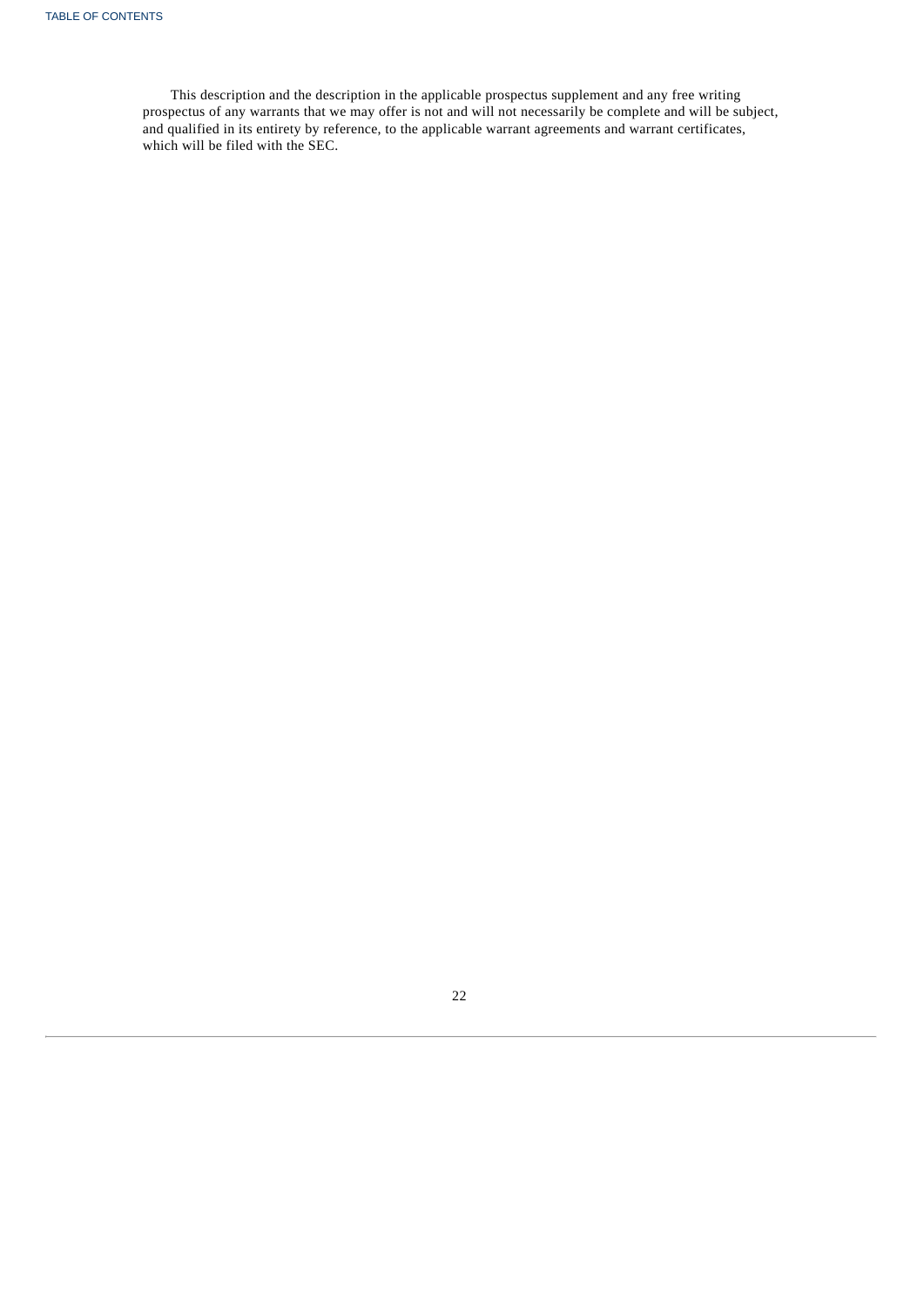## **DESCRIPTION OF UNITS**

We may issue units consisting of any combination of the other types of securities offered under this prospectus in one or more series. We may evidence each series of units by unit certificates that we will issue under a separate agreement. We may enter into unit agreements with a unit agent. Each unit agent will be a bank or trust company that we select. We will indicate the name and address of any unit agent in the applicable prospectus supplement relating to a particular series of units.

The following description summarizes certain features of the units that we may offer under this prospectus. When we offer to sell any units, we will describe the specific terms and conditions of the units in a prospectus supplement to this prospectus. We urge you to read the applicable prospectus supplement and any related free writing prospectus, as well as the complete unit agreements that contain the terms of the units. If we offer any units, certain terms of that series of units will be described in the applicable prospectus supplement, including, without limitation, the following, as applicable:

- the title of the series of units;
- identification and description of the separate constituent securities comprising the units;
- the price or prices at which the units will be issued;
- the date, if any, on and after which the constituent securities comprising the units will be separately transferable;
- a discussion of certain U.S. federal income tax considerations applicable to the units; and
- any other terms of the units and their constituent securities.

The description in the applicable prospectus supplement and any free writing prospectus of any units that we may offer will not necessarily be complete and will be subject, and qualified in its entirety by reference, to the unit agreement and, if applicable, collateral arrangements and depositary arrangements relating to such units, which will be filed with the SEC.

<span id="page-39-0"></span>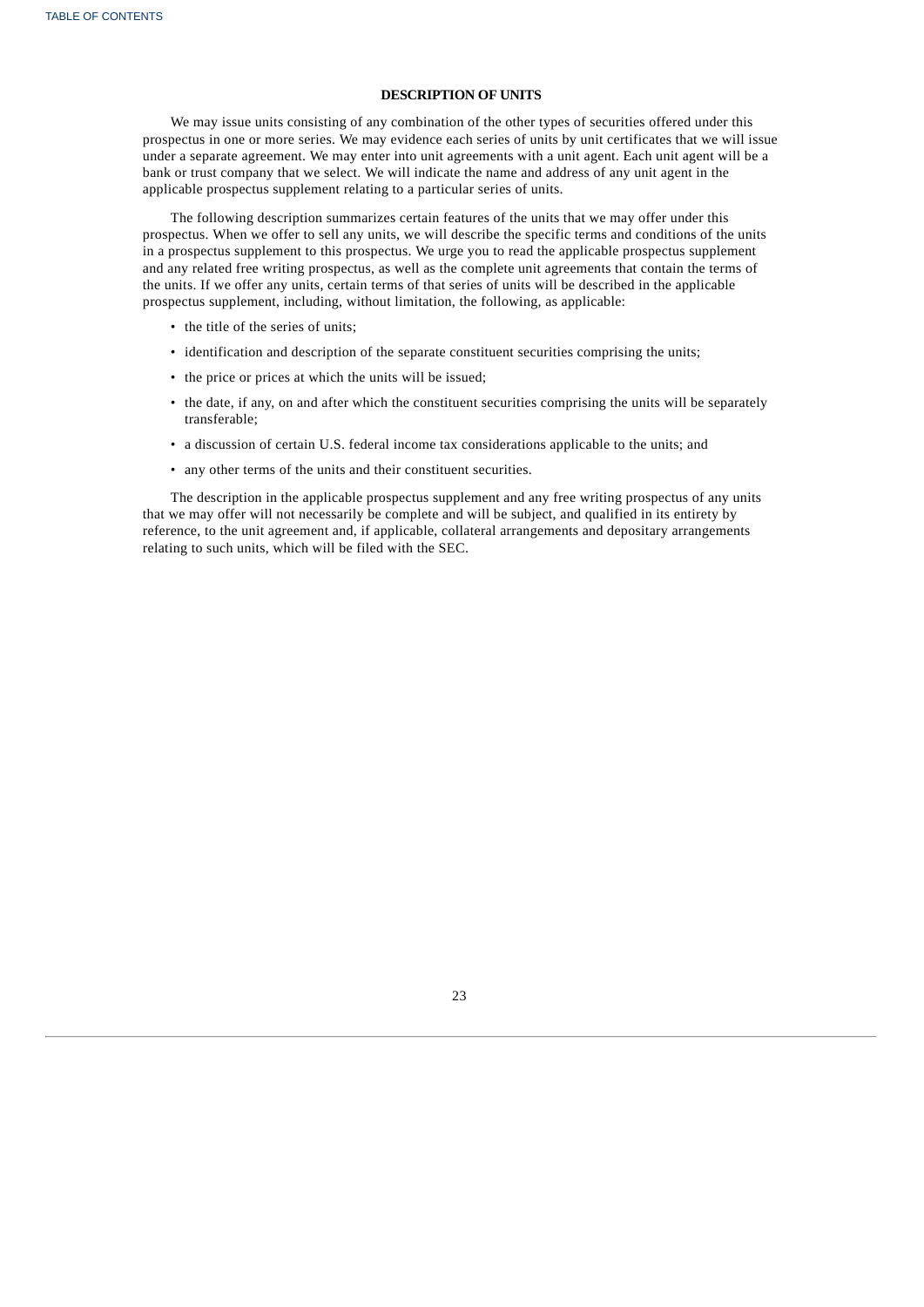## **PLAN OF DISTRIBUTION**

We may sell the offered securities from time to time:

- through underwriters or dealers;
- through agents;
- directly to one or more purchasers; or
- through a combination of any of these methods of sale.

<span id="page-40-0"></span>We will identify the specific plan of distribution, including any underwriters, dealers, agents, or direct purchasers and their compensation in the applicable prospectus supplement.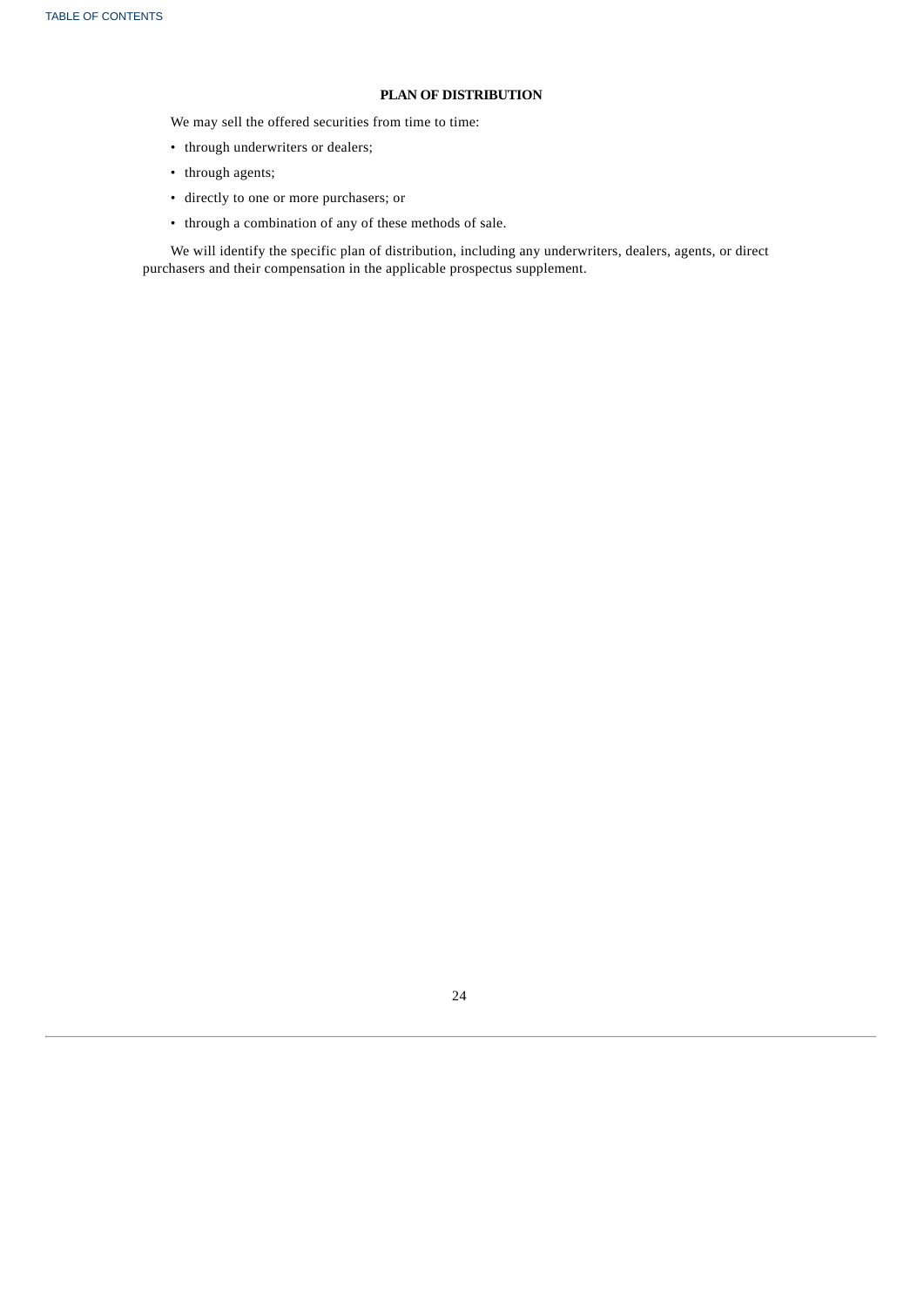## **LEGAL MATTERS**

Certain legal matters relating to the issuance and sale of the securities offered hereby will be passed upon for us by our counsel, Hogan Lovells US LLP, Baltimore, Maryland. Additional legal matters may be passed upon for us or any underwriters, dealers or agents, by counsel that we will name in the applicable prospectus supplement.

## **EXPERTS**

The financial statements incorporated by reference from the 2020 Annual Report have been audited by Ernst & Young LLP, independent registered public accounting firm, as set forth in their report thereon, included therein, and incorporated herein by reference, and are included in reliance upon such report given on the authority of such firm as experts in accounting and auditing.